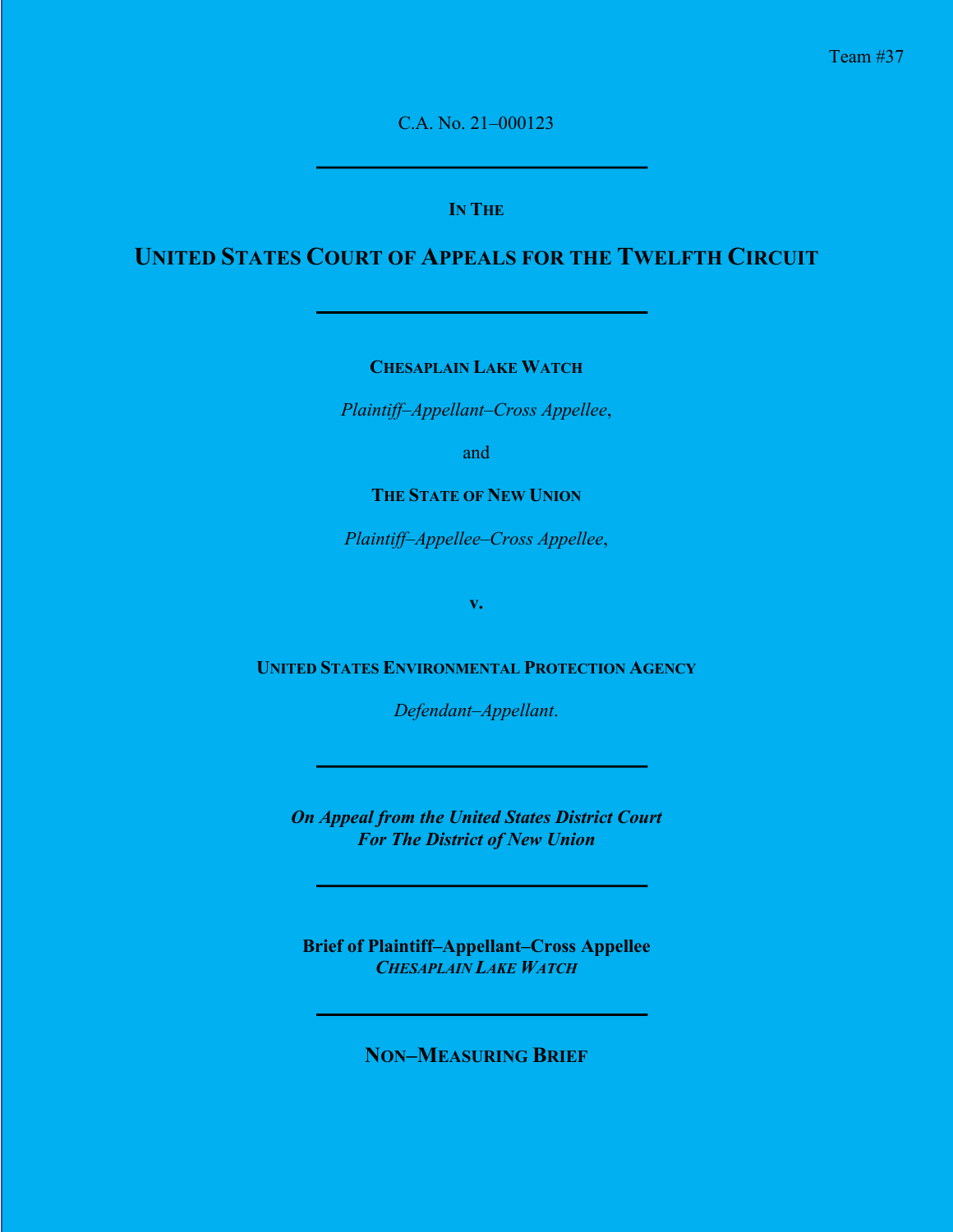## **TABLE OF CONTENTS**

|    | 1.        |    | The Fire in Our Face: The Realization That Pollution Affects Navigability3                                                                       |
|----|-----------|----|--------------------------------------------------------------------------------------------------------------------------------------------------|
|    | 2.        |    | Setting the Statutory Scene for Scientifically Attacking Point Source and Nonpoint                                                               |
|    |           |    | B. Turning a Blind Eye: State and Federal Inaction Expedites Rapidly Declining WQS6                                                              |
|    |           |    | C. This Court's Opportunity to Bring Clarity to the CWA and Lake Chesaplain                                                                      |
|    |           |    |                                                                                                                                                  |
|    |           |    |                                                                                                                                                  |
| I. |           |    | EPA's Statutory Interpretation of TMDL and Authority to Enact a TMDL                                                                             |
|    | A.        |    | EPA's Final Agency Action Enacting a Federal TMDL Implementation Plan is Fit                                                                     |
|    |           | 1. | EPA's Statutory Interpretation of TMDL and Improper Approval of BMPs                                                                             |
|    |           | 2. | EPA's TMDL Implementation Plan is a Final Agency Action That Will                                                                                |
|    | <b>B.</b> |    | CLW and New Union Will Suffer Prejudice Through Hardship If This Court Stalls<br>Judicial Review for Further Improbable Administrative Action 17 |
|    |           | 1. | Compliance With EPA's Inappropriate CWIP Will Impose Significant<br>Hardship on the Industries and Residents of New Union18                      |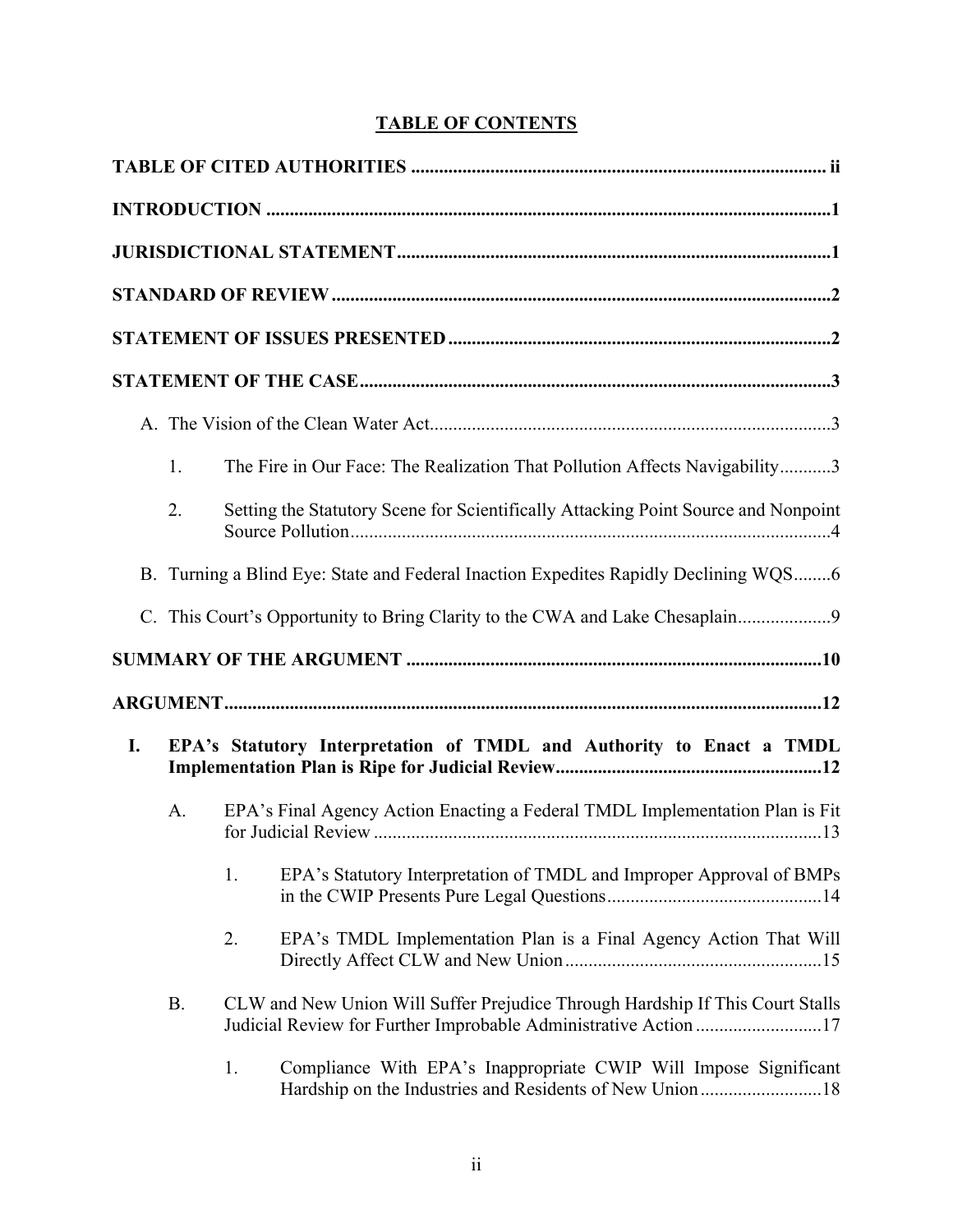| 2. | Non-compliance with EPA's Inadequate CWIP Poses Serious Civil and |
|----|-------------------------------------------------------------------|
|    |                                                                   |

| II. | New Union's Refusal to Include WLA and LA in Their TMDL is Contrary to Law<br>Because the CWA Expressly Provides EPA With Authority to Determine Specific<br>Allocations "Necessary to Implement Water Quality Standards"21 |                                                                                                                                                          |  |  |
|-----|-----------------------------------------------------------------------------------------------------------------------------------------------------------------------------------------------------------------------------|----------------------------------------------------------------------------------------------------------------------------------------------------------|--|--|
|     | A.                                                                                                                                                                                                                          | Congress Intentionally Drafted $\S$ 303(d) of the CWA Without Defining the<br>Technical Phrase TMDL to Ensure EPA Interpretation of Applicable Technical |  |  |
|     | <b>B.</b>                                                                                                                                                                                                                   | EPA's Interpretation of TMDL to Include WLA and LA is the <i>Only</i> Reasonable                                                                         |  |  |
|     |                                                                                                                                                                                                                             | EPA's Interpretation of TMDL to Include WLA and LA is Reasonable and<br>1.                                                                               |  |  |
|     |                                                                                                                                                                                                                             | The Section Title and Legislative History of CWA $\S$ 303 Demonstrates<br>2.<br>Congressional Intent for TMDLs to Limit Both PS and NPS Allocations      |  |  |
| Ш.  |                                                                                                                                                                                                                             | EPA and New Union Are Required to Calculate "Daily" Allocation Limits Under the                                                                          |  |  |
| IV. | Under Auer Deference, EPA's BMP Credit System is Arbitrary and Capricious<br>Because the Agency Departed from Their Established Regulatory Interpretation and                                                               |                                                                                                                                                          |  |  |
|     | A.                                                                                                                                                                                                                          | EPA's Adoption of BMP Credits is an Arbitrary and Capricious Abuse of<br>Discretion Because EPA Relied on Political Opposition Rather Than Technocratic, |  |  |
|     | <b>B.</b>                                                                                                                                                                                                                   | The Primary Sponsor of the CWA Established That WQS Programs Require                                                                                     |  |  |
|     |                                                                                                                                                                                                                             |                                                                                                                                                          |  |  |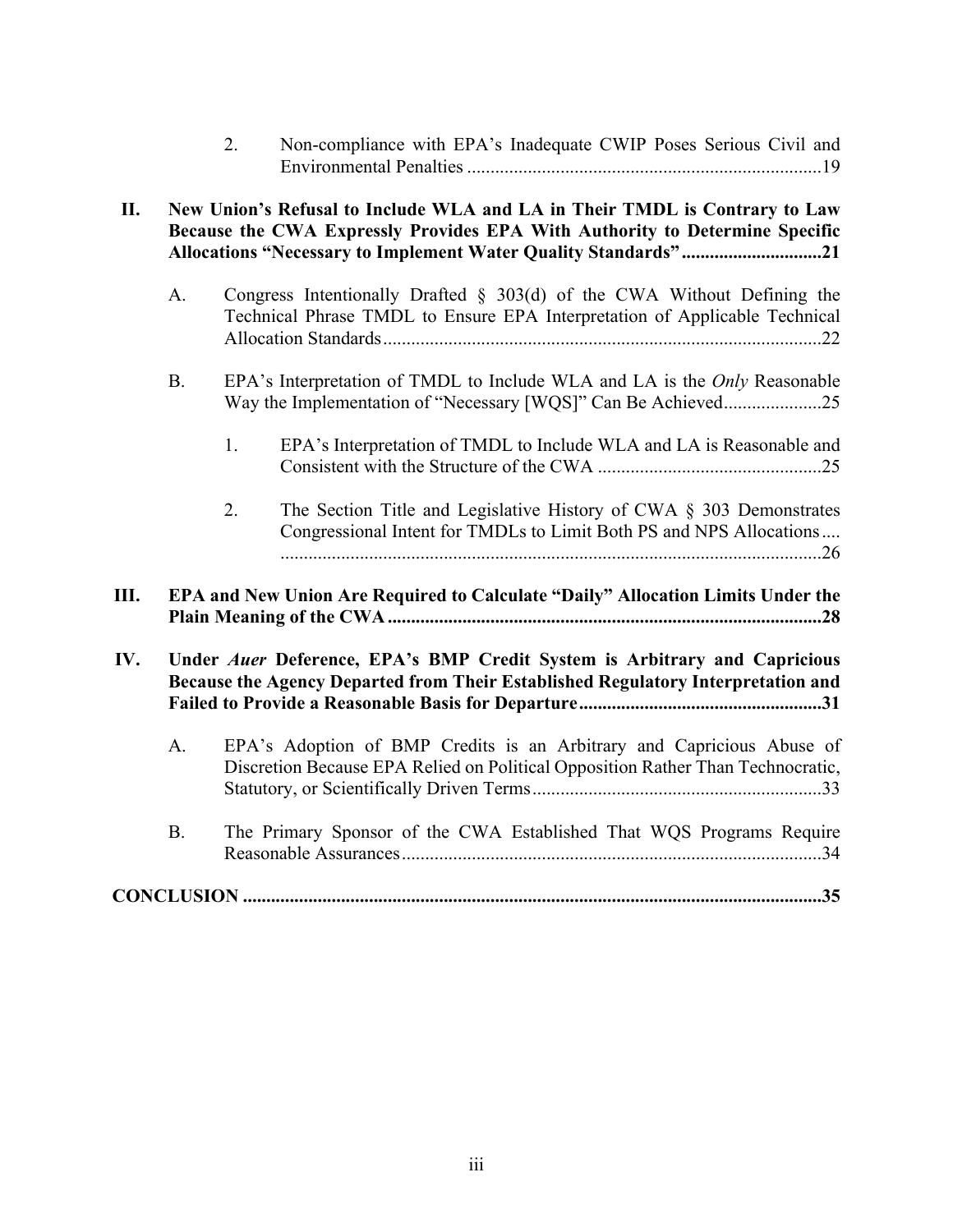## **TABLE OF CITED AUTHORITIES**

## **PROCEEDINGS BELOW**

| Chesaplain Lake Watch v. EPA,                |
|----------------------------------------------|
| <b>CASES</b>                                 |
| Abbott Laboratories v. Gardner,              |
| Alaska Ctr. for the Env't v. Reilly,         |
| American Farm Bureau Federation v. U.S. EPA, |
| Anacostia Riverkeeper, Inc. v. Jackson,      |
| Ass'n of Am. Med. Colleges v. United States, |
| Auer v. Robbins,                             |
| Barnhart v. Walton,                          |
| Bowles v. Seminole Rock & Sand Co.,          |
| Bravos v. Green,                             |
| Bullard v. Blue Hills Bank,                  |
| Burns v. Alcala,                             |
| Celotex Corp. v. Catrett,                    |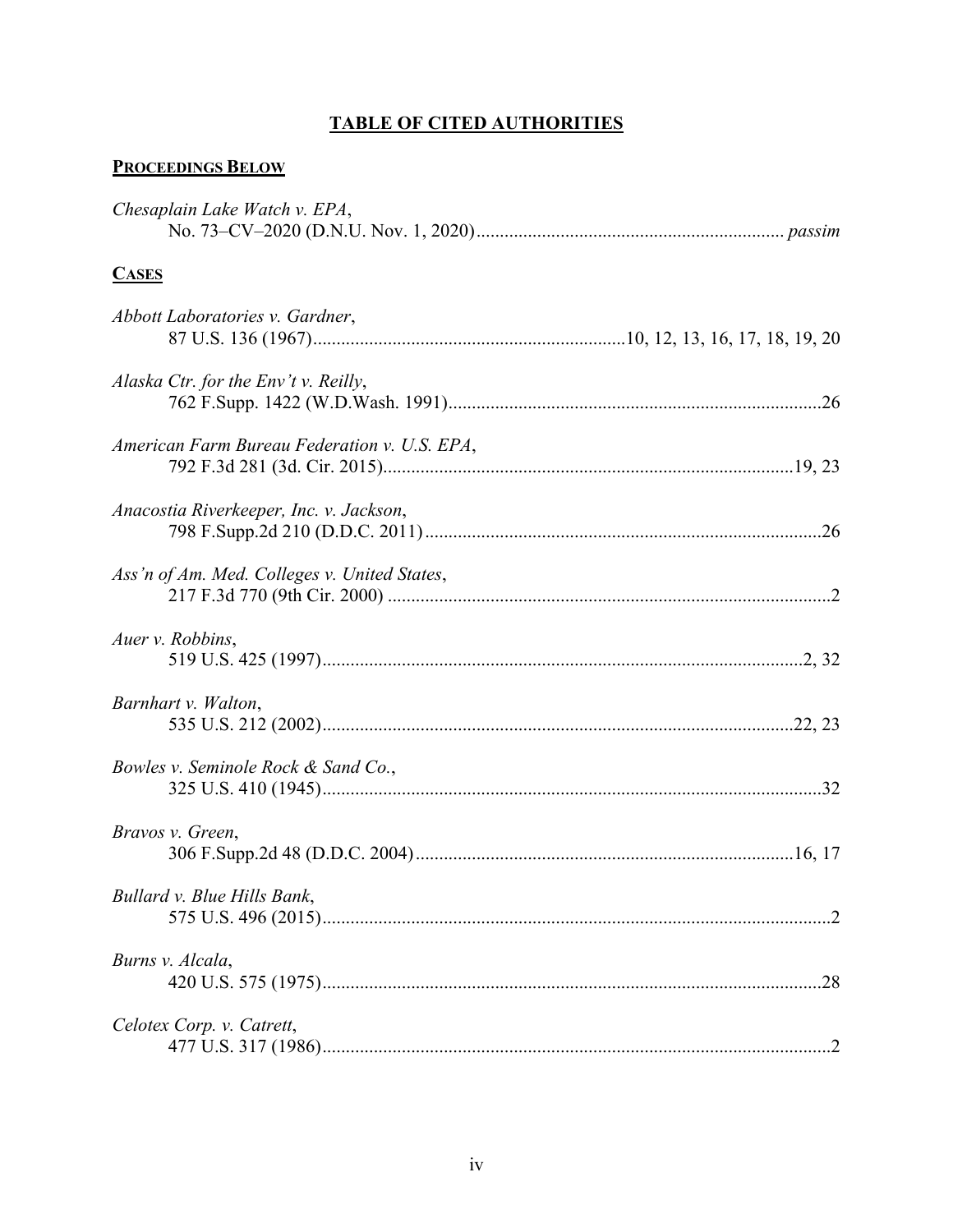| Chevron, U.S.A., Inc. v. Nat. Resources Def. Council, Inc., |
|-------------------------------------------------------------|
| Citizens to Preserve Overton Park, Inc. v. Volpe,           |
| City of Arcadia v. U.S. EPA,                                |
| Collins v. Bellinghausen,                                   |
| Commonwealth of Massachusetts v. Mellon,                    |
| Darby v. Ciscneros,                                         |
| Dioxin v. Clarke                                            |
| Engine Mfrs. Ass'n v. EPA,                                  |
| Fox Television Stations, Inc. v. FCC,                       |
| Friends of Earth, Inc. v. EPA,                              |
| Gonzales v. Oregon,                                         |
| Idaho Sportsmen's Coalition v. Browner,                     |
| King v. Burwell,                                            |
| Lighthouse Resources, Inc. v. Inslee,                       |
| Marbury v. Madison,                                         |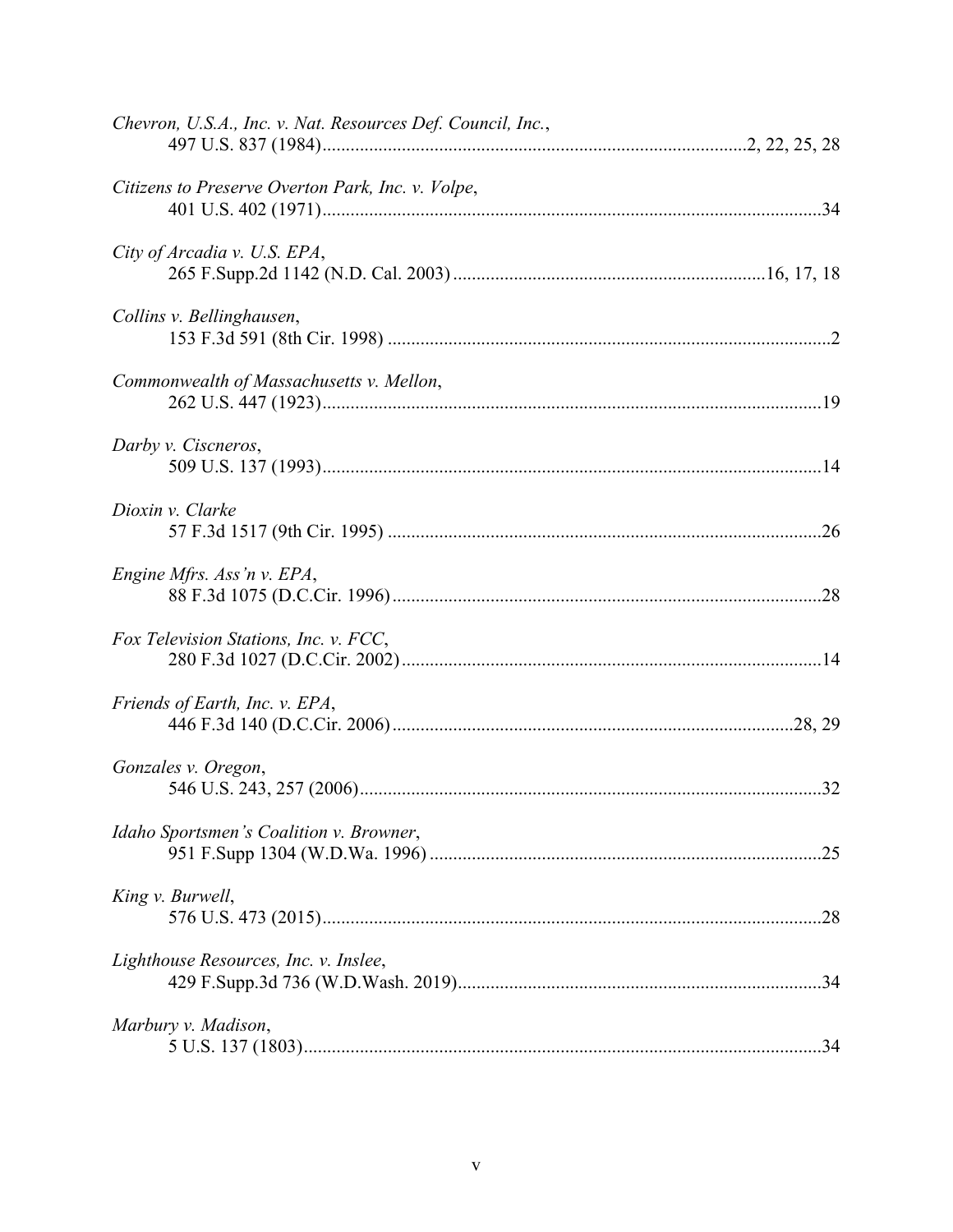| Massachusetts v. EPA,                                             |  |
|-------------------------------------------------------------------|--|
| Motor Vehicles Mfrs. Ass'n v. State Farm Mut. Life Ins. Co.,      |  |
| Nat'l Cable & Telecomms. Ass'n v. Brand X Internet Serv.,         |  |
| Nat'l Cable & Telecomms. Ass'n, Inc. v. Gulf Power Co.,           |  |
| Natural Resources Defense Council, Inc. v. Fox,                   |  |
| Natural Resources Defense Council, Inc. v. Muszynski,             |  |
| Nix v. Heddon,                                                    |  |
| Ohio Forestry Association Inc. v. Sierra Club,                    |  |
| Perkins v. Lukens Steel Co.,                                      |  |
| Pronsolino v. Marcus,                                             |  |
| Pronsolino v. Nastri,                                             |  |
| Rajasekaran v. Hazuda,                                            |  |
| Susquehanna Valley Alliance v. Three Mile Island Nuclear Reactor, |  |
| Sierra Club v. Browner,                                           |  |
| Sierra Club v. EPA,                                               |  |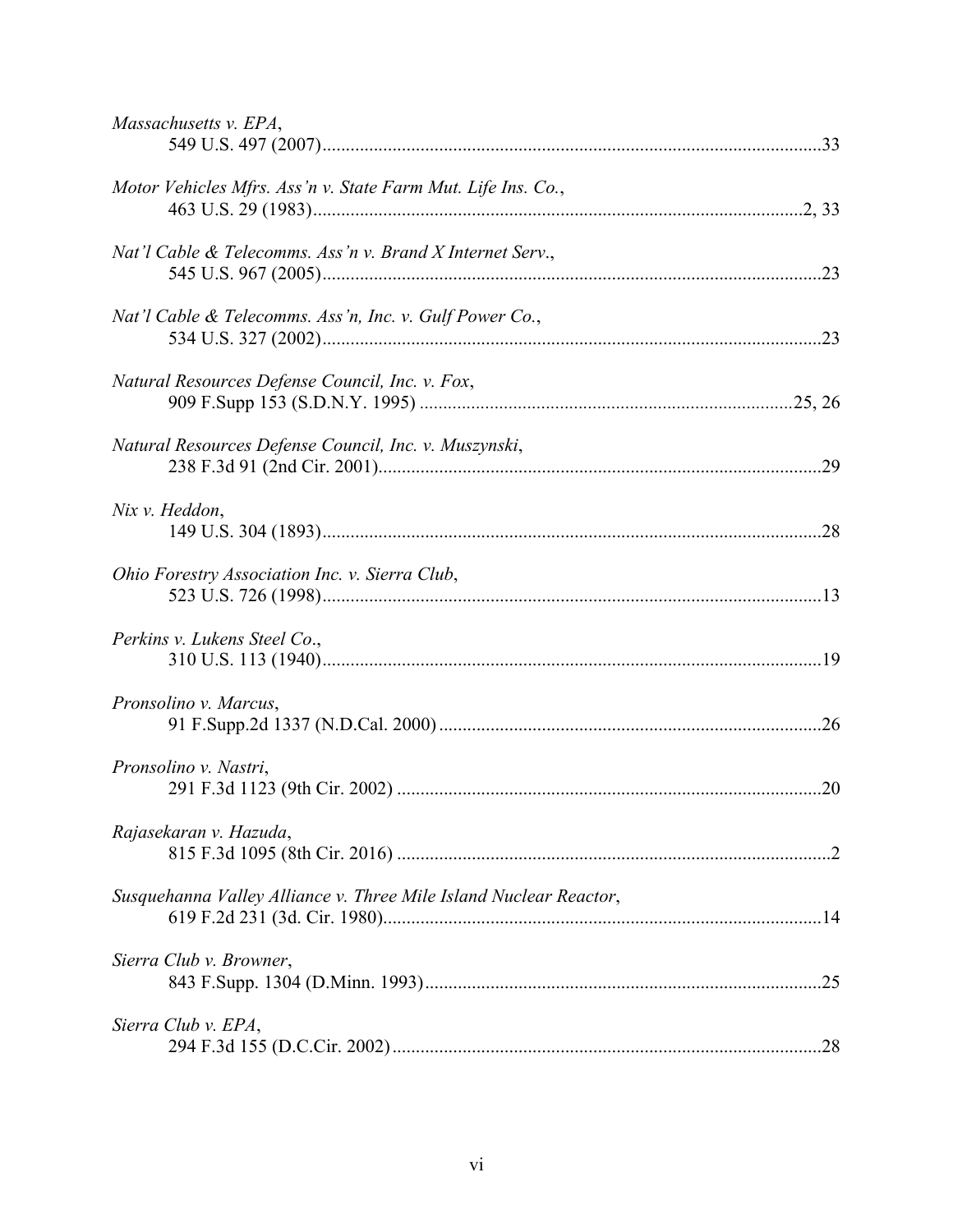| Sierra Club v. Meiburg,                         |  |
|-------------------------------------------------|--|
| Shaughnessy v. Pedreiro,                        |  |
| United States v. Mead Corp.,                    |  |
| United States v. Riverside Bayview Homes, Inc., |  |
| United States v. Storer Broadcasting Co.,       |  |
| Utility Air Regulation Group v. EPA,            |  |
| <b>STATUTES</b>                                 |  |
|                                                 |  |
|                                                 |  |
|                                                 |  |
|                                                 |  |
|                                                 |  |
|                                                 |  |
|                                                 |  |
|                                                 |  |
|                                                 |  |
|                                                 |  |
|                                                 |  |
|                                                 |  |
|                                                 |  |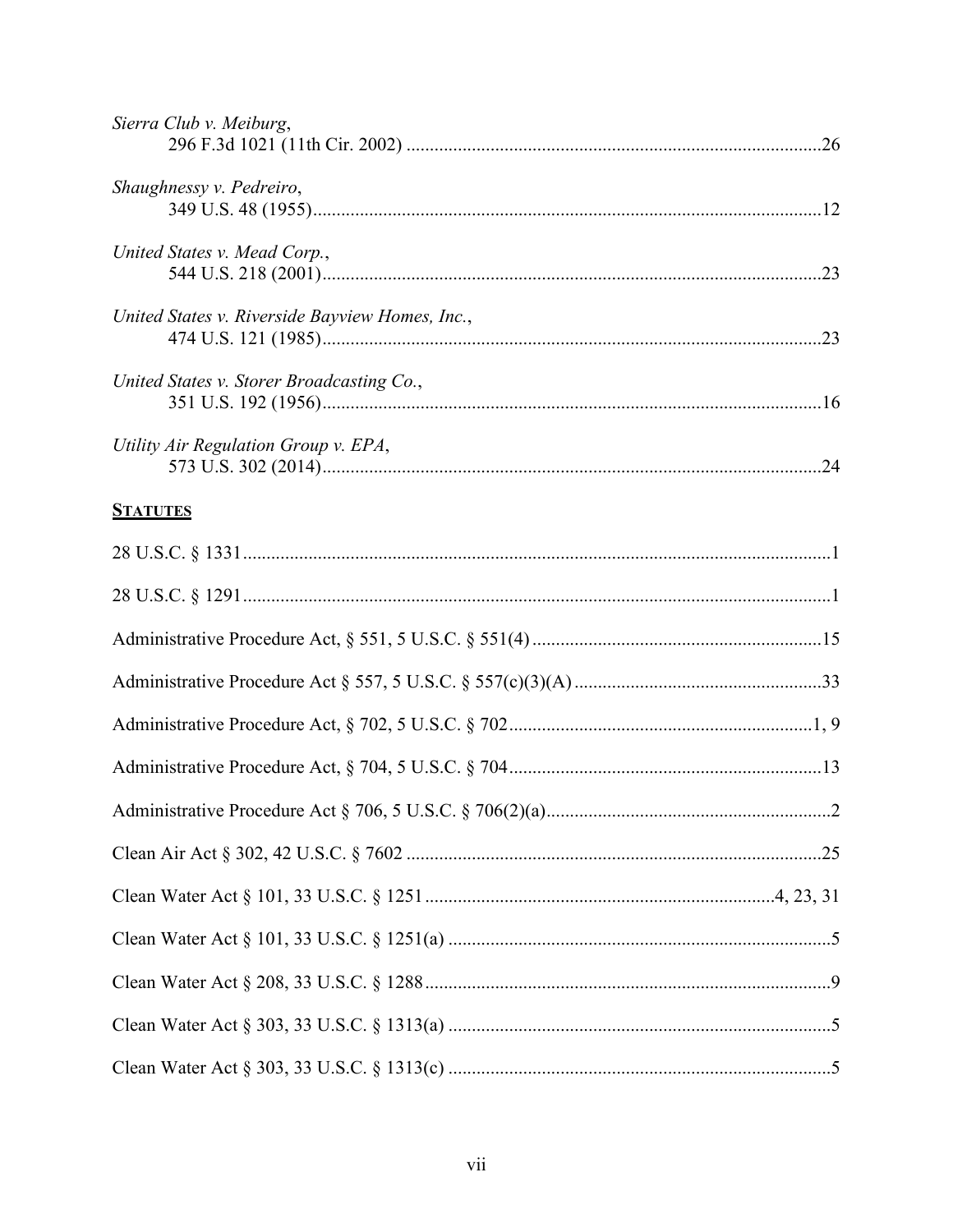| Federal Water Pollution Control Act of 1948, Ch. 758, 62 Stat. 1155 (1948) 3 |  |
|------------------------------------------------------------------------------|--|
|                                                                              |  |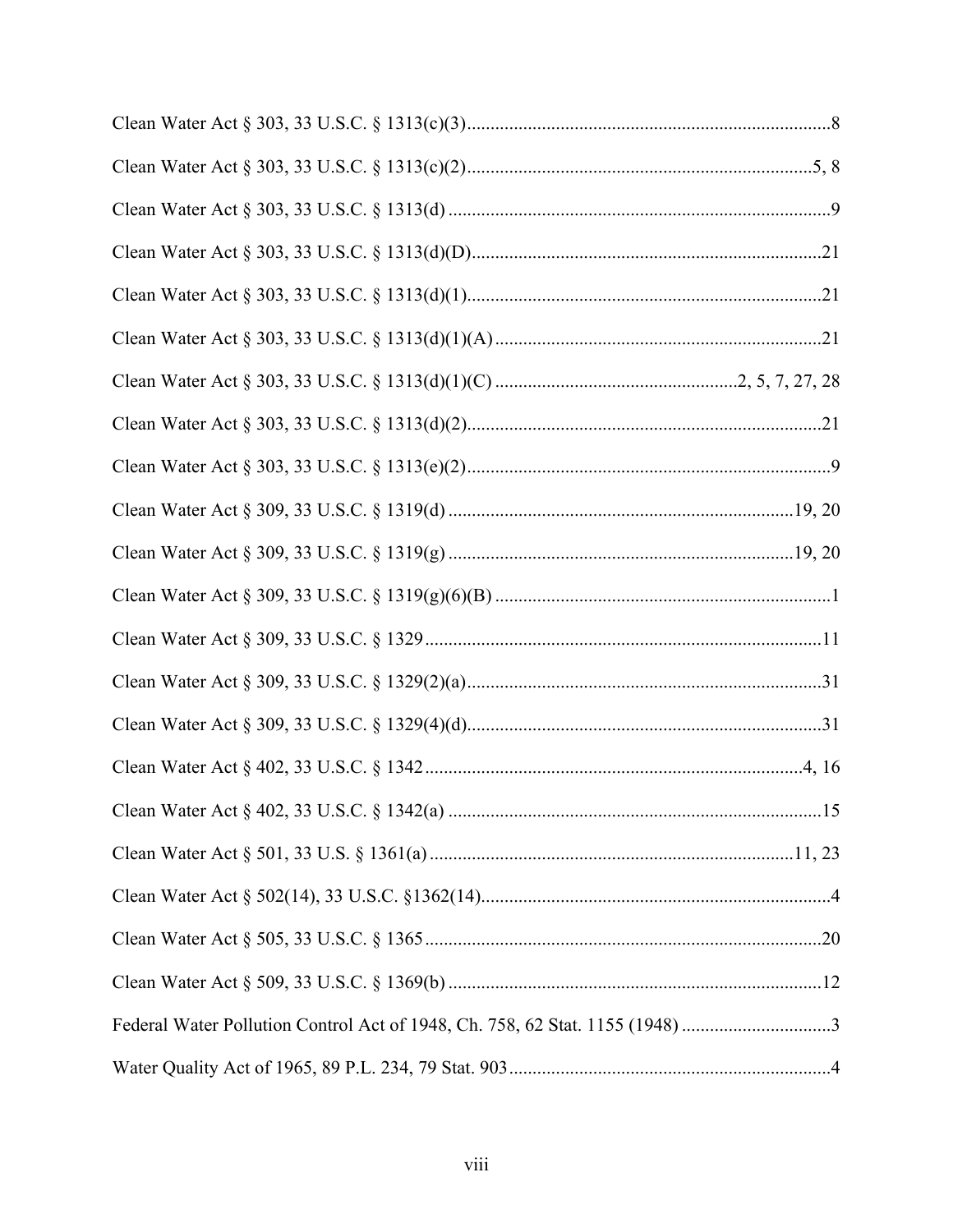# **RULES**

| <b>REGULATIONS</b>                                                                                            |
|---------------------------------------------------------------------------------------------------------------|
|                                                                                                               |
| WATER QUALITY PLANNING AND MANAGEMENT, 50 Fed. Reg. 1774 (Jan. 11, 1985) 11                                   |
| <b>LEGISLATIVE AUTHORITY</b>                                                                                  |
|                                                                                                               |
|                                                                                                               |
|                                                                                                               |
| <b>EPA AUTHORITIES</b>                                                                                        |
| EPA OFF. OF WATER REGUL.,<br>EPA 440/4-91-001, GUIDANCE FOR WATER QUALITY BASED DECISIONS: THE TMDL           |
| EPA OFF. OF WATER REGUL.,<br>EPA 841-R07-001, NATIONAL WATER QUALITY INVENTORY: REPORT TO CONGRESS            |
| EPA OFF. OF. WATER REGULATIONS,<br>EPA 841-R-84-100, REPORT TO CONGRESS: NONPOINT SOURCE SOLUTION IN THE U.S. |
| EPA OFF. OF WATER REGUL.,<br>841-B-87-110, SETTING PRIORITIES: THE KEY TO NONPOINT SOURCE CONTROL (1987) 32   |
| EPA OFF. OF. WETLANDS,<br>A NATIONAL EVALUATION OF THE CLEAN WATER ACT SECTION 319 PROGRAM (2011)27           |
| <b>OTHER AUTHORITIES</b>                                                                                      |
|                                                                                                               |
| CLAUDIA COPELAND,<br>Clean Water Act: A Summary of the Law, Cong. Rsch. Serv., RL30030 (2016) 3, 4,5          |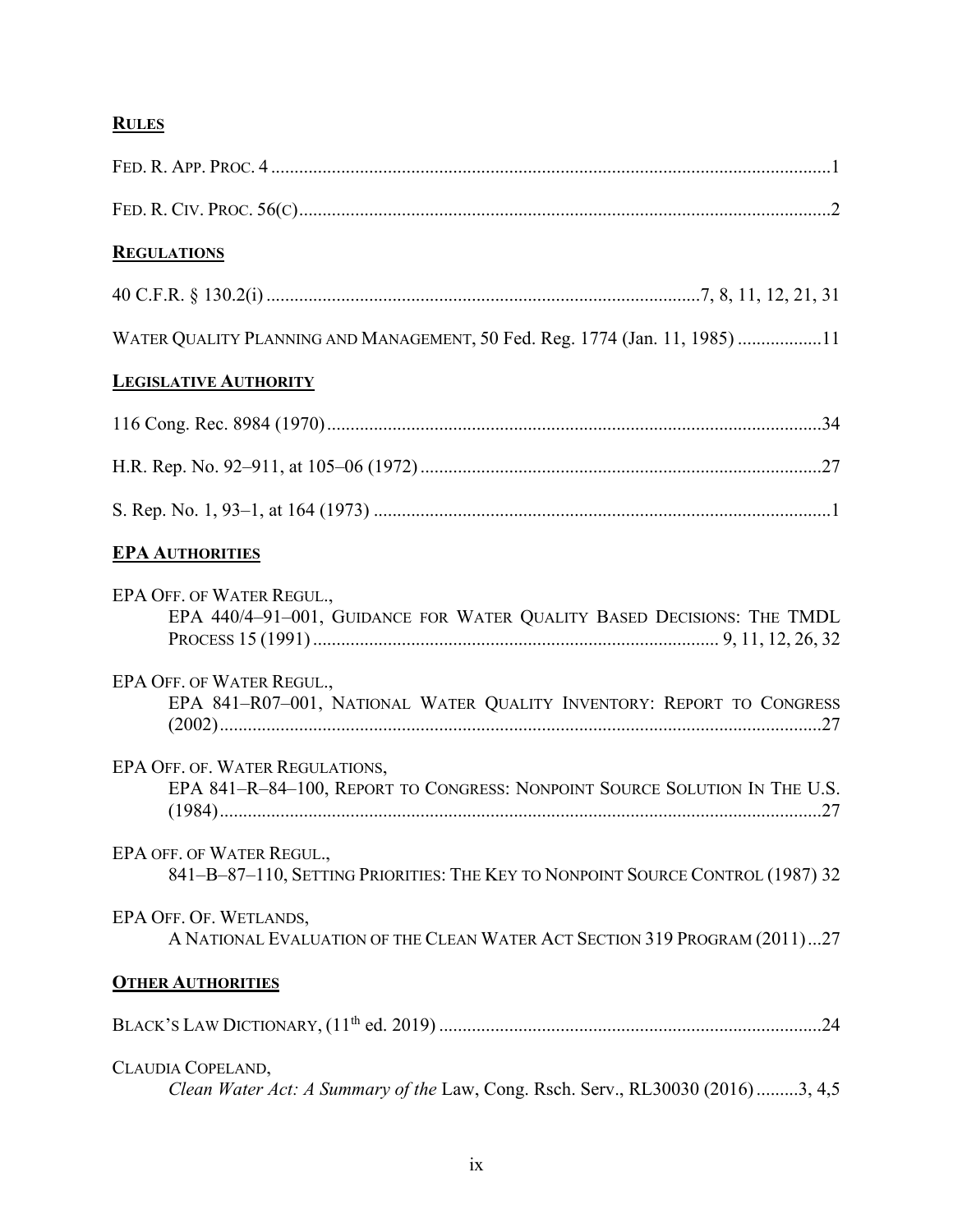## JERRY L. MASHAW,

| THE STORY OF MOTOR VEHICLE MANUFACTURERS ASSOCIATION OF THE U.S. V. STATE FARM<br>MUTUAL AUTOMOBILE INSURANCE CO.: LAW, SCIENCE AND POLITICS IN THE ADMINISTRATIVE<br>STATE, in Administrative Law Stories (Peter L. Strauss ed., 2006) 33 |  |
|--------------------------------------------------------------------------------------------------------------------------------------------------------------------------------------------------------------------------------------------|--|
| ROBERT W. ADLER,                                                                                                                                                                                                                           |  |
|                                                                                                                                                                                                                                            |  |
| STUART J. LAND,                                                                                                                                                                                                                            |  |
| JUDICIAL CONTROL OF ADMINISTRATIVE ACTION, BY LOUIS L. JAFFE. BOSTON: LITTLE,                                                                                                                                                              |  |
|                                                                                                                                                                                                                                            |  |
|                                                                                                                                                                                                                                            |  |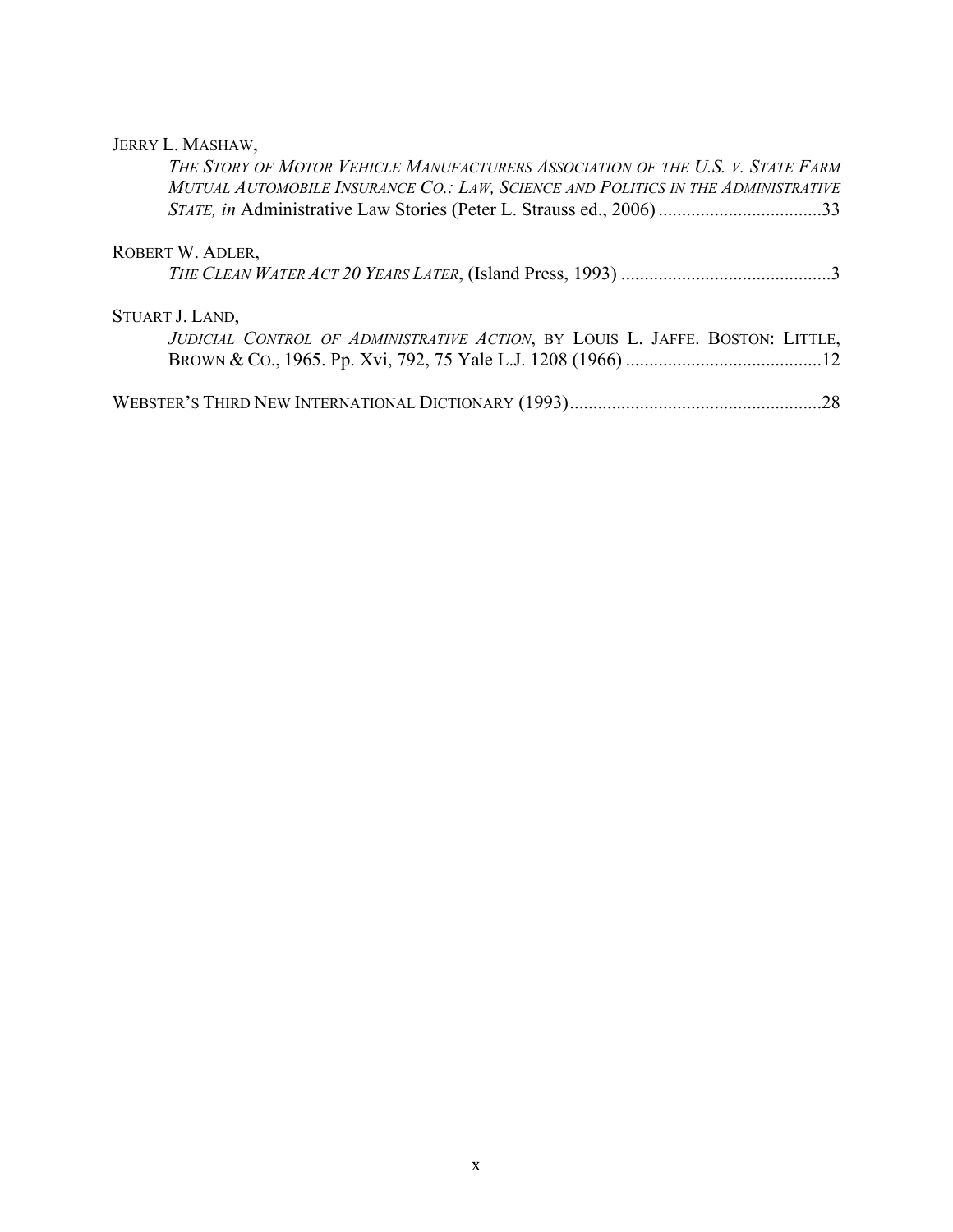#### **INTRODUCTION**

By enacting the Clean Water Act, Congress promulgated an aggressive framework to protect our most precious resource – water. At its enactment, Edmund Muskie, the principal sponsor of the Clean Water Act, proclaimed, "Can we afford clean water? Can we afford rivers and lakes and streams and oceans which continue to make life possible on this planet? . . . These questions answer themselves."1 The present action presents the same clear-cut questions to the Twelfth Circuit. Can we afford to allow both EPA and New Union to quarrel and frustrate the most fundamental and definite purpose of the Clean Water Act? This self-answering question dares us to act and implement the most stringent and effective regulations on water quality possible to ensure the possibility of life.

#### **JURISDICTIONAL STATEMENT**

Chesaplain Lake Watch ("CLW") appeals from an opinion and order granting partial summary judgment in favor of Plaintiff, The State of New Union ("New Union"), and partial summary judgment in favor of Defendant, Environmental Protection Agency ("EPA"), entered September 1, 2020, by Honorable Judge Remus in the United States District Court for the District of New Union in consolidated action No. 73–CV–2020 and No. 66–CV–2020.2 The District Court had subject-matter jurisdiction under the citizen-suit provision of the Clean Water Act ("CWA")<sup>3</sup> and 28 U.S.C. § 1331 because the CWA, a federal law, provides this cause of action. CLW, New Union, and EPA each filed timely notices of appeal under FED. R. APP. PROC. 4. The United States Court of Appeals for the Twelfth Circuit has jurisdiction over this appeal under 28 U.S.C. § 1291,

<sup>&</sup>lt;sup>1</sup> S. Rep. No. 1, 93–1, at 164 (1973).

<sup>2</sup> These actions were consolidated correctly under APA § 702, 5 U.S.C. § 702; *See also Chesaplain Lake Watch v. E.P.A.* ("*Chesaplain.*"), No. 73–CV–020, slip op. at 4 (D.N.U. Nov. 1, 2020).

<sup>3</sup> Clean Water Act of 1977 ("CWA") § 309, 33 U.S.C. § 1319(g)(6)(B).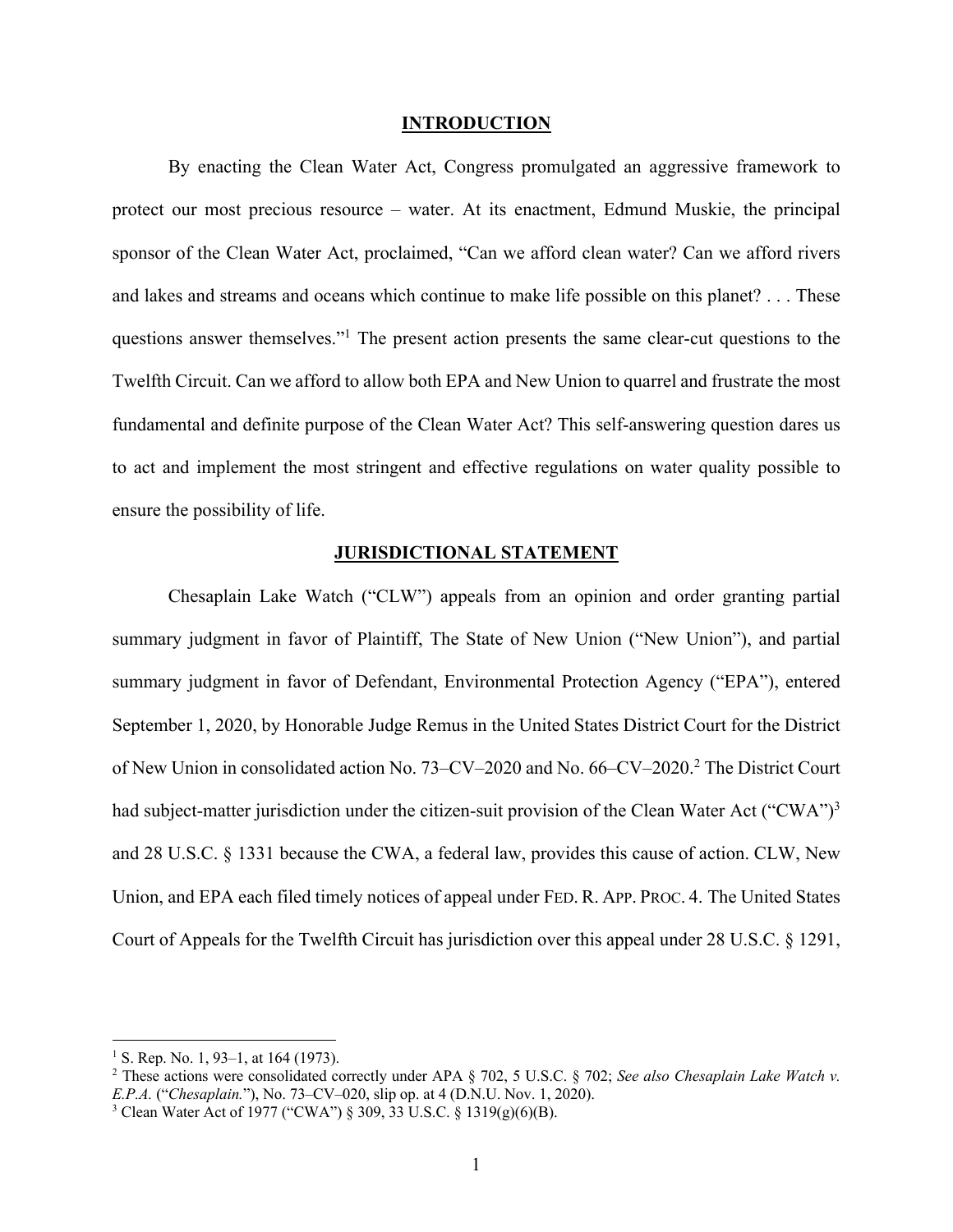which authorizes appellate jurisdiction from all final decisions of United States district courts. An order granting summary judgment is a final decision, and thus, appealable.<sup>4</sup>

### **STANDARD OF REVIEW**

A district court's grant or denial of summary judgment is reviewable de novo.<sup>5</sup> If there is no genuine dispute of material fact, the moving party is entitled to summary judgment.<sup>6</sup> The requirement that a claim is ripe for judicial review is an issue of subject-matter jurisdiction.<sup>7</sup> Subject-matter jurisdiction is a matter of law, which is reviewable de novo.<sup>8</sup> This appeal relates to EPA's statutory interpretation of "total maximum daily load" ("TMDL")<sup>9</sup> and agency authority to enact a TMDL implementation plan. These disputes invoke the arbitrary and capricious standard of review under the APA,10 *Chevron* deference to formal agency interpretations of statutory provisions,<sup>11</sup> and *Auer* deference to agency interpretations of their own regulations.<sup>12</sup>

### **STATEMENT OF ISSUES PRESENTED**

- I. Is EPA's TMDL implementation plan that requires a costly change in the conduct of New Union's industries and citizens, enacted through notice and comment rulemaking, ripe for judicial review?
- II. Does New Union's evasion of specific waste load allocations and load allocations in their TMDL submissions violate Congress's mandate of water quality standards under the

<sup>4</sup> *Bullard v. Blue Hills Bank*, 575 U.S. 496, 506 (2015).

<sup>5</sup> *Collins v. Bellinghausen*, 153 F.3d 591, 595 (8th Cir. 1998).

<sup>6</sup> FED R. CIV. PROC. 56(C); *See also Celotex Corp. v. Catrett*, 477 U.S. 317, 322 (1986).

<sup>7</sup> *Ass'n of Am. Med. Colleges v. United States*, 217 F.3d 770, 784 (9th Cir. 2000).

<sup>8</sup> *Rajasekaran v. Hazuda*, 815 F.3d 1095, 1098 (8th Cir. 2016).

 $9^{\circ}$  CWA § 303(d)(1)(C), 33 U.S.C. § 1313(d)(1)(C).

<sup>10</sup> APA § 706, 5 U.S.C. § 706(2)(a); *See also Motor Vehicles Mfrs. Ass'n v. State Farm Mut. Life Ins. Co.* ("*State Farm*"), 463 U.S. 29, 42 (1983).

<sup>11</sup> *Chevron, U.S.A., Inc. v. Natural Resources Def. Council, Inc.*, 467 U.S. 837, 842–43 (1984).

<sup>12</sup> *Auer v. Robbins*, 519 U.S. 425 (1997).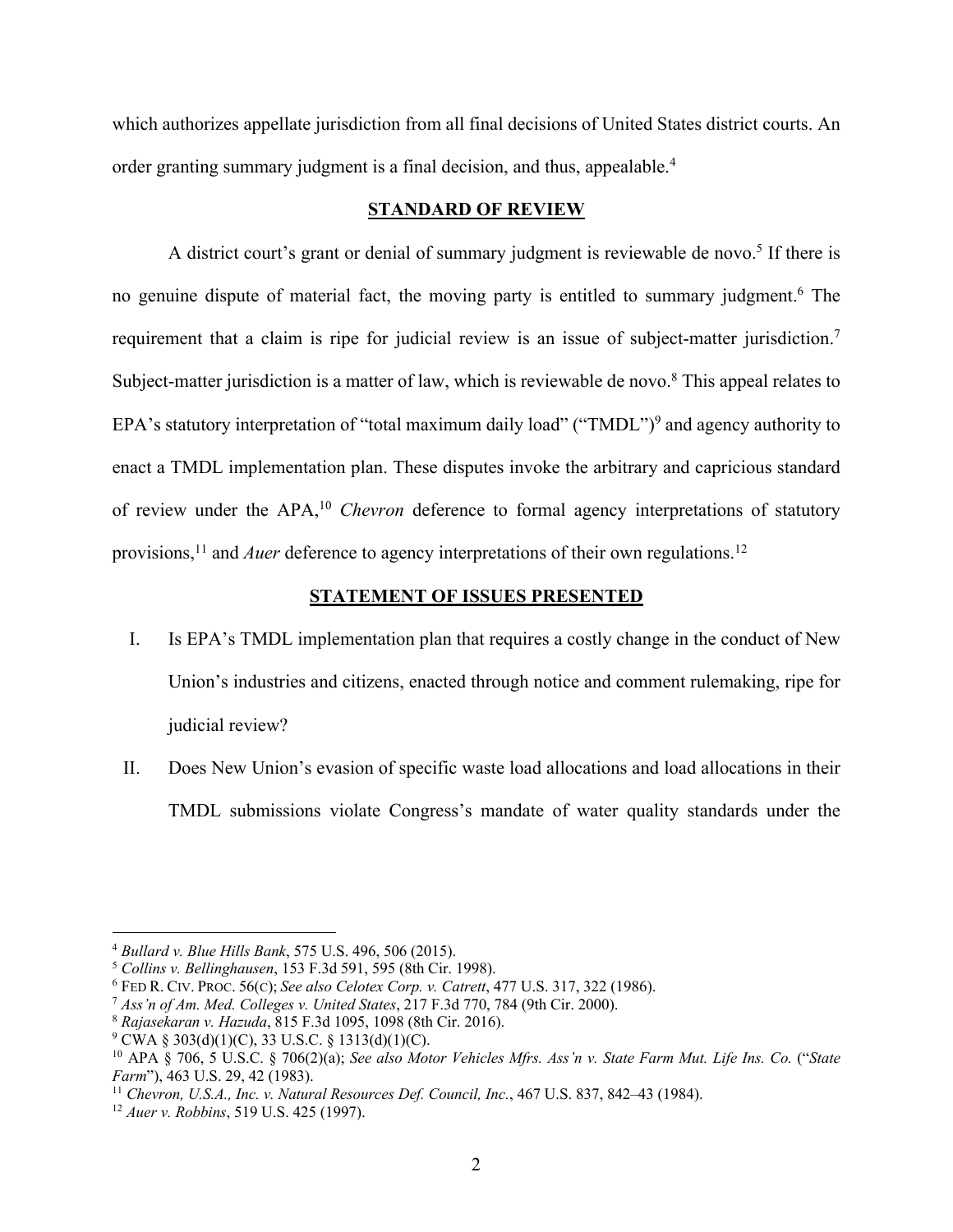CWA, where EPA has express authority and expertise to define "TMDL" in a technical manner consistent with achieving sufficient standards?

- III. Should EPA and New Union's interpretation of the word "daily" to include a five-year delay be permitted to usurp Congress's plain mandate for *daily* allocations when there is sufficient data and resources to implement daily allocations for phosphorus effectively?
- IV. Is EPA's enactment of a Best Management Practice credit system an arbitrary and capricious abuse of discretion, where EPA has irrationally departed from its own regulation guidelines?

#### **STATEMENT OF THE CASE**

#### **A. The Vision of the Clean Water Act**

#### **1. The Fire in Our Face: The Awakening of Pollution's Effects on Navigability.**

The first comprehensive statement of national interest in clean water programs, The Federal Water Pollution Control Act ("FWPCA"), was enacted in 1948 to provide state and local governments with funding for research to resolve water pollution problems.13 Under FWPCA, water pollution was viewed primarily as a state and local problem; hence, there were no federally required goals, objectives, limits, or guidelines.<sup>14</sup> When it came to enforcement, federal involvement was strictly limited to matters involving interstate waters.15

In the late 1960s, the Cuyahoga River, an intrastate water body, burst into flames.<sup>16</sup> This crisis awoke the nation to the magnitude of its pollution problems, prompting Congress to enact laws that promote active federalism involvement in environmental regulation. Accordingly, the

<sup>&</sup>lt;sup>13</sup> Federal Water Pollution Control Act of 1948, ch. 758, 62 Stat. 1155 (1948) (codified and amended at 33 U.S.C. §§ 1251-1376).

<sup>14</sup> CLAUDIA COPELAND, CONG. RSCH. SERV., RL30030, *CLEAN WATER ACT: A SUMMARY OF THE LAW* 2 (2016).  $^{15}$  *Id.* 

<sup>16</sup> *See* ROBERT W. ADLER, *THE CLEAN WATER ACT 20 YEARS LATER* 5–10 (Island Press, 1993).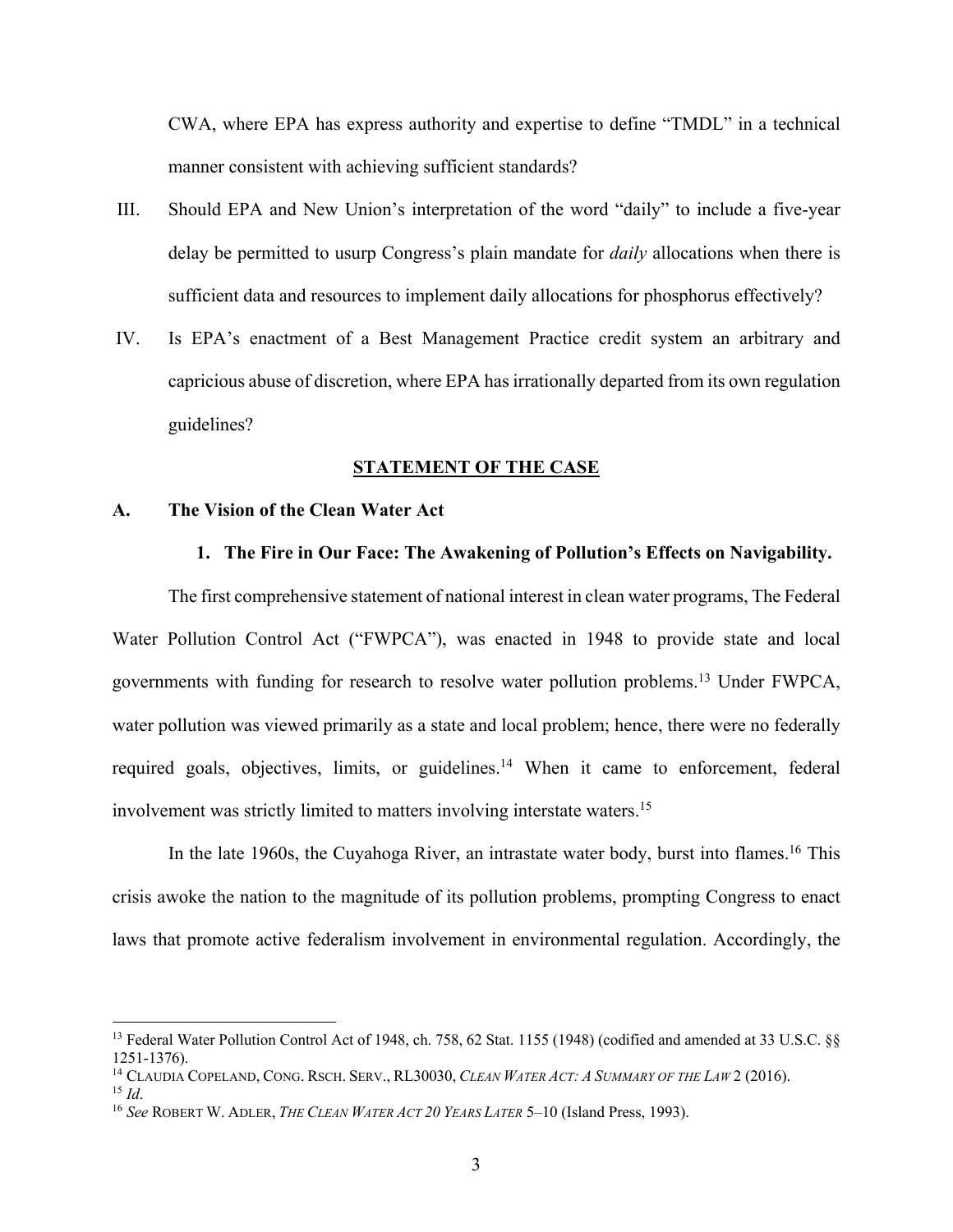1965 Water Quality Act ("WQA") was born to provide for the adoption of water quality standards ("WQS") for both intrastate and interstate waters.<sup>17</sup> WQS within the WQA required states to set standards for interstate waters to determine pollution levels and control requirements.<sup>18</sup> However, by the late 1960s, the WQS approach was flawed and ineffective due to a lack of oversight and difficulty linking dischargers to violations of WQS.<sup>19</sup> With increased public interest in environmental protection, this frustration set the stage for the birth of the CWA.

### **2. Setting the Statutory Scene for Scientifically Attacking Point Source and Nonpoint Source Pollution.**

For almost fifty years, the CWA has been the principal law governing pollution of United States surface waters.<sup>20</sup> In contrast to previous efforts, the CWA set optimistic and ambitious goals, expanding the federal government's authority while retaining state responsibility for the day-today implementation of the law. The CWA is a technology-forcing statute with rigorous demands to achieve high levels of pollution abatement.<sup>21</sup>

The structure of the CWA divided water pollution sources into two groups: point sources ("PS") and nonpoint sources ("NPS").22 PS pollutants discharge from identifiable industrial and municipal entities, such as pipes and other outfalls.<sup>23</sup> NPS pollute water through groundwater runoff, stormwater runoff, agricultural lands, and urban areas.<sup>24</sup> PS polluters must obtain a National Pollutant Discharge Elimination System ("NPDES") permit under § 402 of the CWA.<sup>25</sup>

<sup>22</sup> CWA, *supra* note 20 at §§ 301, 402.

<sup>17</sup> Water Quality Act of 1965, 89 P.L. 234, 79 Stat. 903.

<sup>&</sup>lt;sup>18</sup> *Id.* at  $\frac{5(c)}{4}$ .

<sup>19</sup> COPELAND, *supra* note 14 at 2.

<sup>20</sup> CWA, 33 U.S.C. §§ 1251–1387 (1977).

<sup>21</sup> COPELAND, *supra* note 14 at 2.

<sup>23</sup> CWA, § 502(14), 33 U.S.C. § 1362(14).

<sup>24</sup> COPELAND, *supra* note 14 at 4.

<sup>25</sup> CWA § 402, 33 U.S.C. § 1342.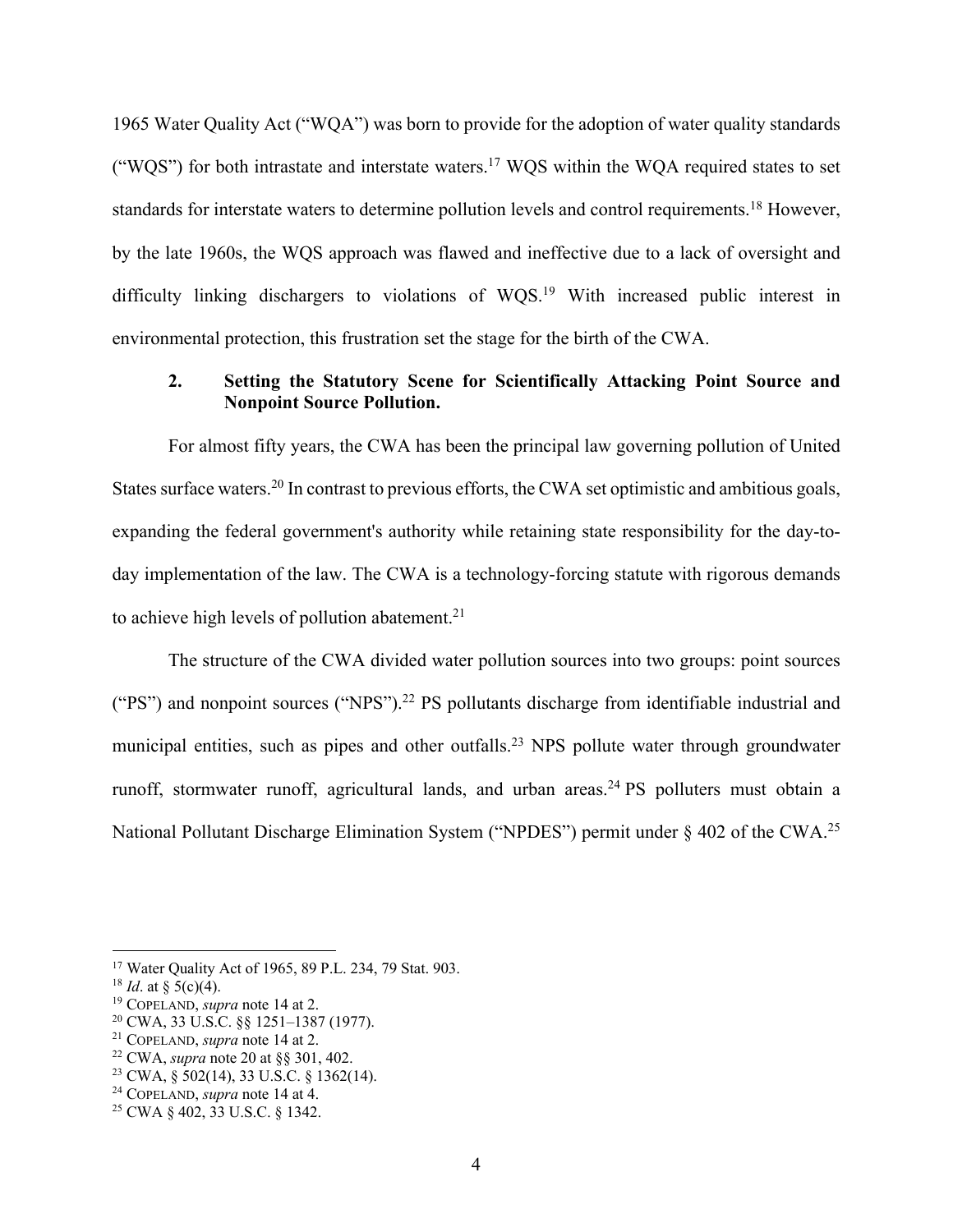NPDES permits contain effluent limitations, applying CWA technology-based and water qualitybased requirements on a discharger.<sup>26</sup>

NPS polluters are indisputably responsible for the majority of water quality decline.<sup>27</sup>

The CWA requires states to adopt WQS for all intrastate bodies of water and submit WQS to EPA for approval.<sup>28</sup> WQS must include designated uses of a waterbody and a numerical or narrative statement identifying maximum concentrations of various pollutants that would not interfere with the designated use.<sup>29</sup> WQS serve as the safety net to federally determined technology-based requirements for PS, indicating additional pollutant controls needed to achieve the overall goals of the CWA.

In waters where industrial and municipal sources have achieved technology-based effluent limitations for PS, yet WQS remain unmet, dischargers may be required to meet additional pollution control requirements for NPS. The CWA requires states to set a TMDL of pollutants to ensure that applicable WQS are attained and maintained for impaired waters.<sup>30</sup> A TMDL dually serves as a planning process for achieving WQS and a quantitative assessment of problematic pollution sources and pollutant reductions needed to restore and protect our water. Both technology-based effluent limitations for PS, and WQS for NPS, work together to secure the CWA's overarching vision "to restore and maintain the chemical, physical, and biological integrity of the Nation's waters."31

<sup>26</sup> *Id*.

<sup>27</sup> COPELAND, *supra* note 14 at 4.

<sup>28</sup> CWA § 303, 33 U.S.C. § 1313(c)(2).

<sup>29</sup> CWA § 303, 33 U.S.C. § 1313(a)–(c).

<sup>30</sup> CWA § 303, 33 U.S.C. § 1313(d)(1)(C).

<sup>31</sup> CWA § 101, 33 U.S.C. § 1251(a).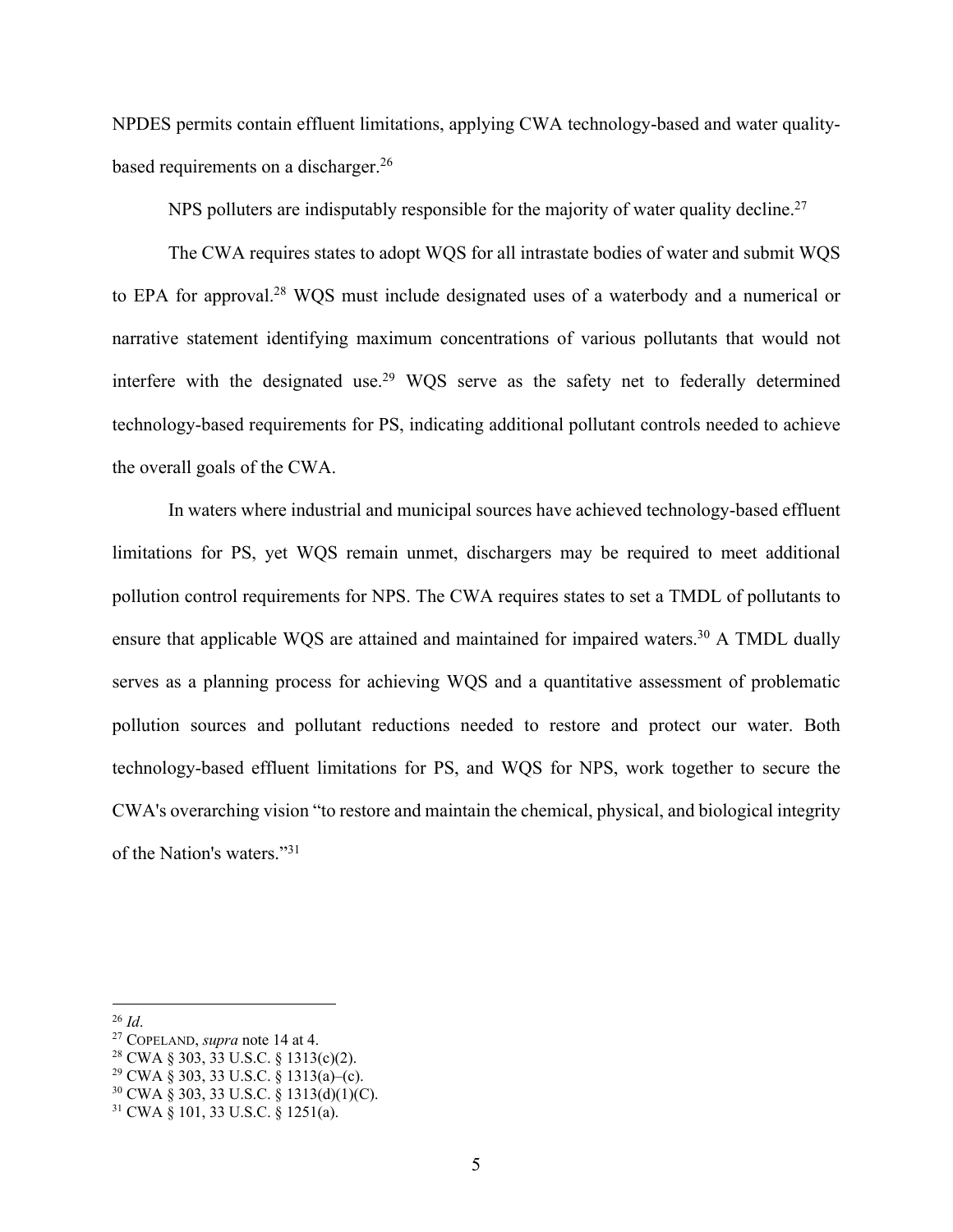#### **B. Turning a Blind Eye: State and Federal Inaction Expedites Rapidly Declining WQS.**

Lake Chesaplain is a fifty-five-mile-long, five-mile-wide natural lake located entirely within New Union, a Class AA water body – a classification reserved for highest quality waters.<sup>32</sup> The Lake is designated for public drinking, recreation, and the survival of fish reproduction.<sup>33</sup> For over a century, the Lake and its tributaries have sustained the region's economy and defined its culture.34 Before the turn of the twenty-first century, Lake Chesaplain enjoyed excellent water quality.35 The clear waters of Lake Chesaplain attracted fishermen from the entire mid-north region.36 Lake Chesaplain and its opportunities led families to its eastern shoreside, where they invested and built permanent homes for themselves and the future generations of New Union.<sup>37</sup>

Due to economic development pressures, the effects of industrialization have become visible.38 New Union and EPA can no longer turn a blind eye to the declining WQS of Lake Chesaplain. Over the past two decades, the Lake has become replete with algae mats which have reduced visibility and produced offensive odors.<sup>39</sup> The public right of navigation and fishing, protected since the time of statehood, is drained by non-compliant water quality, suffocating creatures, and the community who cling to it for life.40 The vibrant environment that Lake Chesaplain once sustained is no longer present, evident by declining tourism revenues and unsuitable water.<sup>41</sup> Given the myriad of sources and pollution volume, regulation of one source will not resolve the Lake's woes.

- <sup>34</sup> *Id*. at 7.
- <sup>35</sup> *Id*. <sup>36</sup> *Id*.
- <sup>37</sup> *Id*.
- <sup>38</sup> *Id*.
- <sup>39</sup> *Id*.
- <sup>40</sup> *Id*. at 8.
- <sup>41</sup> *Id*. at 7.

<sup>32</sup> *Chesaplain*, slip op. at 7.

<sup>33</sup> *Id*. at 8.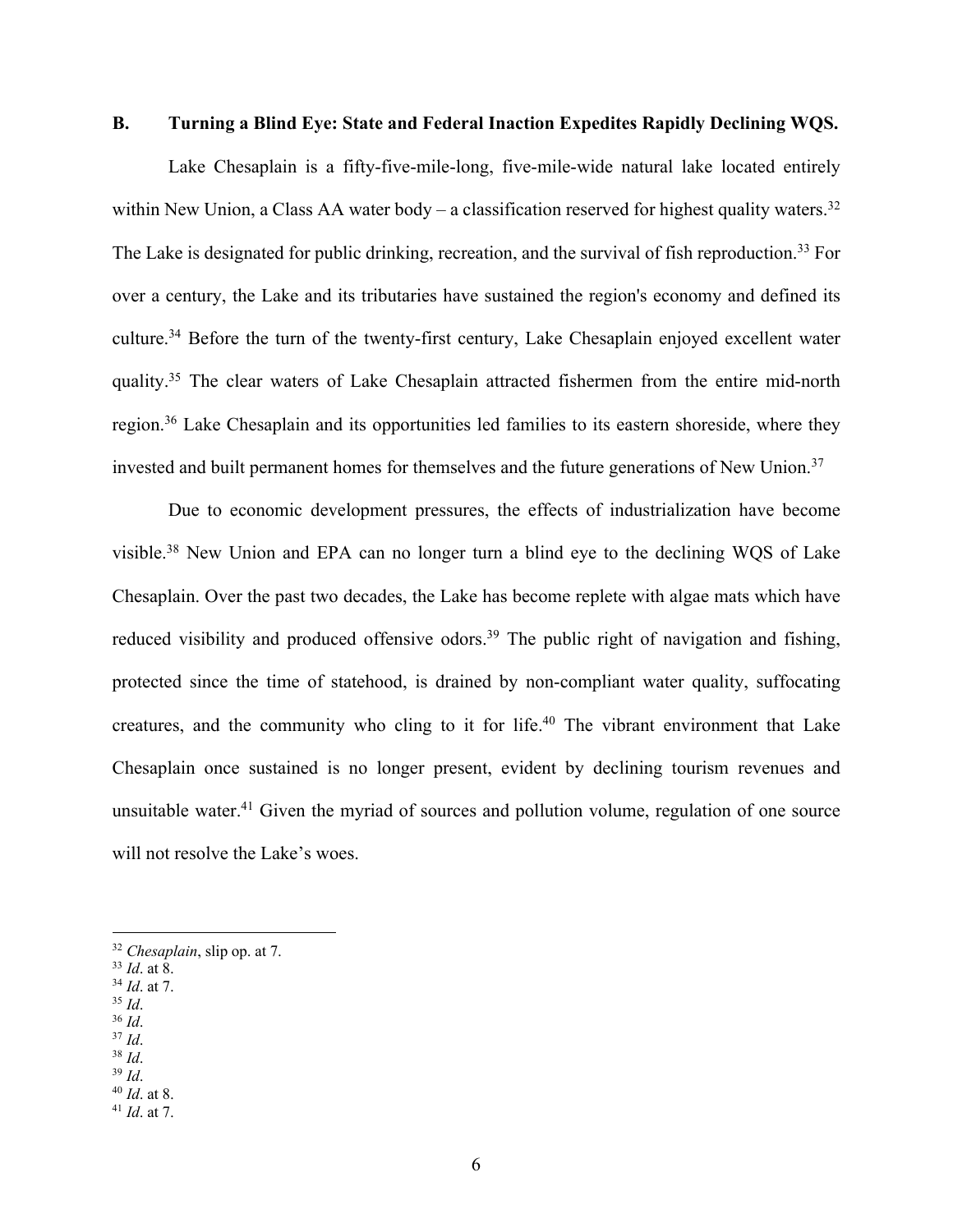New Union first addressed declining WQS of Lake Chesaplain in 2008, creating the Lake Chesaplain Study Commission ("Chesaplain Commission") to conduct an exhaustive hydrological study and issue a report ("2012 Report") identifying contributing polluters.<sup>42</sup> The 2012 Report concluded: (1) the Lake suffers from eutrophication, the ecological process inhibiting biological productivity due to excessive algae growth, and (2) the Lake suffers from excessive phosphorus, decreasing dissolved oxygen ("DO") levels necessary for a sustainable fishery.<sup>43</sup> To meet its designated purpose as a Class AA water body, the Chesaplain Commission established phosphorus levels must be drastically reduced from their current level of 0.020–0.034 mg/l to 0.014 mg/l.<sup>44</sup> In 2014 New Union Division of Fisheries and Environmental Control ("DOFEC") calculated WQS for Class AA waters at 0.014 mg/l and included Lake Chesaplain on its impaired water list in their triennial WQS submission to EPA.45

The solution to remedying Lake Chesaplain is found plainly in § 303 of the CWA through the safety net of a TMDL, which regulates waters failing to meet WQS. Once a water body is listed as impaired, § 303 requires the state to develop and submit to EPA a TMDL for the offending pollutants "at a level necessary to implement the applicable WQS with seasonal variations and a margin of safety which takes into account any lack of knowledge concerning the relationship between effluent limitations and water quality."46 EPA defines a TMDL as "the sum of individual [wasteload allocations] for [PS] and [load allocations] for [NPS] and natural background."<sup>47</sup> In DOFEC's triennial WQS submission to EPA, the agency failed to submit a TMDL for Lake

- <sup>43</sup> *Id*.
- <sup>44</sup> *Id*.
- <sup>45</sup> *Id*. at 8.

<sup>42</sup> *Id*. at 8.

<sup>46</sup> CWA § 303(d)(1)(C), 33 U.S.C. § 1313(d)(1)(C).

 $47$  40 C.F.R. § 130.2(i).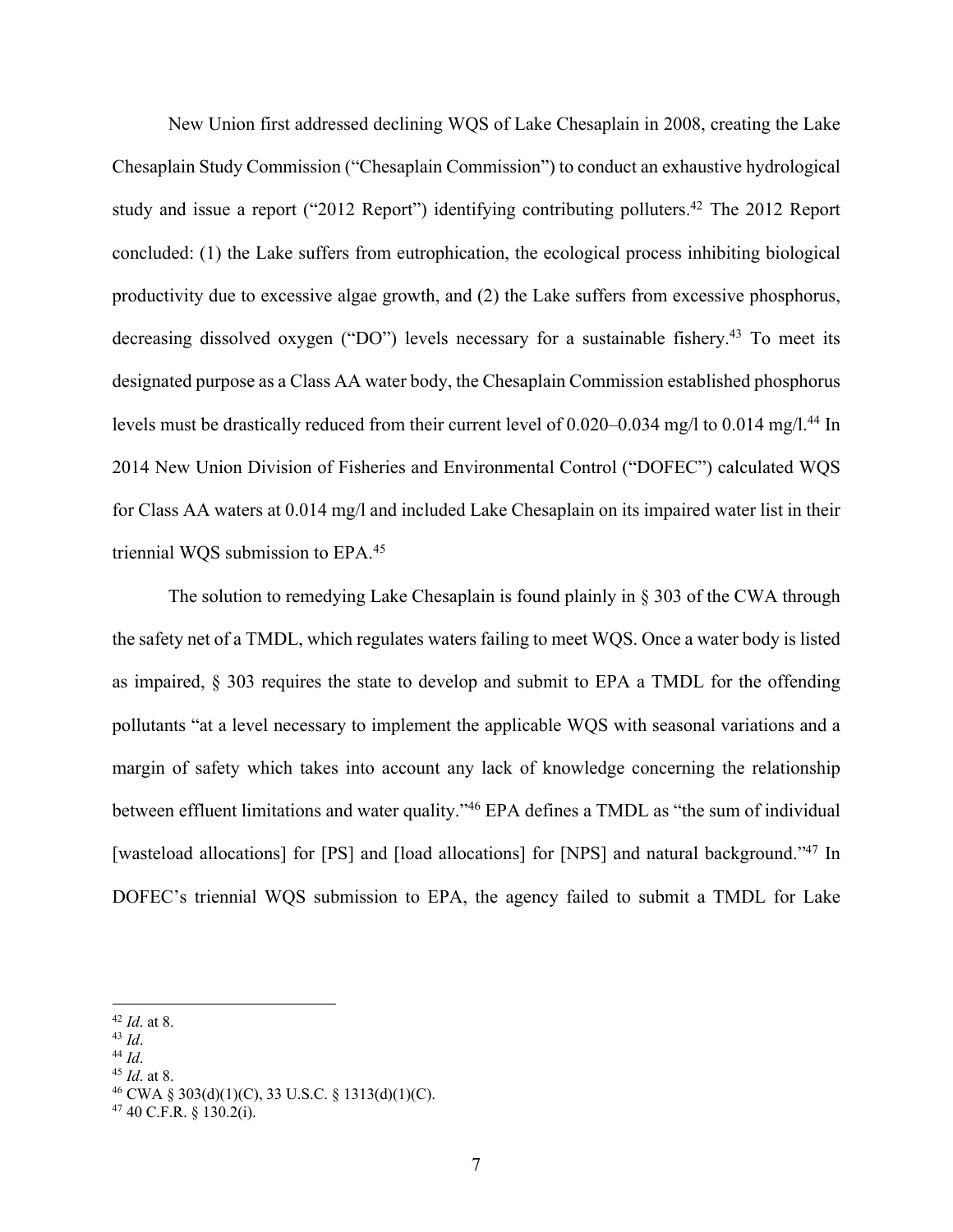Chesaplain, as required by the CWA.48 In 2015, CLW notified both New Union and EPA of their intent to file suit for failure to create a TMDL for Lake Chesaplain.<sup>49</sup>

In response, New Union conducted a state rulemaking process to establish a TMDL for EPA approval.<sup>50</sup> In 2017, DOFEC publicly announced a proposal to implement a TMDL through a five-year phased reduction for both PS and NPS.<sup>51</sup> Under the proposed TMDL, the federal government would regulate PS reductions through federally governed NPDES permits, and BMP credit systems would manage NPS.<sup>52</sup> First, CLW objected to the BMP credit system due to its inability to achieve the 35% reduction in phosphorus allocations needed to restore the Lake and New Union's lack of statutory authority to enforce BMPs against the primary culprit of phosphorus allocation – agricultural sources.<sup>53</sup> Second, CLW demanded that a phased phosphorus reduction was inconsistent with the clear CWA statutory requirement for a "daily" implementation.<sup>54</sup>

Despite these objections, DOFEC adopted a phosphorus TMDL implemented under phased reduction and BMP credit systems but removed their consideration of NPS and PS allocations.<sup>55</sup> EPA rejected DOFEC's TMDL for failing to include NPS and PS allocations in the TMDL.<sup>56</sup> After notice and comment rulemaking, incorporating all scientific reports and public comments into the record, EPA adopted a TMDL for Lake Chesaplain and enacted the "Chesaplain Watershed Implementation Plan" ("CWIP").<sup>57</sup> The CWIP included PS and NPS allocations in the TMDL

- <sup>49</sup> *Id.*
- <sup>50</sup> *Id*.
- <sup>51</sup> *Id*. at 9.
- <sup>52</sup> *Id*.
- <sup>53</sup> *Id*. at 9–10. <sup>54</sup> *Id*. at 10.
- <sup>55</sup> *Id*.

<sup>57</sup> *Id*.

<sup>48</sup> *Chesaplain*, slip op. at 8.

<sup>56</sup> *Id.*; *See also* CWA § 303, 33 U.S.C §§ 1313(c)(3), (d)(2); 40 C.F.R. § 130.2(i).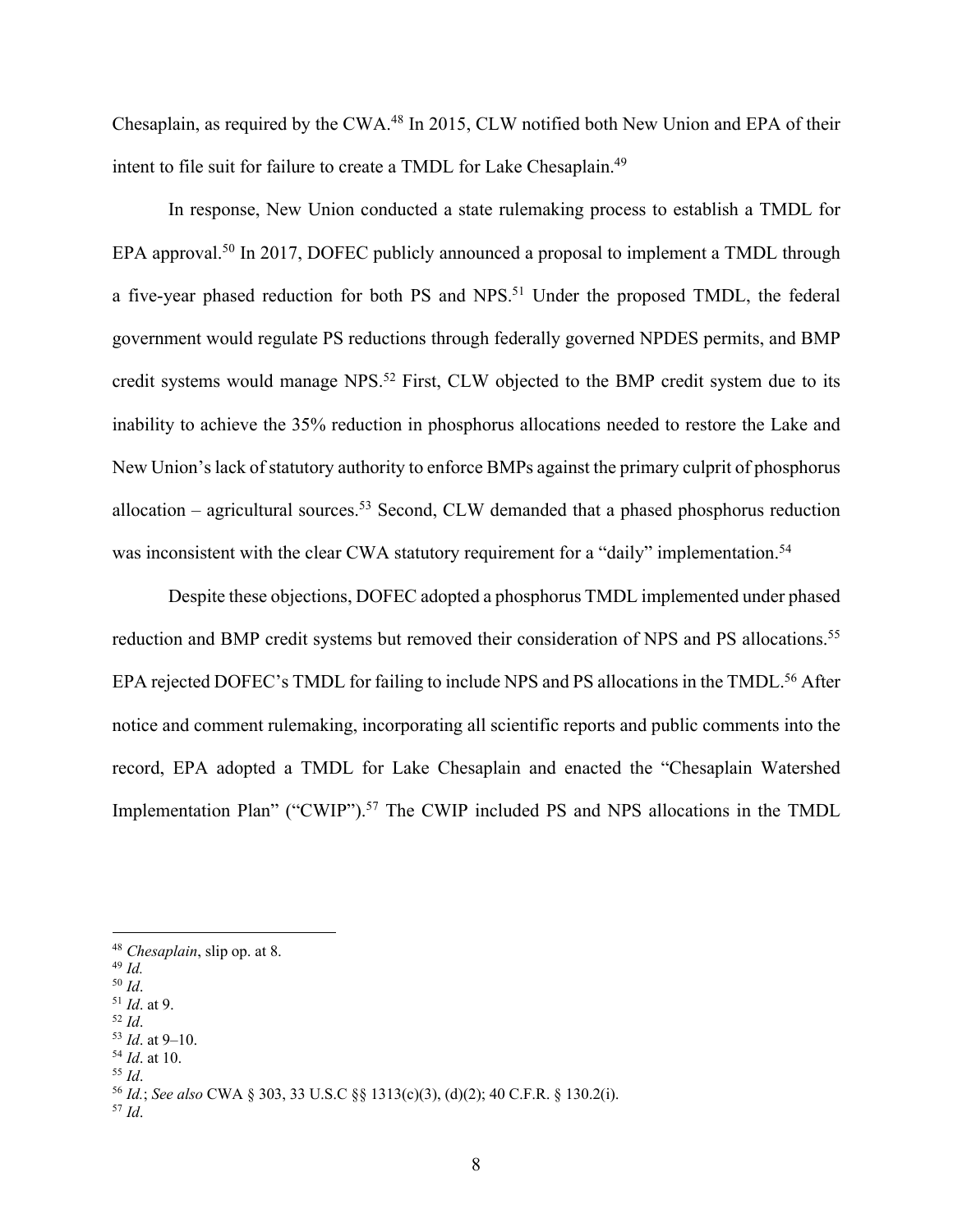implemented through phased reduction and BMPs.58 The BMPs did not specify enforcement measures or provide assurances for implementation, as required by EPA-issued guidelines.<sup>59</sup>

As of date, PS polluters continue to operate under expired NPDES permits and are not subject to any limit on phosphorus discharges.<sup>60</sup> Since EPA's enactment of the CWIP, New Union has not required phosphorus reductions by NPS under the BMP credit system, primarily due to significant political opposition.<sup>61</sup> Lake Chesaplain remains in severe, nearly irreversible decline.<sup>62</sup>

#### **C. This Court's Opportunity to Bring Clarity to the CWA and Lake Chesaplain.**

In 2020, CLW and New Union filed actions against EPA under APA § 702, challenging EPA's rejection of New Union's phosphorus TMDL and imposition of a federal TMDL CWIP for Lake Chesaplain.<sup>63</sup> CLW's membership<sup>64</sup> filed an affidavit establishing injury, satisfying standing requirements, due to their inability to use Lake Chesaplain, considering its hazardous water quality.<sup>65</sup> Likewise, New Union has established injury through the costly issuance of new NPDES permits, the threat of losing EPA water quality planning funds,<sup>66</sup> and at-risk eligibility to maintain its delegated NPDES permitting program.67

CLW and New Union's actions challenging EPA's regulatory actions were consolidated by the District Court,<sup>68</sup> holding (1) EPA's CWIP is ripe for judicial review,<sup>69</sup> (2) EPA's statutory

<sup>58</sup> *Id*.

<sup>59</sup>*Id*; *See also* EPA OFF. OF WATER REGUL., EPA 440/4–91–001, GUIDANCE FOR WATER QUALITY BASED DECISIONS: THE TMDL PROCESS 15 (1991).

<sup>60</sup> *Chesaplain*, slip op. at 10.

<sup>61</sup> *Id*. at 9–10.

<sup>62</sup> *Id*. at 10.

<sup>63</sup> *Id*. at 4–5; *See also* APA § 702, 5 U.S.C. § 702; CWA § 303(d), 33 U.S.C. § 1313(d).

<sup>&</sup>lt;sup>64</sup> *Id.* at 11 (CLW is a group of New Union citizens that reside at or near Lake Chesaplain and other citizens using the lake for recreational purposes, such as swimming, boating, and fishing).

<sup>65</sup> *Id*.

<sup>66</sup> CWA § 208, 33 U.S.C. § 1288.

<sup>67</sup> *Chesaplain*, slip op. at 11; CWA § 303, 33 U.S.C. § 1313(e)(2).

<sup>68</sup> *Chesaplain*, slip op. at 2.

<sup>69</sup> *Id*. at 14.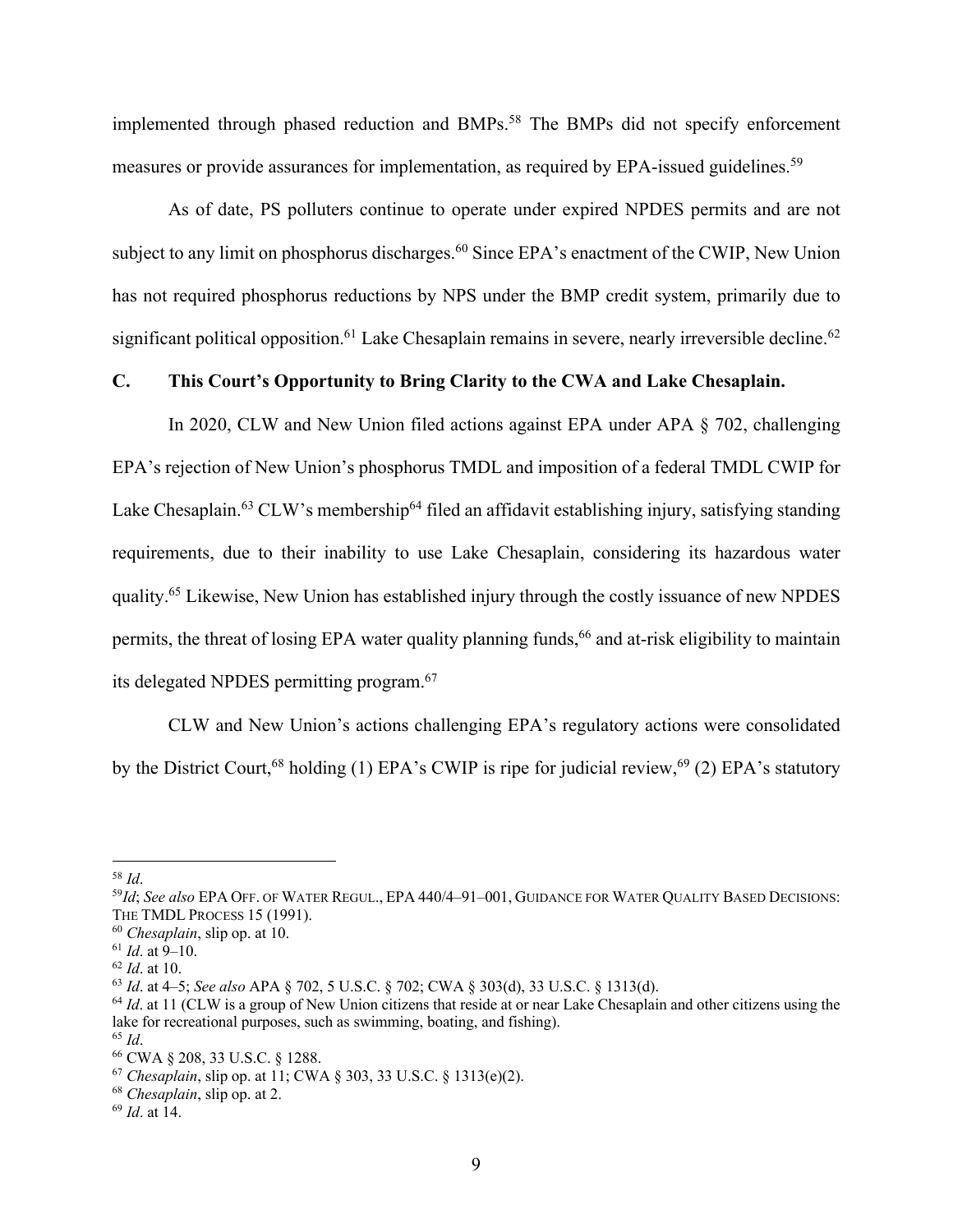interpretation of TMDL to include WLA and LA violated the  $CWA$ <sup> $70$ </sup> (3) EPA's phased implementation of an annual percentage reduction for TMDL is contrary to the CWA, $<sup>71</sup>$  and (4)</sup> EPA's implementation of a BMP credit system without reasonable assurances for compliance is not an arbitrary and capricious abuse of discretion.<sup>72</sup> This timely appeal followed.<sup>73</sup>

#### **SUMMARY OF THE ARGUMENT**

CLW urges this Court to clean up the muddied vision of the CWA and hold EPA's regulatory actions establishing a phosphorus TMDL for Lake Chesaplain insufficiently protective, contrary to law, and an arbitrary and capricious abuse of regulatory discretion.

This Court must *affirm* the District Court's determination that EPA's CWIP is ripe for judicial review because this action satisfies the justiciability doctrine of ripeness established in *Abbott Laboratories*. <sup>74</sup> First, CLW and New Union's claim is fit for judicial review because the legal challenges to EPA's CWIP stem from a final EPA rule enacted through notice and comment rulemaking. Second, this action is fit for judicial review because the CWIP is rooted in pure legal controversies surrounding regulatory control and statutory interpretation. Thus, there is no need for additional factual development. Third, CLW and New Union would suffer severe hardship upon judicial delay through irreversible environmental damage, costly compliance, sanctions to water quality planning funds, and eligibility to maintain their NPDES permitting system. Accordingly, this case is ripe for judicial review, and subject-matter jurisdiction is proper.

This Court must *reverse* the District Court's determination that EPA's interpretation of TMDL to include WLA and LA violated the CWA. First, during drafting, Congress intended to

<sup>70</sup> *Id*.

<sup>71</sup> *Id*. at 15.

<sup>72</sup> *Id*. at 16.

<sup>73</sup> *Id*. at 2.

<sup>74</sup> *Abbott Laboratories v. Gardner*, 87 U.S. 136 (1967).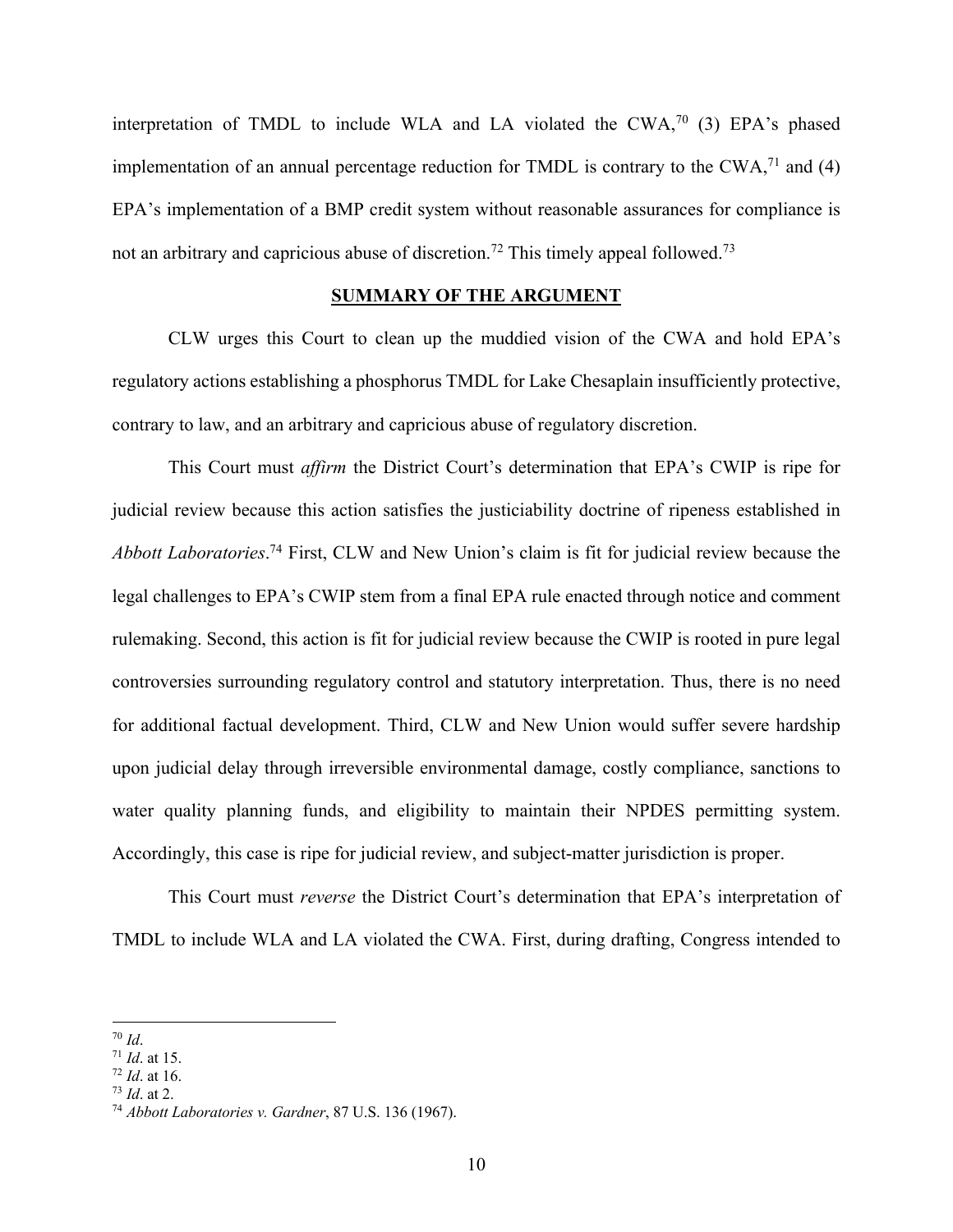provide expansive deference for EPA to determine technical allocations necessary to achieve WQS.<sup>75</sup> Second, EPA's interpretation of the term "total" in CWA § 303 to include both PS and NPS is the only reasonable way "necessary [WQS]" can be accomplished following the purpose of the CWA and legislative history of the CWA.76 Accordingly, EPA's interpretation of TMDL to include a *total* allocation of all polluters, including PS and NPS, is well within the bounds of EPA's authority and the CWA.

This Court must *affirm* the District Court's determination that phased implementation of an annual percentage reduction for TMDLs violates the CWA. EPA's adoption of a five-year phased reduction is contrary to the plain meaning of the CWA's term "daily" under *Chevron* and, therefore, an abuse of regulatory discretion.<sup>77</sup> By including the term "daily," congressional intent is blatantly clear that delayed reduction is impermissible. Furthermore, technology has advanced to a sufficient state that requiring a daily pollution allocation would not be unreasonable or unattainable. Therefore, EPA's enactment of a phased implementation plan is directly contradictory to the plain meaning of the CWA and evasive of congressional intent to control pollution levels on a day-to-day basis.

Finally, this Court must *reverse* the District Court's holding that EPA's BMP credit system is not an arbitrary and capricious abuse of discretion. The CWA delegates authority to EPA for the regulation of BMP credit systems.78 Under this authority, EPA has issued a regulation and interpretive guideline for BMP credit systems, outlining requirements for effective pollution reduction.79 Specifically, the interpretive guideline requires *all* NPS polluters to contribute to

<sup>75</sup> CWA § 501(a), 33 U.S.C. § 1361(a).

<sup>76</sup> 40 C.F.R. § 130.2(i); *see* WATER QUALITY PLANNING AND MANAGEMENT, 50 Fed. Reg. 1774 (Jan. 11, 1985) (to be codified at 40 C.F.R. pt. 35, 130).

<sup>77</sup> CWA § 319(d)(1), 33 U.S.C. § 1329.

<sup>78</sup> 40 C.F.R. § 130.2(i); EPA OFF. OF WATER REGUL., *supra* note 59 at 15.

<sup>79</sup> *Id*. at 25.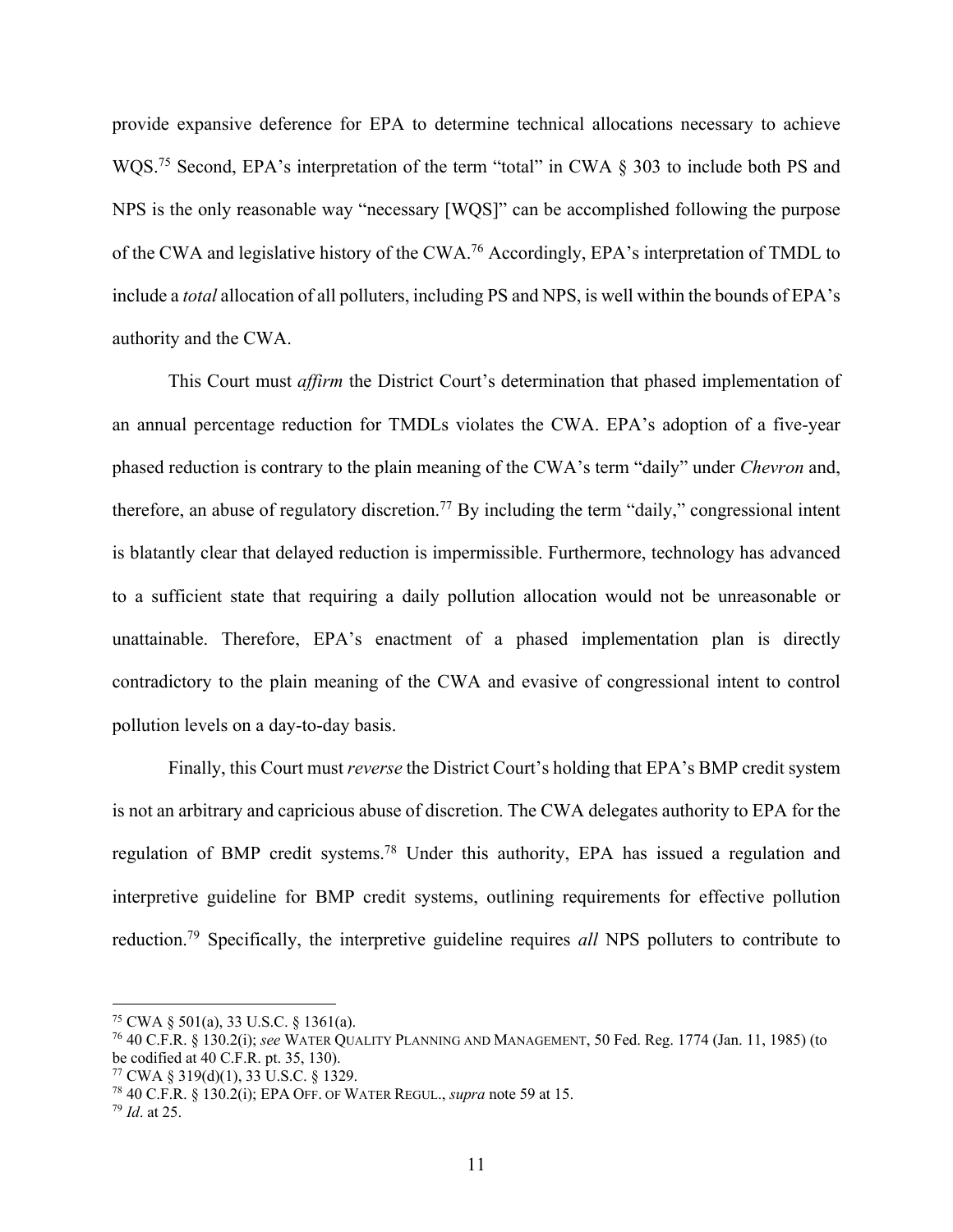allocation reduction.80 Further, the guideline compels the EPA to establish reasonable assurances that such reductions will occur.<sup>81</sup> Here, EPA departed from these regulatory guidelines, bowing to deep pockets and powerful political pressures.<sup>82</sup> Therefore, under *Auer* deference, EPA's consideration of irrelevant political factors in their departure constituted a significant arbitrary and capricious abuse of discretion.

#### **ARGUMENT**

### **I. EPA's Statutory Interpretation of TMDL and Authority to Enact a TMDL Implementation Plan is Ripe for Judicial Review.**

The District Court correctly held that CLW and New Union's claims are ripe for judicial review. Judicial review of agency action is a longstanding, liberal legal right authorized by § 704 of the Administrative Procedure Act ("APA") and Article III of the United States Constitution.83 Only upon evidence of clear legislative intent for the prohibition of judicial review or lack of justiciability can a court restrict judicial review of agency action.<sup>84</sup> Here, EPA insufficiently argues their CWIP and statutory interpretation of TMDL is not ripe for judicial review. Notably, nothing in the CWA or APA precludes judicial review of this action. Quite oppositely, § 509 of the CWA expressly permits judicial review of EPA promulgation of effluent standards.<sup>85</sup> Nevertheless, EPA is attempting to circumvent judicial review by claiming this action is not ripe and, therefore, moot.

The justiciability limitation of ripeness protects the administrative system from premature judicial review until "an administrative decision [is] formalized and its effects [are] felt in a

<sup>80</sup> *Id.*

<sup>81</sup> *Id*. 82 *Chesaplain*, slip op. at 9.

<sup>83</sup> *Abbott Laboratories*, 387 U.S. at 141, (citing *Shaughnessy v. Pedreiro*, 249 U.S. 48, 51 (1955)).

<sup>84</sup> *Id*. at 1512, (citing STUART J. LAND, *JUDICIAL CONTROL OF ADMINISTRATIVE ACTION*, BY LOUIS L. JAFFE. BOSTON: LITTLE, BROWN & CO., 1965. Pp. Xvi, 792, 75 Yale L.J. 1208 (1966)).

<sup>85</sup> CWA § 509, 33 U.S.C. § 1369(b).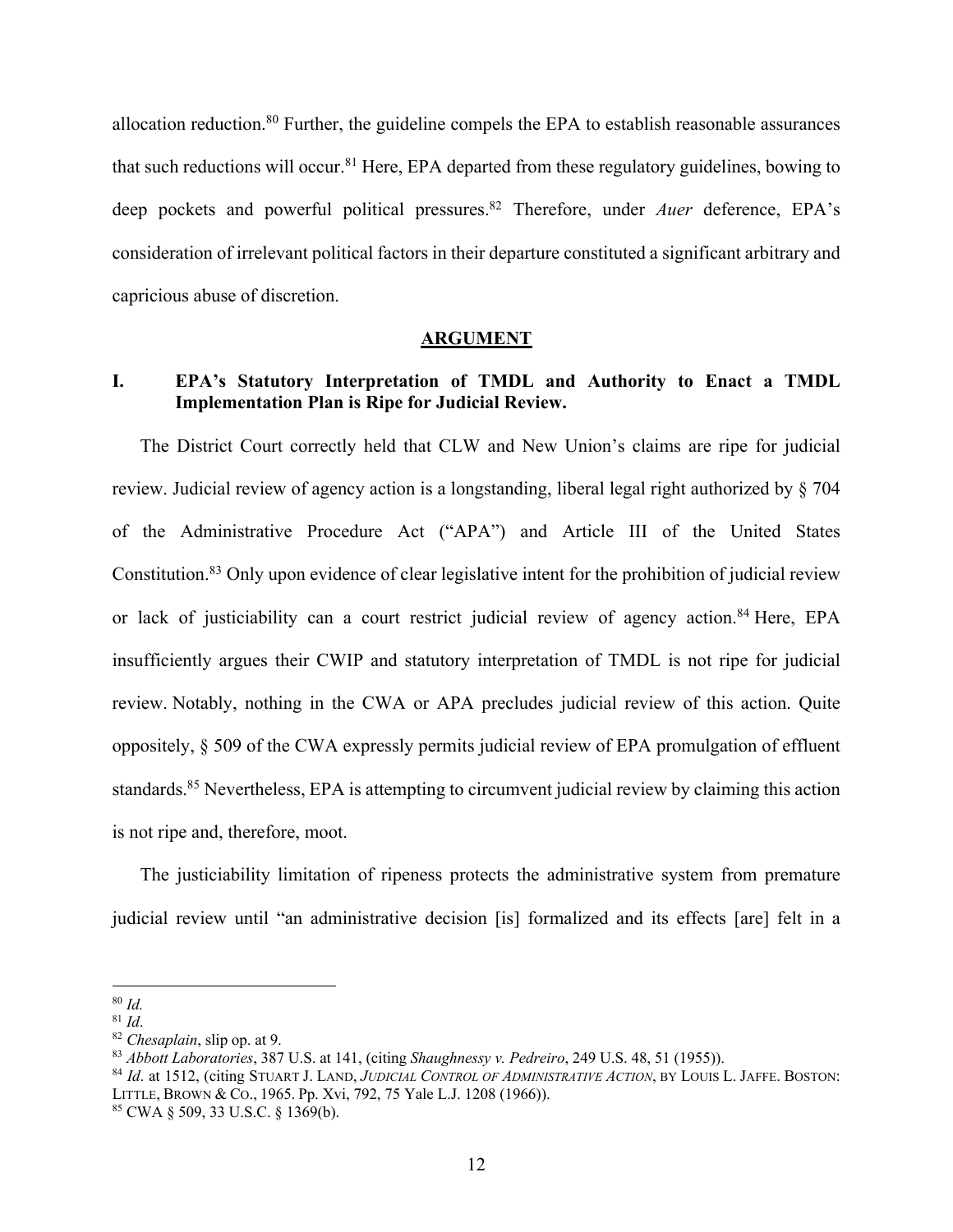concrete way."86 Ripeness requires a two-part evaluation: (1) the fitness of the issues for judicial review, and (2) the hardship the parties may endure without judicial consideration.<sup>87</sup> When evaluating the fitness of issues, this Court must consider whether the issues are purely legal, whether further administrative proceedings may remedy the issue, and whether the regulation is a "final agency action."88 When evaluating hardship, this Court must consider the direct and immediate harm of the regulation and potential for non-compliant sanctions.<sup>89</sup>

### **A. EPA's Final Agency Action Enacting a Federal TMDL Implementation Plan is Fit for Judicial Review.**

The Supreme Court outlines three elements that must be satisfied to establish fitness. First, the issue tendered must be purely legal.<sup>90</sup> Second, the court must look to whether further administrative proceedings may resolve the issue.<sup>91</sup> Third, the administrative act must qualify as a "final agency action" under  $\S$  704 of the APA.<sup>92</sup>

The present action satisfies all three elements required for fitness. First, EPA's rejection of New Union's phosphorus TMDL implementation plan and subsequent enactment of the CWIP invokes legal questions of regulatory control and statutory analysis. Second, to date, the EPA has contemplated no further administrative proceedings. Once EPA established formal acceptance of a proposed NPDES permitting system and BMPs, the administrative process was exhausted. Even if EPA had considered further administrative proceedings, citizen suits do not require the

<sup>86</sup> *Abbott Laboratories*, 387 U.S. at 149.

<sup>87</sup> *Id*., *See also Ohio Forestry Association Inc. v. Sierra Club*, 523 U.S. 726, 733 (1988) (holding courts must consider three factors in administrative actions for ripeness: (1) plaintiff's hardship; (2) inappropriate interference with administrative action; and (3) the benefits of further factual development).

<sup>88</sup> *Id*. at 149.

<sup>89</sup> *Id*. at 151–52.

<sup>90</sup> *Id*. at 149.

<sup>91</sup> *Id*.; *See also Ohio Forestry*, 523 U.S. at 733.

<sup>92</sup> *Id.*; *See also* APA § 704, 5 U.S.C. § 704.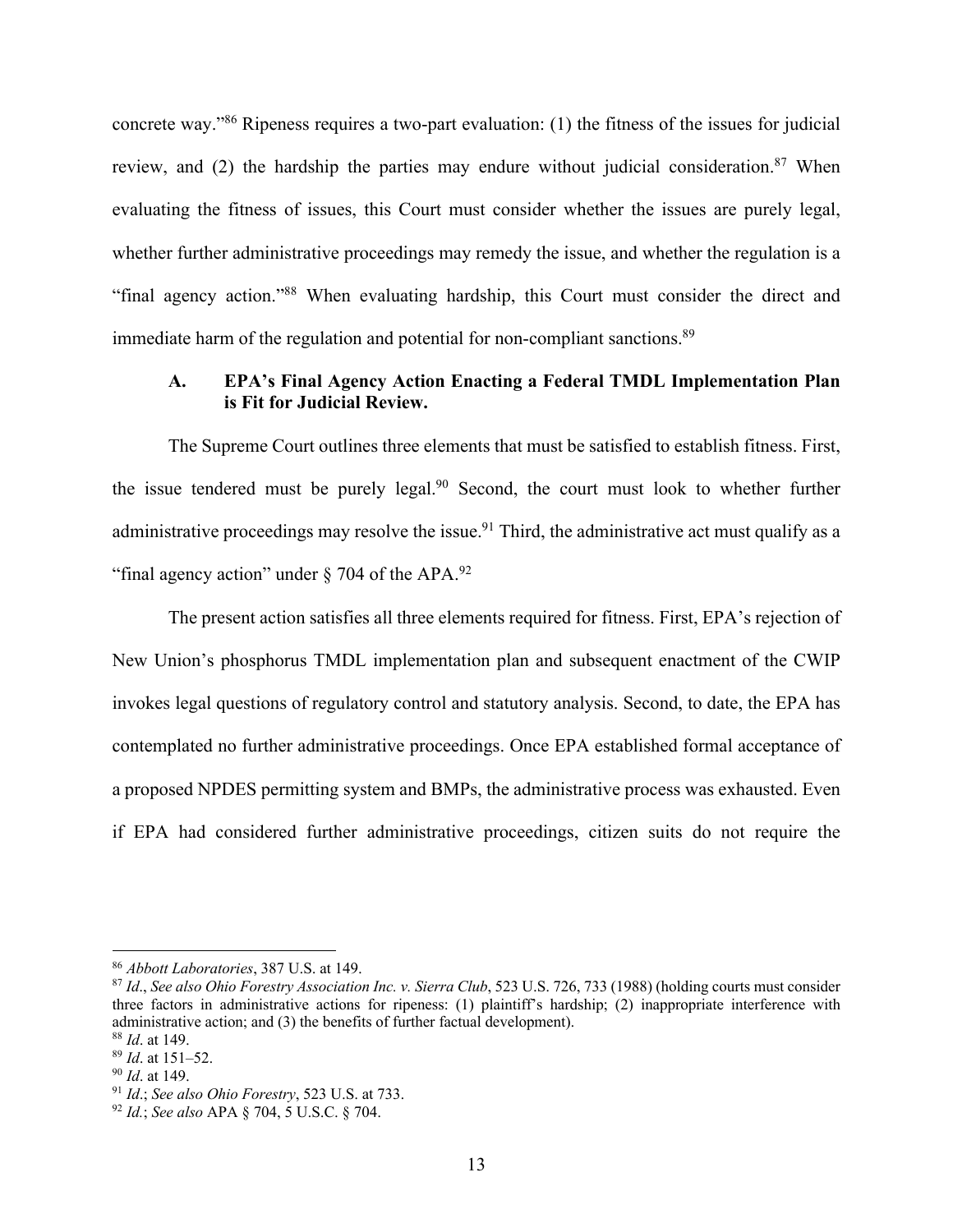exhaustion of administrative remedies for judicial review.<sup>93</sup> Third, EPA's CWIP is a final agency action enacted through notice and comment rulemaking. Accordingly, as discussed in further detail below, the issues tendered in this action are fit for judicial review.

### **1. EPA's Statutory Interpretation of TMDL and Improper Approval of BMPs in the CWIP Presents Pure Legal Questions.**

EPA's authority to reject New Union's phosphorus TMDL for Lake Chesaplain and enact its own federal implementation plan invokes pure legal questions. EPA demands that the environmental effects of the CWIP may vary upon its change in the issuance of federally enforceable NPDES permits and New Union's adoption of BMP credits.<sup>94</sup> The EPA's argument must fail because it evades the reality that all parties approach this case as one of regulatory control and statutory interpretation. This action is not grounded in the need for scientific, factual clarification. CLW is not asking this Court to become scientific experts in phosphorus and its impact on WQS. This data is already known to all parties to this action. Instead, CLW and New Union are asking several important legal questions regarding who may control the regulation of TMDL implementation plans following a proper statutory interpretation of the CWA. This action centers around EPA's (1) statutory interpretation of the term "total" in TMDL, (2) statutory interpretation of the term "daily" in TMDL, and (3) regulatory authority to allocate BMP credits without assurance for pollution reduction.<sup>95</sup>

This Court can find the answers to these three issues within the legal construction and statutory analysis of the CWA and APA § 704, not factual determinations. Thus, these issues do not present a need for factual development to justify a judicial delay. Nonetheless, EPA maintains

<sup>93</sup> *Darby v. Ciscneros*, 509 U.S. 137, 155 (1993); *See also Susquehanna Valley Alliance v. Three Mile Island Nuclear Reactor*, 619 F.2d 231, 244 (3d. Cir. 1980).

<sup>94</sup> *Chesaplain*, slip op. at 12.

<sup>95</sup> *See Fox Television Stations, Inc. v. FCC*, 280 F.3d 1027, 1039 (D.C.Cir. 2002) (holding a challenge to rule as contrary to a statute is a pure question of law).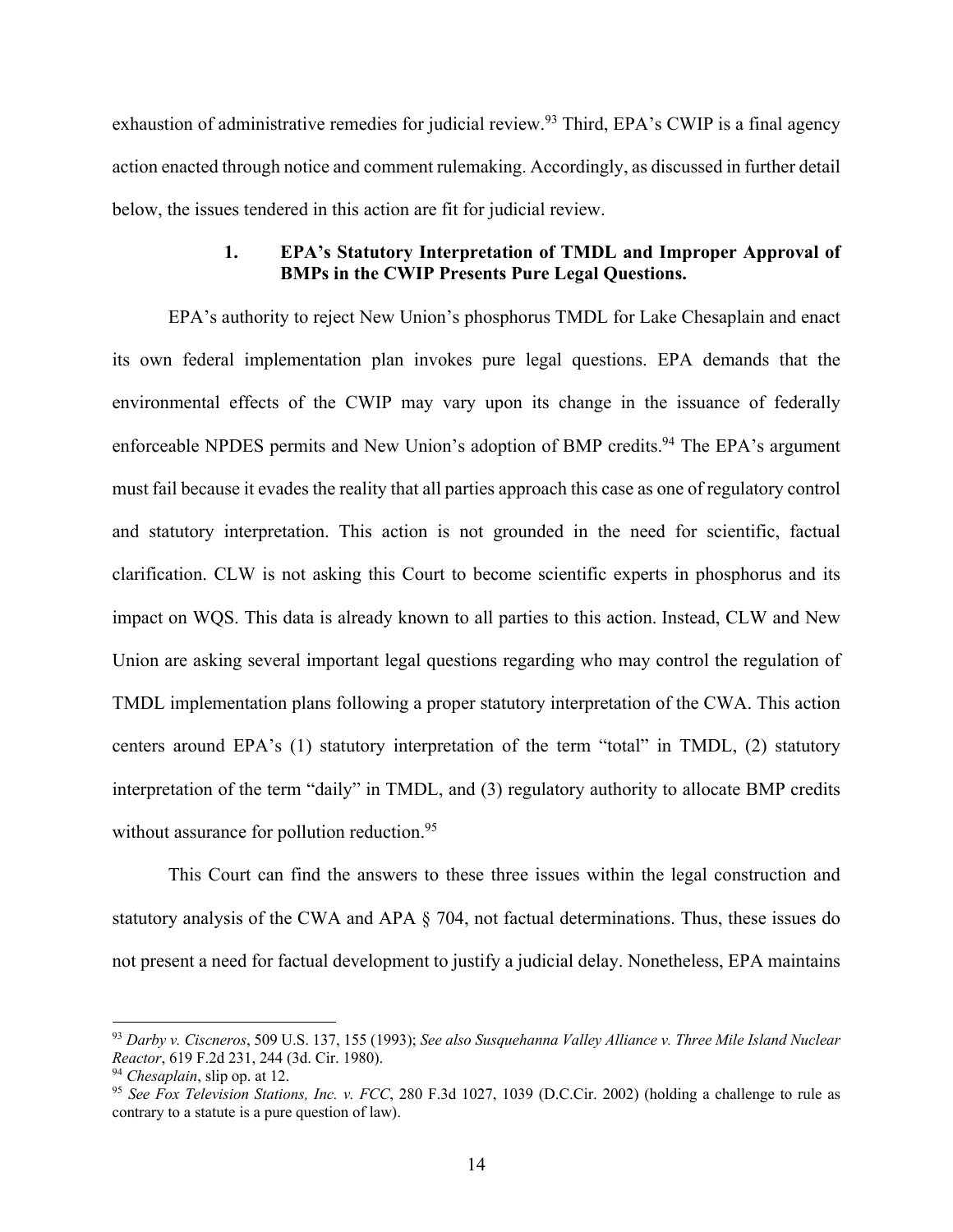that the factual evolution of the record for this case would benefit this action. However, EPA's contention fails because analyses of statutory interpretation and regulatory authority receive no benefit from (1) factual changes to NPDES permits or (2) predicted changes under BMPs.

To EPA's first point, because NPDES permits applicable to PS remain expired and are currently subject to re-approval under EPA authority, EPA argues their future approval or denial of these permits will create factual developments to warrant a judicial delay.<sup>96</sup> This contention misses the mark. CLW is merely asking this Court to determine whether the CWA § 303(d) and 40 C.F.R. § 130.2(i) require the inclusion of LAs for PS under NPDES permits to establish a TMDL to achieve necessary WQS under the CWA. This legal question does not depend on the environmental effects of EPA's issuance of NPDES permits.

To EPA's second point, New Union's BMP credits are unlawful, a primary legal issue in this litigation, and received approval under no rational explanation for EPA's departure from its policies guiding BMPs. Further, NPS polluters have consistently refused to comply with the BMP credit system. Thus, their improbable environmental impact does not affect the legality of EPA's enacted CWIP. Accordingly, EPA's defense that NPDES Permits, and unlawful BMP credits, diminishes the force of the CWIP to a factual question does not stand. Straightforward legal questions of statutory interpretation and regulatory authority remain at the forefront of this action.

### **2. EPA's TMDL Implementation Plan is a Final Agency Action That Will Directly Affect CLW and New Union.**

EPA's decree of a federally mandated CWIP after notice and comment rulemaking is a final agency action. The APA defines "agency action" as "an agency statement . . . designed to implement, interpret, or prescribe law . . . "97 The CWIP is designed "to give an authoritative

<sup>96</sup> *Chesaplain*, slip op. at 11; *See* also CWA § 402, 33 U.S.C. § 1342(a).

<sup>97</sup> APA § 551, 5 U.S.C. § 551(4).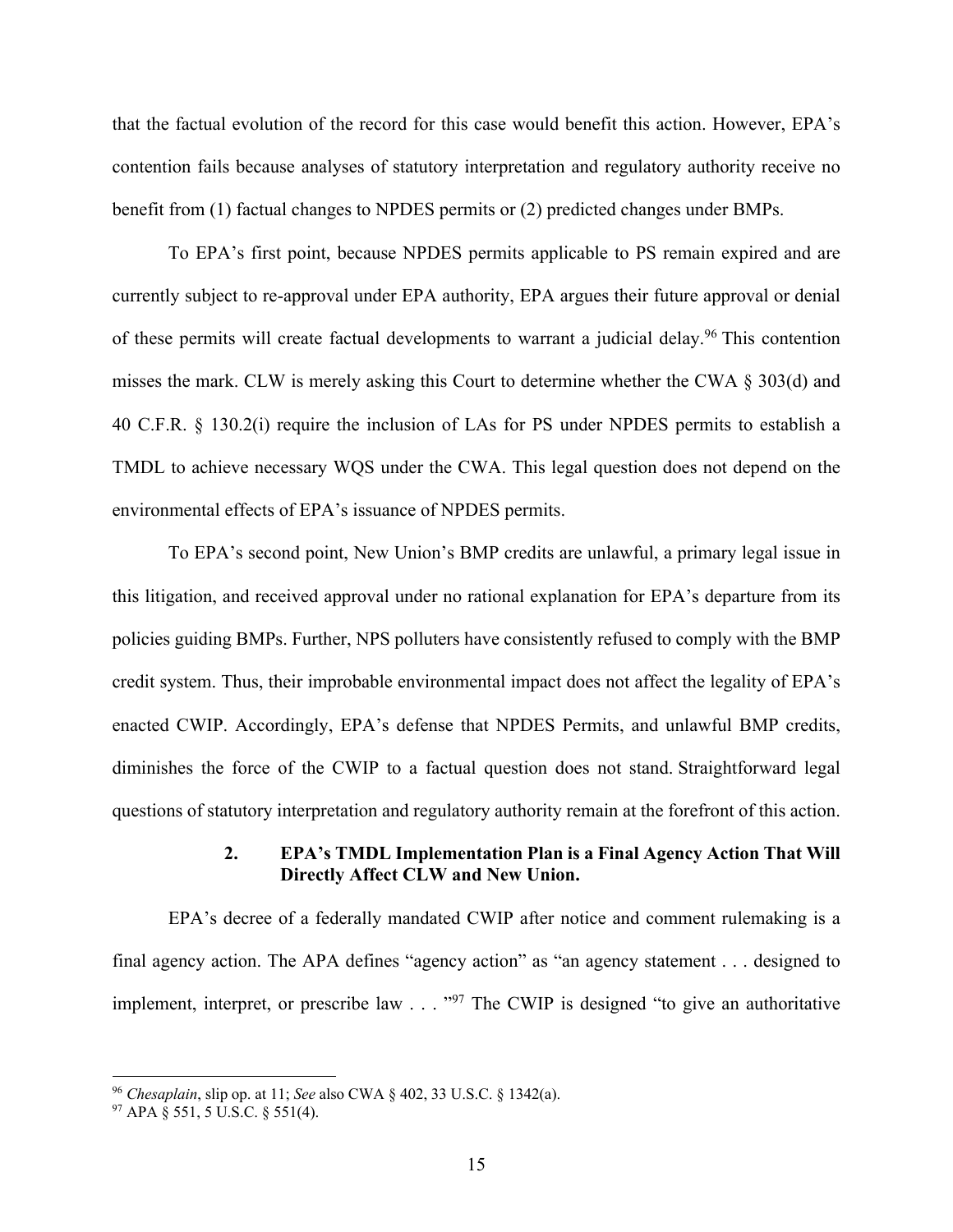interpretation of a statutory provision that has a direct effect on the day-to-day" preservation of Lake Chesaplain.<sup>98</sup>

EPA improperly urges that any future changes to New Union's issuance of federally governable NPDES permits and the future implementation of unlawful BMPs impact the finality of their administrative order.<sup>99</sup> Using expected changes to NPDES permits and the development of BMPs as a defense is meritless for two reasons. First, NPDES permits are only applicable in this litigation in their relationship to effectively regulating NPS.100 Second, the factual changes of BMPs under the CWIP are irrelevant to whether they are legally sufficient.<sup>101</sup>

Regardless of whether this Court holds that EPA's CWIP is improper, it cannot rule that EPA's decision was not a final agency action. The Supreme Court holds that once the process of rulemaking is complete, a final agency action has occurred, regardless of application.<sup>102</sup> Before adopting and enacting the CWIP, EPA conducted notice and comment rulemaking.<sup>103</sup> After rulemaking procedures concluded, the CWIP became effective immediately upon issuance.<sup>104</sup>

EPA relies on *City of Arcadia<sup>105</sup>* and *Bravos<sup>106</sup>* to persuade this Court that this action is not ripe for judicial review. However, these cases are severely distinguishable, and their application in this action is improper. First, *City of Arcadia* is not factually analogous to this case. *City of Arcadia* was concerned with the approval of proposed TMDLs alone, not implementation plans.<sup>107</sup> Because EPA-approved TMDLs are a proposed goal, the city could not sufficiently demonstrate

<sup>98</sup> *Abbott Laboratories*, 387 U.S. at 151.

<sup>99</sup> *Chesaplain*, slip op. at 11.

 $100$  CWA  $\frac{100}{9}$  CWA  $\frac{100}{9}$ ,  $\frac{100}{9}$ ,  $\frac{100}{9}$ ,  $\frac{100}{9}$ ,  $\frac{100}{9}$ ,  $\frac{100}{9}$ ,  $\frac{100}{9}$ ,  $\frac{100}{9}$ ,  $\frac{100}{9}$ ,  $\frac{100}{9}$ ,  $\frac{100}{9}$ ,  $\frac{100}{9}$ ,  $\frac{100}{9}$ ,  $\frac{100}{9}$ ,  $\frac{100}{9}$ ,

<sup>101</sup> *Id*.

<sup>102</sup> *Abbott Laboratories*, 87 U.S. at 151, (citing *United States v. Storer Broadcasting Co.*, 351 U.S. 192, 205 (1956)).

<sup>103</sup> *Chesaplain*, slip op. at 10.

 $104$  *Id*.

<sup>105</sup> *City of Arcadia v. EPA*, 265 F.Supp.2d 1142 (N.D.Cal. 2003).

<sup>106</sup> *Bravos v. Green*, 306 F.Supp.2d 48 (D.D.C. 2004).

<sup>107</sup> *City of Arcadia*, 265 F.Supp.2d at 1142.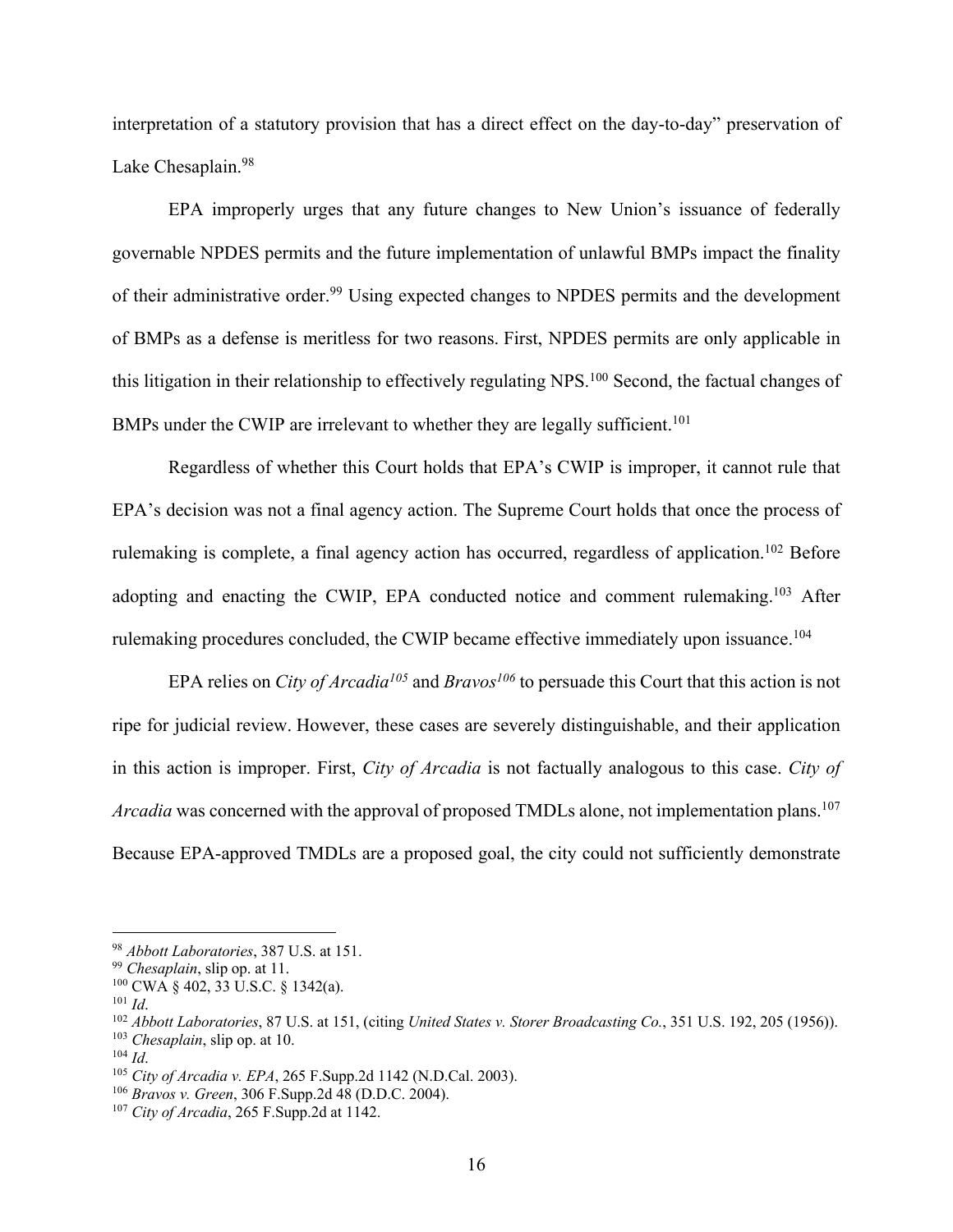that TMDL approval is a final agency action.<sup>108</sup> In the present case, we are not dealing with EPA's approval of TMDL goals, but instead, EPA's TMDL implementation plan enacted through notice and comment rulemaking.109 This crucial distinction places the EPA's regulation well within the bounds of the APA's definition of final agency action.

A similar distinction is present in *Bravos*. In *Bravos*, the court evaluated EPA's procedure of *reviewing* a state's TMDL implementation plan.110 EPA neither approved nor disapproved the state's proposed implementation plan.<sup>111</sup> Logically, this actionless review did not amount to a final agency action. In the present case, we are not dealing with EPA stagnancy. Instead, this case presents the issue of whether the EPA's enactment of an immediately active implementation plan has legal grounds within the bounds of the CWA.

Accordingly, neither *Bravos* nor *City of Arcadia* can guide a proper analysis of a final agency action. In sum, EPA's CWIP satisfies the APA's definition of "agency action," and the CWIP's immediate, daily effect on Lake Chesaplain through notice and comment rulemaking qualifies EPA's action as final.

### **B. CLW and New Union Will Suffer Prejudice Through Hardship If This Court Stalls Judicial Review for Further Improbable Administrative Action.**

The second determination this Court must review in deciding whether this action is ripe for judicial review is the potential prejudicial hardship the regulation may invoke.<sup>112</sup> A party will face significant hardship under an enacted regulation where the "regulation requires an immediate and significant change in the plaintiffs' conduct of their affairs with serious penalties attached to

<sup>108</sup> *Id*. at 1154.

<sup>109</sup> *Chesaplain*, slip op. at 10.

<sup>110</sup> *Bravos*, 306 F.Supp.2d at 52.

<sup>111</sup> *Id*. at 54.

<sup>112</sup> *Abbott Laboratories*, 87 U.S. at 152.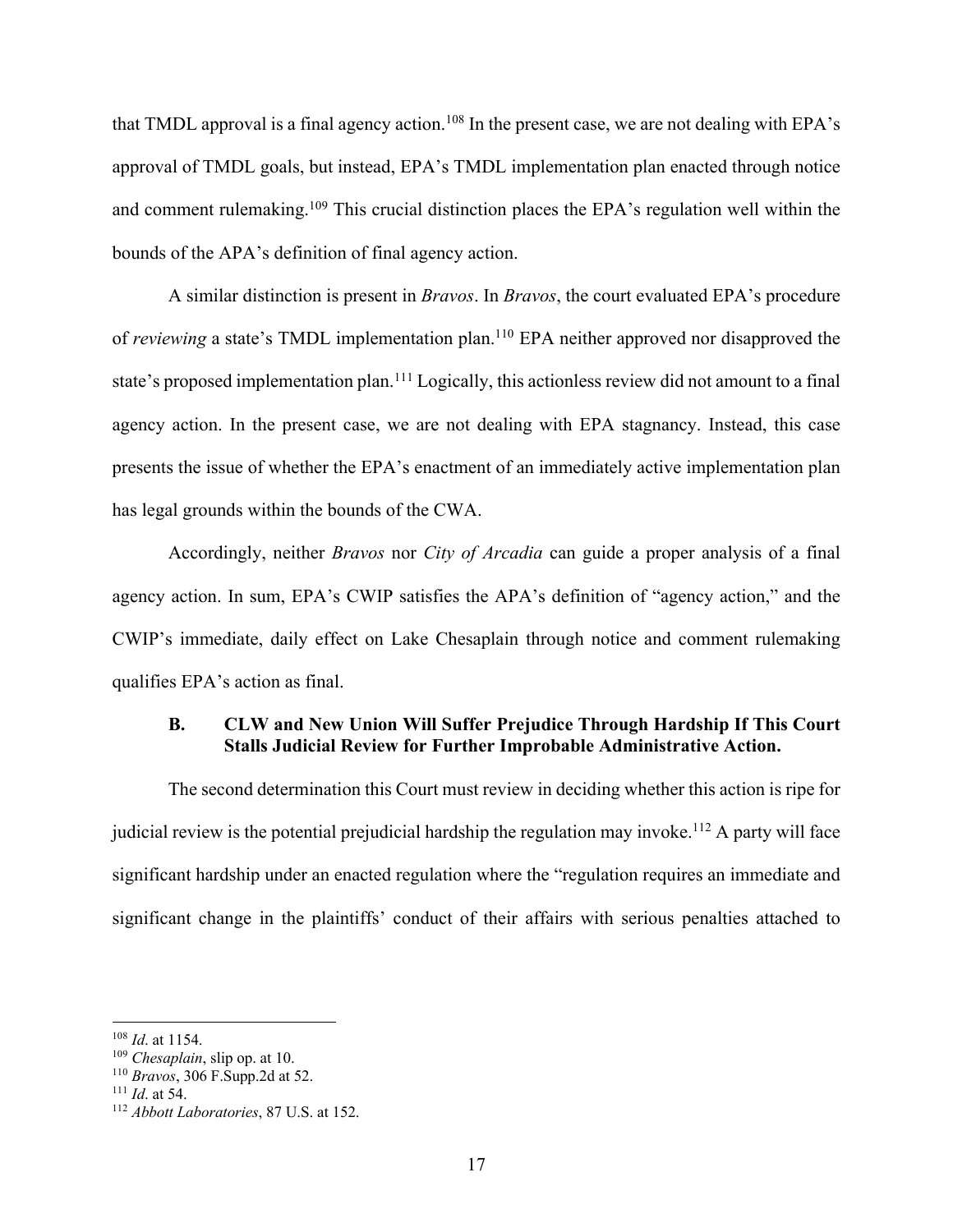noncompliance."<sup>113</sup> Here, the EPA's CWIP will result in a significant change in the monitoring of New Union's WQS. Further, New Union's non-compliance puts their water quality planning funds and NPDES permitting authority at risk.

### **1. Compliance With EPA's Inappropriate CWIP Will Impose Significant Hardship on the Industries and Residents of New Union.**

This Court must assess the hardship associated with a significant change in the conduct of polluter affairs in reliance upon EPA's regulation.<sup>114</sup> EPA argues this Court should again adopt the rationale of *City of Arcadia* and hold that a TMDL does not propose immediate or future hardship on industries or residents of New Union.<sup>115</sup> However, as established above, TMDL *implementation plans* are immediately effective, and citizens will rely on the CWIP to invest economically for compliance. Unlike in *City of Arcadia*, where a state proposed a TMDL goal, here the effects of a TMDL implementation plan are comprehensive and final.<sup>116</sup> Therefore, its effects will occur without delay. Notably, *City of Arcadia* does not mention the term "implementation plan" a single time.117 Accordingly, these factual discrepancies render *City of Arcadia* inapplicable to the hardship New Union will suffer if the CWIP is permitted to stand.

New Union industries and citizens have blatantly expressed concerns of hardship under the CWIP.118 EPA's CWIP sparked great debate and protest among the Chesaplain community among economic and laborious difficulties associated with compliance.119 In *American Farm*, the Third Circuit held a pre-enforcement challenge to a state TMDL, without a finalized implementation plan, was ripe for judicial consideration, presenting the same types of hardship existing in this

<sup>113</sup> *Id* at 151.

<sup>114</sup> *Id*.

<sup>115</sup> *Chesaplain*, slip. op. at 12.

<sup>116</sup> *City of Arcadia*, 265 F.Supp.2d at 1142.

<sup>117</sup> *See generally Id*.

<sup>118</sup> *Chesaplain*, slip op. at 9.

<sup>119</sup> *Id*.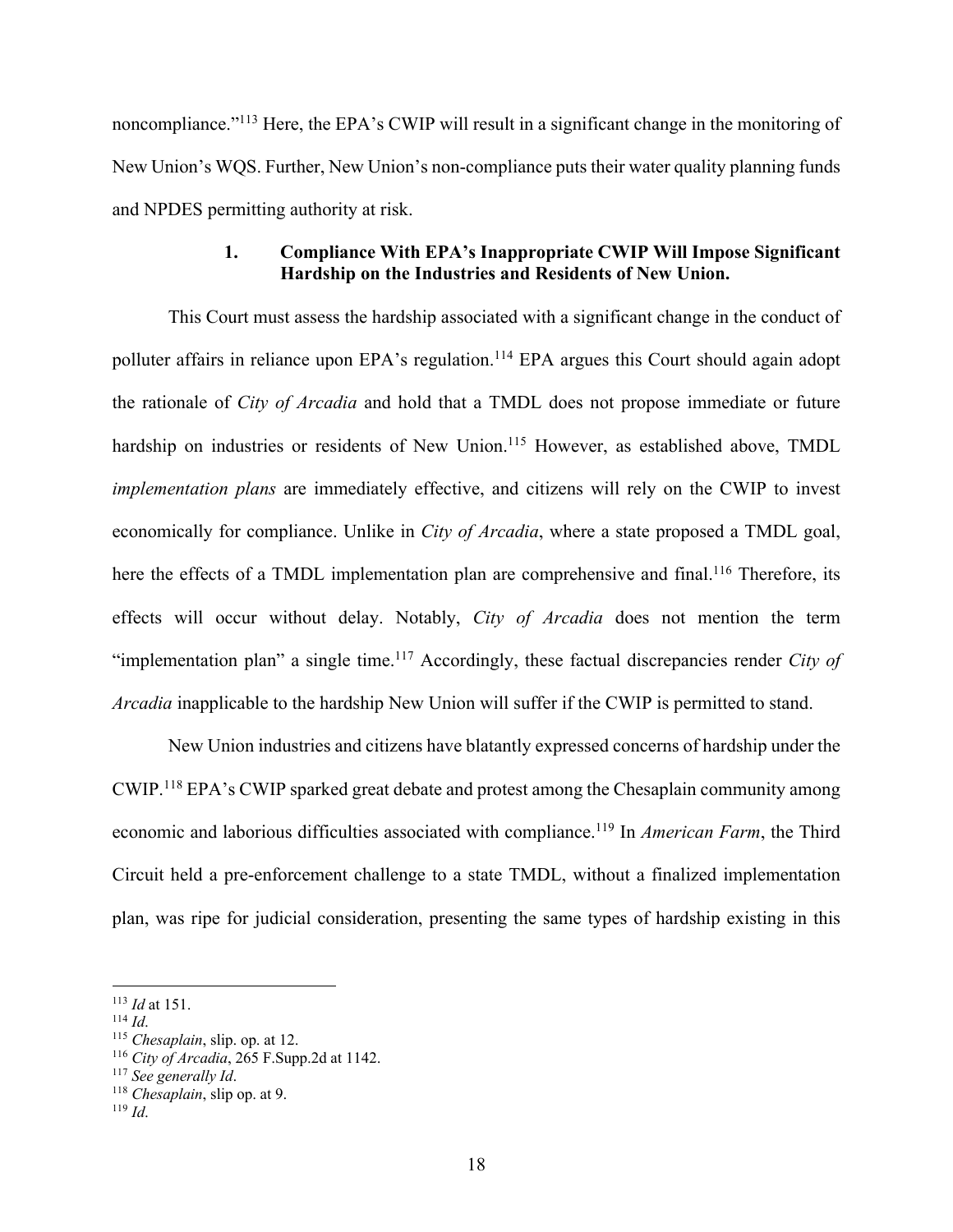action.120 The Court reasoned that although the state had not yet implemented the TMDL in its planning process, polluters would have reason to limit their discharge in anticipation of the TMDL's implementation.<sup>121</sup> Accordingly, EPA and other states involved in the suit would suffer hardship by spending time, energy, and money preparing for compliance that may ultimately end up in judicial reversal.<sup>122</sup> Recognizing the need for proactive decision making in WQS adjudications, the court established, "[i]f there is something wrong with the TMDL, it is better to know now than later."123

EPA may contend that potential economic costs do not warrant sufficient hardship for this case to face judicial reversal. While it is true in standing cases, financial expense alone or possible financial loss is not a justification for pre-enforcement review;124 here, standing is not disputed by any party.125 Accordingly, this case is remote from this rule. Therefore, EPA's CWIP invokes immediate and significant consequences, subjecting sufficient hardship upon CLW and New Union for judicial review.

### **2. Non-compliance with EPA's Inadequate CWIP Poses Serious Civil and Environmental Penalties.**

The second determination this Court must evaluate for hardship is the severity of potential penalties for non-compliance of the regulation in dispute.126 The CWA authorizes EPA to sue for civil penalties for any violation of an NPDES permit, EPA order, or CWA section.127 Additionally,

<sup>120</sup> *American Farm Bureau Federation v. EPA*, 792 F.3d 281 (3d. Cir. 2015).

<sup>121</sup> *Id*. at 293.

<sup>122</sup> *Id*. at 293–94.

<sup>123</sup> *Id*. at 294.

<sup>124</sup> *Abbott Laboratories*, 387 U.S. at 153, (citing *Commonwealth of Massachusetts v. Mellon*, 262 U.S. 447, 488 (1923)); *See also Perkins v. Lukens Steel Co.*, 310 U.S. 113, 133 (1940).

<sup>125</sup> *Chesaplain*, slip op. at 11.

<sup>126</sup> *Abbott Laboratories*, 87 U.S. at 1518.

<sup>127</sup> CWA § 309, 33 U.S.C. § 1319(d); *See also* CWA § 309, 33 U.S.C. § 1319(g).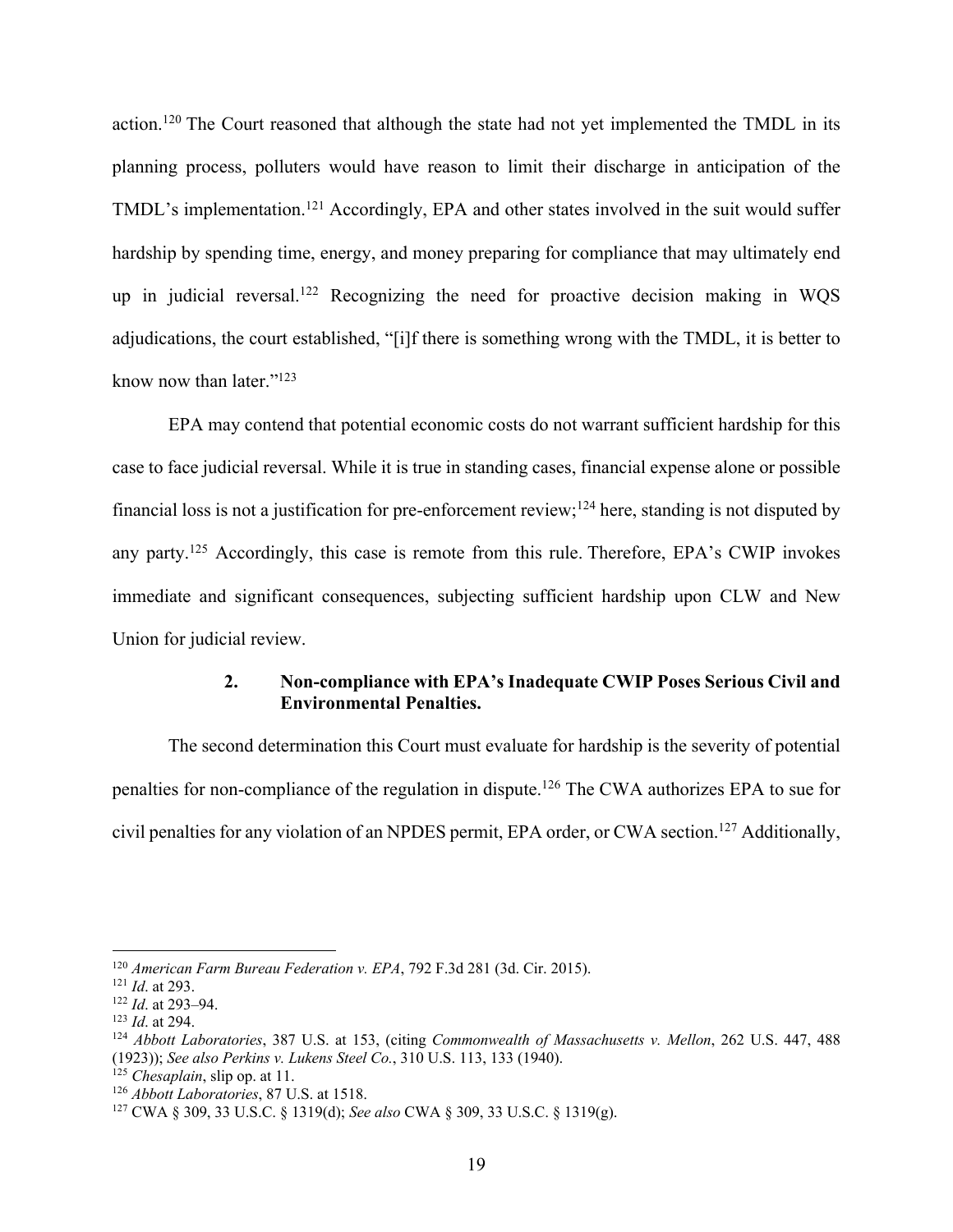if a state fails to comply with an extension of authority granted by EPA, the neglect shall be subject to compliance-motivated sanctions through civil, criminal, or financial administrative means.<sup>128</sup>

Here, the record establishes that non-compliance with EPA's CWIP is ongoing.<sup>129</sup> Both the slaughterhouse and Chesaplain Mills sewage plant continue to operate without a limit on phosphorus discharges and refuse to adopt compliant measures.<sup>130</sup> In addition, New Union has taken no steps to require phosphorus reduction per EPA's BMP provision, and Hog CAFOs have not been modified to incorporate any phosphorus reduction measures.<sup>131</sup> EPA may argue that sanctions for New Union's non-compliance are unlikely. However, regardless of the probability of sanctions, this uncertain representation by EPA is insufficient to defeat the gravity of the penalties New Union's industries and residents face if deemed non-compliant.<sup>132</sup>

For almost fifty years, the CWA has authorized citizen enforcement as the basis for hundreds of suits against dischargers.<sup>133</sup> EPA may fear that if this Court permits review of this consolidated suit, nothing will prevent a multiplicity of suits challenging EPA implementation plans in other jurisdictions. To this, the Supreme Court has established that courts are well equipped to deal with such eventualities.<sup>134</sup> Rejecting ripeness in fear of a flood of litigation is contrary to the purpose of having a judicial system at all. Moreover, the financial cost of later litigation is reason alone to expedite judicial review. We can afford litigation, but we cannot afford to permanently lose the invaluable resource that makes human life possible.

In retrospect, water quality regulation is a sensitive task of which public confidence is of utmost importance. It is dangerous to suggest courts may only review administrative actions after

<sup>128</sup> *Id*.

<sup>129</sup> *Chesaplain*, slip op. at 10.

<sup>130</sup> *Id*. at 9–10.

<sup>131</sup> *Id*. at 10.

<sup>132</sup> *Abbott Laboratories*, 837 U.S. at 154.

<sup>133</sup> CWA § 505, 33 U.S.C. § 1365.

<sup>134</sup> *Abbott Laboratories*, 837 U.S. at 155.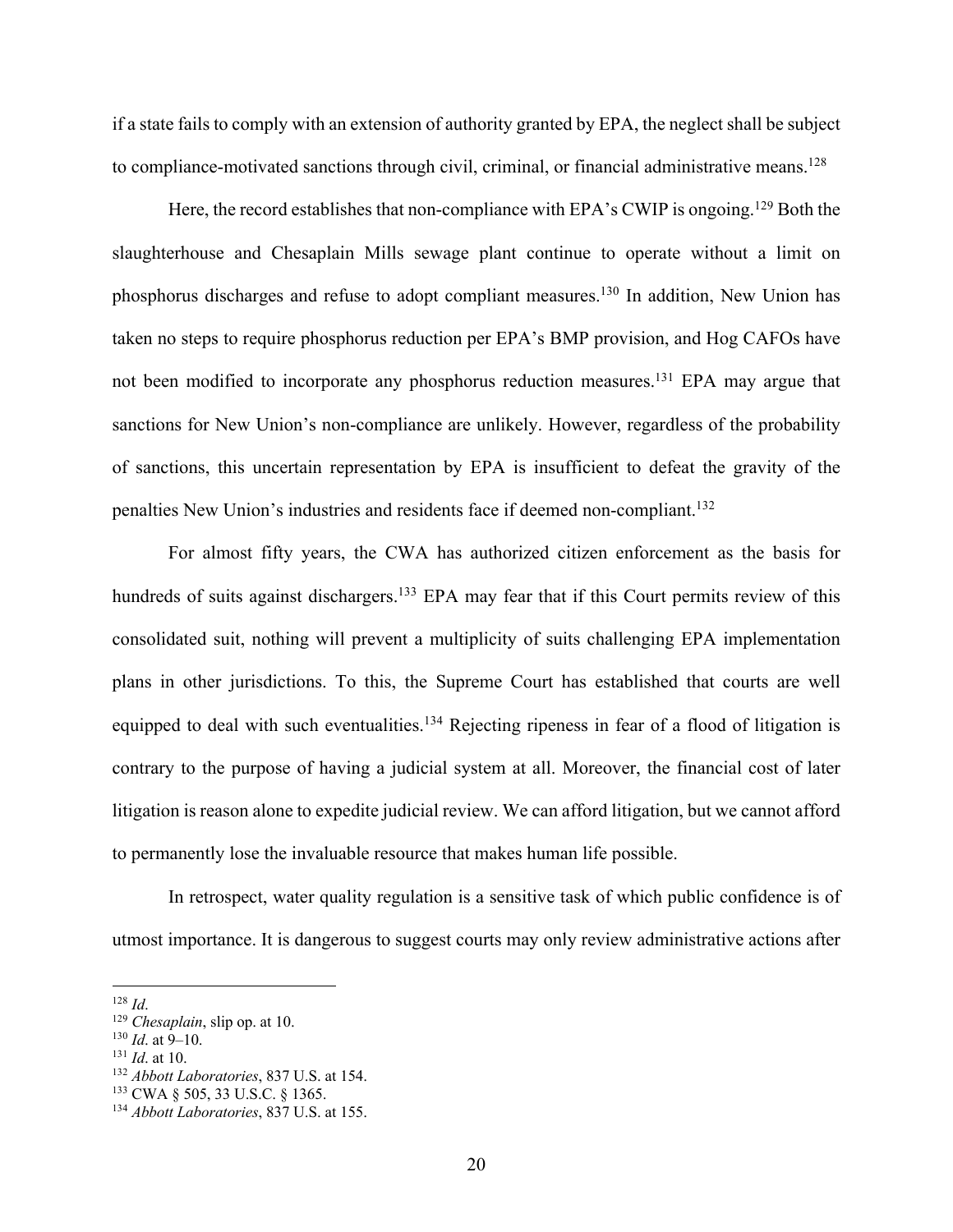severe harm to a community's natural resources and health. If this Court were to delay judicial review of EPA's CWIP, further environmental and economic decline may result in the irreparable destruction of a community's primary source of drinking water. Such a decision would leave future generations of New Union in despair. For the preceding reasons, this action is ripe for review.

### **II. New Union's Refusal to Include WLA and LA in Their TMDL is Contrary to Law Because the CWA Expressly Provides EPA With Authority to Determine Specific Allocations "Necessary to Implement [WQS]."**

The District Court incorrectly held that the EPA's requirement to include both WLA and LA in a TMDL submission is an improper statutory construction of "total" in TMDL.<sup>135</sup> The CWA does not explicitly distinguish between WLA measured by PS and LA measured by NPS. Instead, the CWA mandates: "[e]ach state shall identify those waters within its boundaries for which the effluent limitations . . . are not stringent enough to implement . . . [WQS]."<sup>136</sup> After a state identifies a water as impaired, the CWA requires the state to establish a TMDL at a level capable of achieving these WQS. This TMDL must "assure protection and propagation of the balanced indigenous population of shellfish, fish[,] and wildlife . . . "137 After establishing a TMDL for an impaired water, the state must submit it to EPA for approval.<sup>138</sup> For almost two decades, EPA has regulated that TMDL submissions must include "the sum of individual WLAs for [PS] and LAs for [NPS] and natural background."139

Here, traditional effluent limitations were not stringent enough to satisfy WQS for Lake Chesaplain.140 After Lake Chesaplain's classification as an impaired water and pressures from CLW, New Union submitted a TMDL to EPA for approval.141 EPA rejected New Union's TMDL

<sup>135</sup> *Chesaplain*, slip op. at 13.

<sup>136</sup> CWA § 303(d), 33 U.S.C. § 1313(d)(1)(A).

<sup>137</sup> CWA § 303(d), 33 U.S.C. § 1313(d)(D).

<sup>138</sup> CWA § 303(d), 33 U.S.C. § 1313(d)(1); *See also* CWA § 303(d), 33 U.S.C. § 1313(d)(2).

 $139$  40 C.F.R. § 130.2(i).

<sup>140</sup> *Chesaplain*, slip op. at 8.

<sup>141</sup> *Id*. at 10.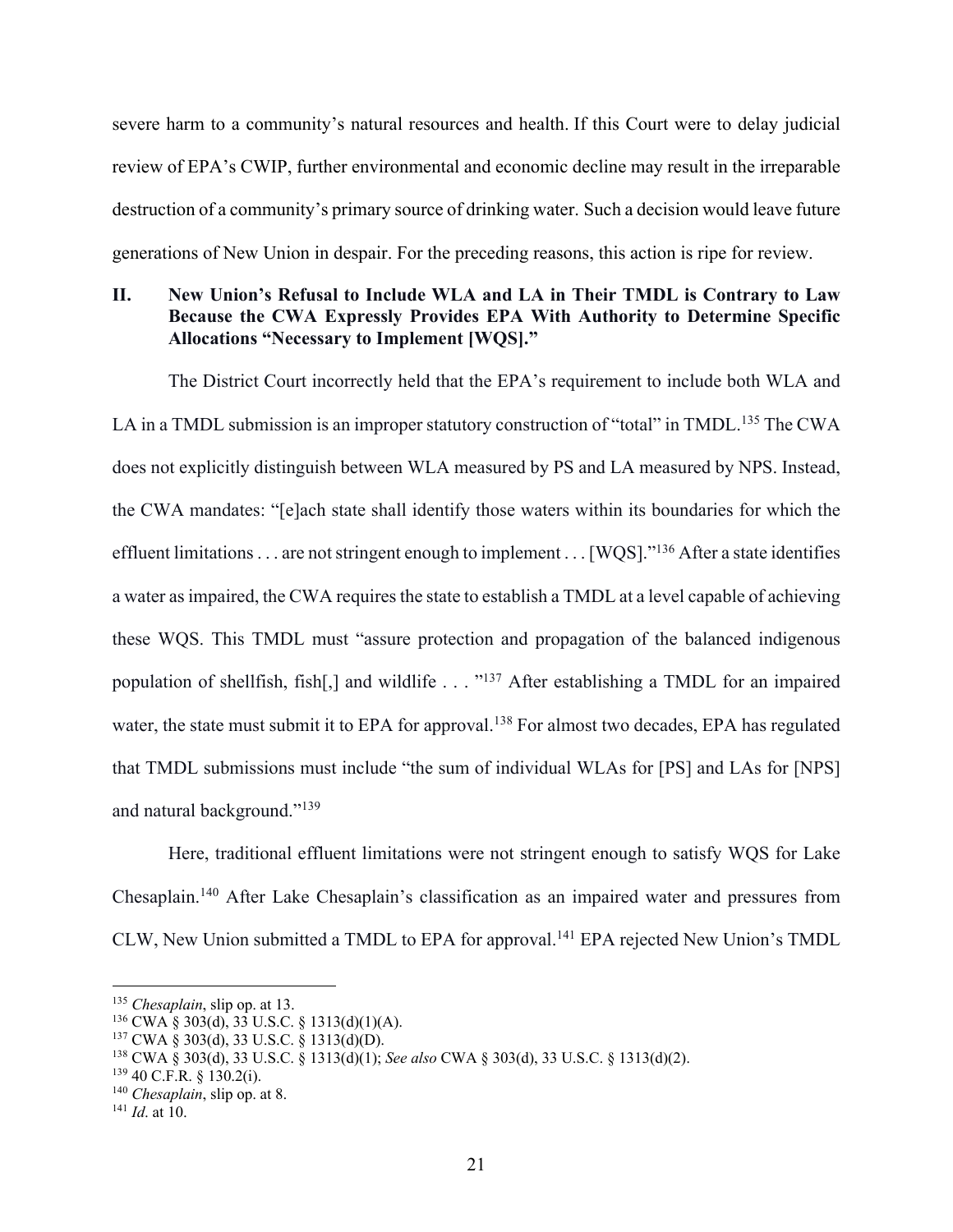for failure to include WLA and LA in their submission.<sup>142</sup> New Union argues that their TMDL submission satisfies the CWA and EPA's regulation requiring allocation specifications is contrary to law.<sup>143</sup> However, the express Congressional omission of specific allocations in  $\S$  303 is deliberate to provide EPA with authority to exercise their expertise when establishing allocation loads at a level "necessary to implement applicable [WQS]."

To determine whether this Court should give deference to EPA's interpretation of "TMDL," this Court must apply the familiar *Chevron* two-step analysis.<sup>144</sup> *Chevron* deference asks (1) whether Congress has directly spoken to the precise question at issue and if the intent of Congress is unclear (2) whether the agency's interpretation is reasonable.145 Under *Chevron*, EPA's interpretation of TMDL to require WLA and LA allocations in a TMDL submission is reasonable for two reasons. First, Congress intentionally drafted § 303 to broadly allow EPA to interpret technical standards necessary to achieve WQS. Second, EPA's interpretation of TMDL's to include WLA and LA is not only a reasonable interpretation but the *only* reasonable way "necessary [WQS]" can be accomplished.

### **A. Congress Intentionally Drafted § 303(d) of the CWA Without Defining the Technical Phrase TMDL to Ensure EPA Interpretation of Applicable Technical Allocation Standards.**

The mechanics of *Chevron* are familiar. At step one, courts must inquire whether "Congress has directly spoken to the precise question at issue" or whether the intent of Congress is clear<sup>146</sup> When evaluating "the precise question at issue," this Court must determine "whether the [CWA] unambiguously forbids the agency's interpretation."<sup>147</sup> If Congressional intent is clear, and

<sup>142</sup> *Id*. at 12.

<sup>143</sup> *Id*.

<sup>144</sup> *Chevron,* 467 U.S. at 842–43.

<sup>145</sup> *Id.*

<sup>146</sup> *Id*.

<sup>147</sup> *Barnhart v. Walton*, 535 U.S. 212, 217–18 (2002).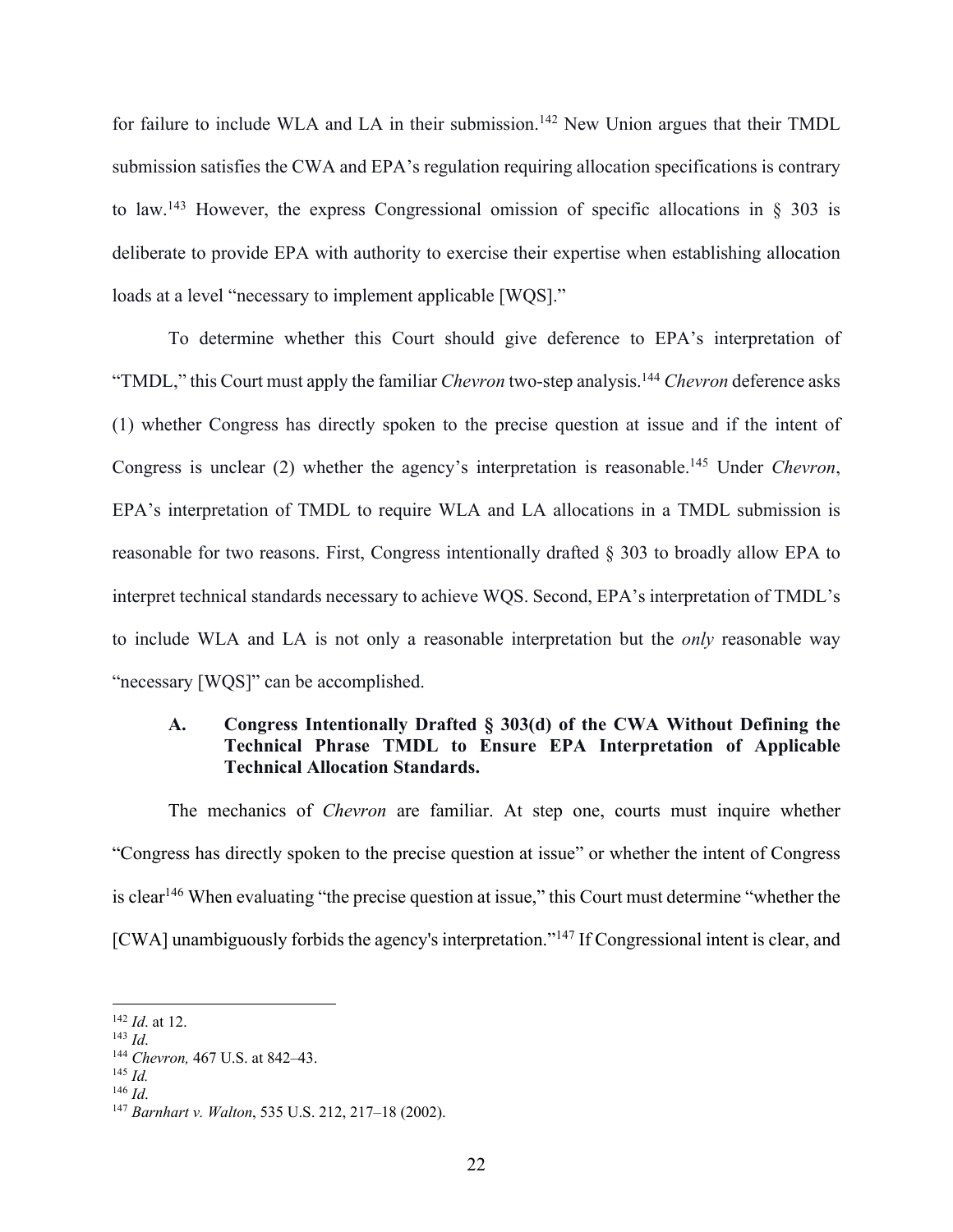the agency's statutory interpretation is not unambiguously forbidden, this Court must provide agency deference.148

At step one, this Court must evaluate Congress's intent for agency delegation. Congress may provide a gap within a statutory provision with the "intent to delegate" interpretive power to an agency.<sup>149</sup> Under  $\S$  101(d) of the CWA, Congress explicitly delegated authority to EPA for the administration of the CWA.150 Additionally, the CWA expressly authorizes EPA "to prescribe such regulations  $\dots$  necessary to carry out" WQS.<sup>151</sup>

The Supreme Court has established that *Chevron* deference is even more appropriate where Congress has charged an agency with administering a complex statutory scheme requiring technical or scientific sophistication.<sup>152</sup> The CWA falls into this highly technical category.<sup>153</sup> Several courts have recognized EPA's authority to fill CWA technical omissions when regulating TMDLs.154 Here, the District Court ignored the overall technical purpose of omitting specific TMDL allocations within the CWA. The technical intricacies of TMDLs are indicative of unambiguous Congressional intent for agency delegation. Furthermore, regardless of whether this Court is convinced the term "total" requires technical agency interpretation, other courts had found

<sup>148</sup> *Chevron,* 467 U.S. at 842–43.

<sup>149</sup> *Nat'l Cable & Telecomms. Ass'n v. Brand X Internet Serv.*, 545 U.S. 967, 980 (2005); *See also United States v. Mead Corp.*, 544 U.S. 218, 226–27 (2001) ("[A]dministrative implementation of a particular statutory provision satisfies *Chevron* deference when it appears that Congress delegated authority to the agency to make rules carrying the force of law, and that the agency claiming deference was promulgated in the exercise of that authority"). <sup>150</sup> CWA § 101(d), 33 U.S.C. § 1251.

<sup>151</sup> CWA § 501, 33 U.S.C. § 1361(a).

<sup>152</sup> *Brand X*, 545 U.S. at 1002–03; *See also Nat'l Cable & Telecomms. Ass'n, Inc. v. Gulf Power Co.*, 534 U.S. 327, 339 (2002) ("[a]s it was in *Chevron*, the subject matter here is technical, complex, and dynamic . . . ") (citations omitted).

<sup>153</sup> *See United States v. Riverside Bayview Homes, Inc.*, 474 U.S. 121, 132–33 (1985) (finding many agency determinations under the CWA are technical and complex).

<sup>&</sup>lt;sup>154</sup> *Pronsolino v. Nastri*, 291 F.3d 1123, 1131 (2002) (holding EPA has delegated authority to enact regulations regarding TMDLs); *American* Farm, 792 F.3d at 297 (holding EPA's interpretation of TMDL to include specific allocations is entitled to *Chevron* deference because the phrase TMDL is technical, and Congress was purposefully silent on the manner of TMDL regulation to ensure agency expertise).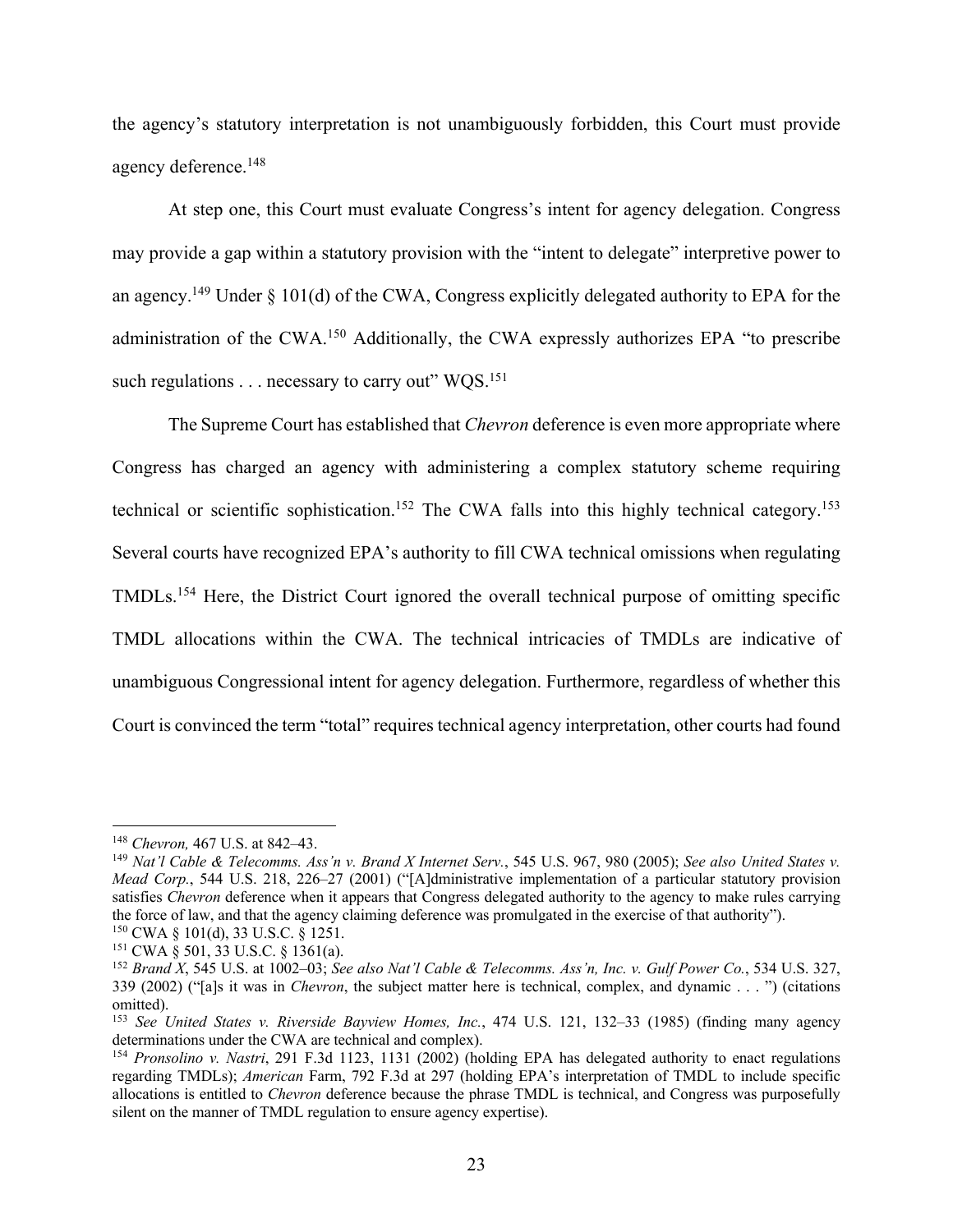no issue determining that "Congress meant *total* when it said total."155 To further support this conclusion, "total" is legally defined as "whole; not divided; full; complete."156

The District Court reasoned by way of flawed syllogism in determining that courts should interpret the CWA synonymously with previous judicial decisions interpreting the Clean Air Act ("CAA").157 Referencing *Utility Air*, the District Court reasoned that because EPA was mistaken in determining the CAA provided for the inclusion of greenhouse gases under PSDs, EPA should also be mistaken here in deciding the CWA allows for the inclusion of both WLAs and LAs under TMDLs.158 The District Court's gymnastical analogy must fail because the EPA's interpretation was impermissible solely because of the hefty consequences likely to ensue.<sup>159</sup> Under the EPA's interpretation of a PSD, annual permit applications would jump from approximately 800 to 82,000, and costs would swell from \$12 million to over \$1.5 Billion.<sup>160</sup>

In sharp contrast, this interpretation by EPA under the CWA does not ask New Union to increase its permitting applications by even one new application. Nor does EPA ask New Union to expend one dollar to provide the information of WLAs and LAs under the findings of the 2012 Report. In fact, this information is already available.<sup>161</sup> EPA merely asks New Union to provide information already within their reach to effectively restore the non-compliant WQS in Lake Chesaplain through its submission of a transparent TMDL. This reasonable and non-burdensome task is incomparable to the scenario in *Utility Air* and thus deserves no place in the rationale of the District Court's conclusion.

<sup>155</sup> *Chesaplain*, slip op. at 13 (emphasis added).

<sup>156</sup> *See* BLACK'S LAW DICTIONARY, 11TH ED. p. 1794.

<sup>157</sup> *Chesaplain*, slip op. at 14.

<sup>158</sup> *Utility Air Regulation Group v. EPA* ("*Utility Air*"), 573 U.S. 302, 321 (2014).

<sup>159</sup> *Id.* at 321–32.

<sup>160</sup> *Id*.

<sup>161</sup> *Chesaplain*, slip op at 14.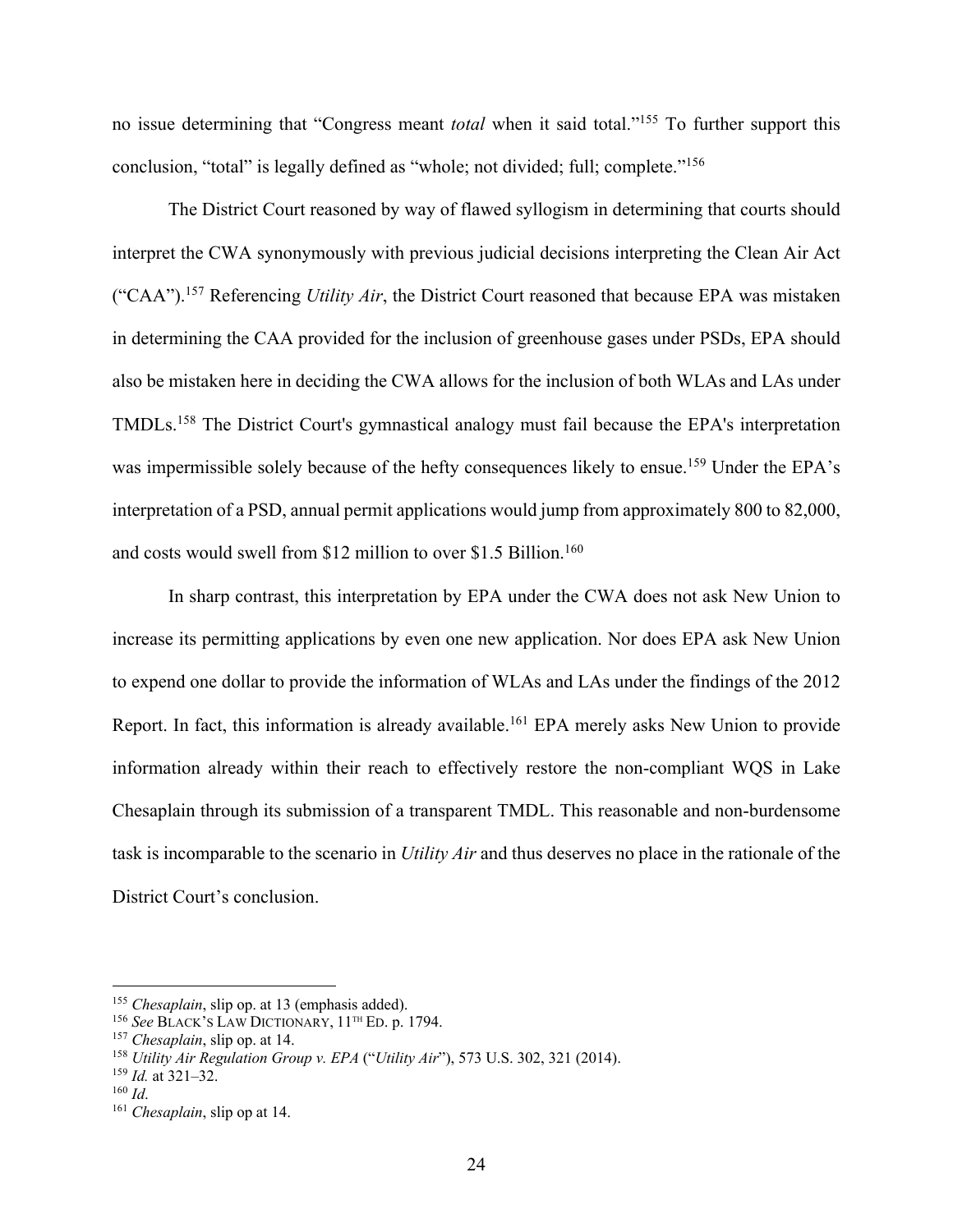Further, the CAA defined "air pollutant," which left no gap for EPA to issue an interpretation.162 Conversely, Congress declined to define TMDL under the CWA, solidifying the conclusion that this omission was intentional to provide room for EPA interpretation due to its technical nature and need for regulatory oversight. Thus, the Twelfth Circuit must reject the rationale in *Utility Air* and hold the lack of definition for TMDL within the CWA is deliberate Congressional foresight for expert interpretation of the most effective means of achieving WQS.

### **B. EPA's Interpretation of TMDL to Include WLA and LA is the** *Only* **Reasonable Way the Implementation of "Necessary [WQS]" Can Be Achieved.**

Under step two of *Chevron*, this Court must determine whether EPA's interpretation of TMDL is reasonable.163 Agency interpretations are reasonable and demand "controlling weight unless they are arbitrary, capricious, or manifestly contrary to the statute."<sup>164</sup> Under EPA's regulation of CWA TMDLs, states must identify *all* discharge sources to meet applicable WQS. As outlined below, EPA's interpretation of TMDLs to include WLAs and LAs is reasonable because it is consistent with (1) previous judicial decisions, (2) the legislative history of TMDLs, and (3) the purpose of TMDLs under the CWA.

### **1. EPA's Interpretation of TMDL to Include WLA and LA is Reasonable and Consistent with the Structure of the CWA.**

Numerous courts have examined the language of CWA § 303 and recognized the "comprehensive" and "integrated" characteristics of the TMDL process are integral to achieving WQS under the CWA.165 As one district court has explained, including WLAs and LAs in TMDL

<sup>162</sup> CAA § 302, 42 U.S.C. § 7602.

<sup>163</sup> *Chevron*, 467 U.S. at 842–43, 845.

<sup>164</sup> *Id*. at 844.

<sup>165</sup> *See Idaho Sportsmen's Coalition v. Browner*, 951 F. Supp 962, 966 (W.D.Wa. 1996); *Sierra Club v. Browner*, 843 F. Supp. 1304, 1311 (D.Minn. 1993); *NRDC v. Fox*, 909 F.Supp. 153, 156 (S.D.N.Y. 1995).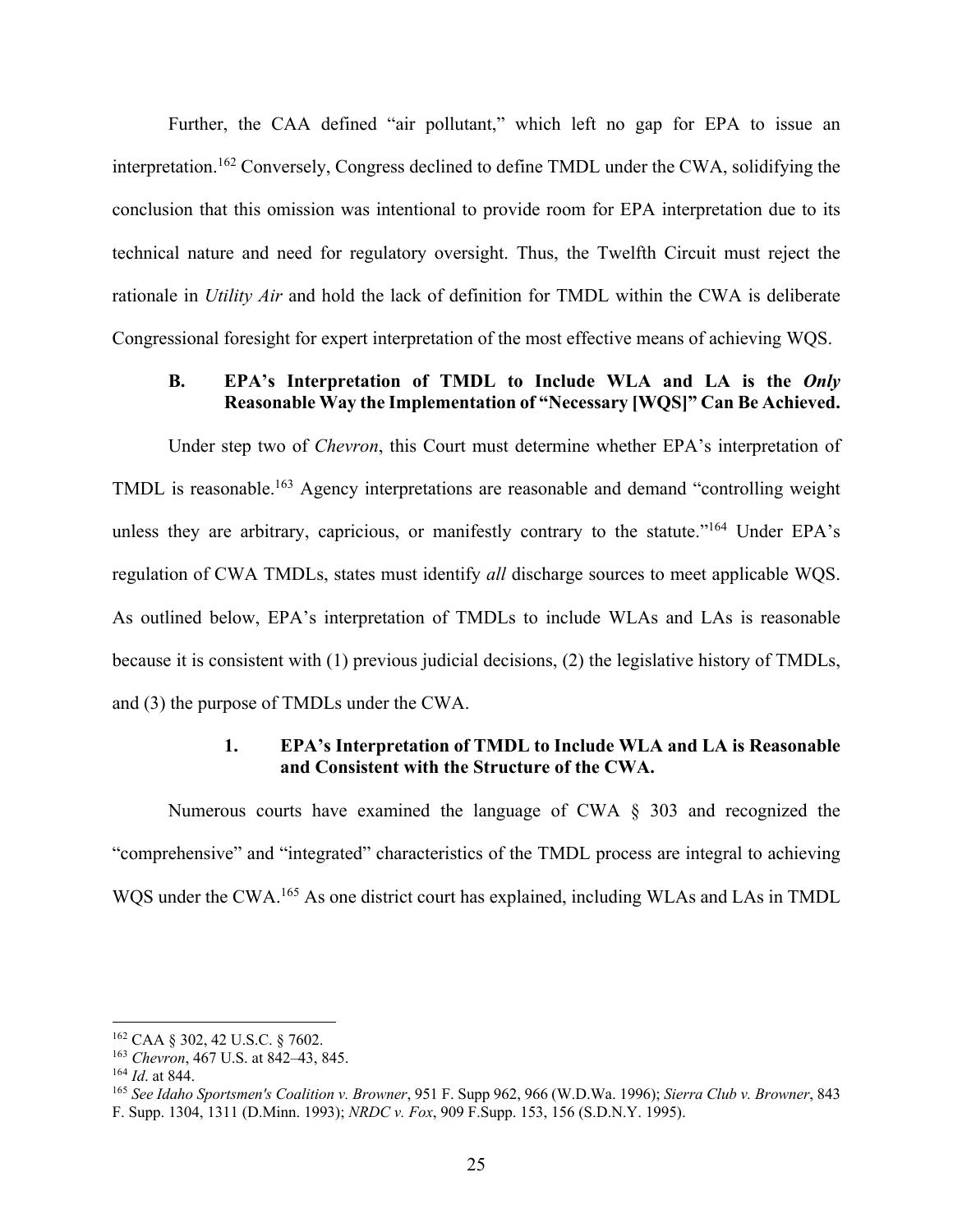calculations ensures that multiple PS dischargers' cumulative impact is accounted for and evaluated in conjunction with NPS polluters.<sup>166</sup>

These courts have emphasized that including both WLAs and LAs in TMDL submissions is "central to the [CWA's] water-quality scheme because . . . they tie together [PS] and [NPS] pollution issues in a manner that addresses the whole health of the water."167 The standard-setting processes of § 303 plainly apply to waters polluted by PS and NPS, either alone or in combination.168 Therefore, because courts have recognized that the purpose of a TMDL, in conjunction with the CWA's comprehensive structure, is to provide an outlet for effectively combating NPS pollution, EPA's interpretation of TMDL to include both WLAs and LAs is a reasonable and adequate means to ensure WQS.

### **2. The Section Title and Legislative History of CWA § 303 Demonstrate Congressional Intent for TMDLs to Limit Both PS and NPS Allocations.**

Congress's placement of TMDLs in § 303, titled "WQS and Implementation Plans," demonstrates Congress's intent for TMDLs to be part of a water quality-based approach not limited to particular sources, but a maximum limit for *all* sources. <sup>169</sup> As explained by EPA, "[t]he TMDL process is a rational method for weighing the competing pollution concerns and developing an integrated pollution reduction strategy for [WLAs] from [PS] and [LAs] from [NPS]."170

<sup>166</sup>*Alaska Ctr. for the Env't v. Reilly*, 762 F.Supp. 1422, 1424 (W.D.Wash. 1991) (emphasis added) (footnote omitted); *See also Dioxin v. Clarke*, 57 F.3d 1517, 1520 (9th Cir. 1995) (holding a TMDL must include the cumulative total load of all NPS, natural background sources, and PS).

<sup>&</sup>lt;sup>167</sup> Anacostia Riverkeeper, Inc. v. Jackson, 798 F. Supp. 2d 210, 216 (D.D.C. 2011), (quoting *Sierra Club v. Meiburg*, 296 F.3d 1021, 1025 (11th Cir. 2002)).

<sup>&</sup>lt;sup>168</sup> Pronsolino v. Marcus, 91 F. Supp.2d 1337, 1343 (N.D. Cal. 2000); *Natural Resources Defense Council, Inc. v. Fox*, 30 F.Supp.2d 369 (S.D.N.Y. 1998) (TMDLs lacking the required different point and nonpoint allocations are not in accordance with the CWA).

<sup>169</sup> *See generally* CWA § 303.

<sup>170</sup> EPA OFF. OF WATER REGUL., *supra* note 59 at 15.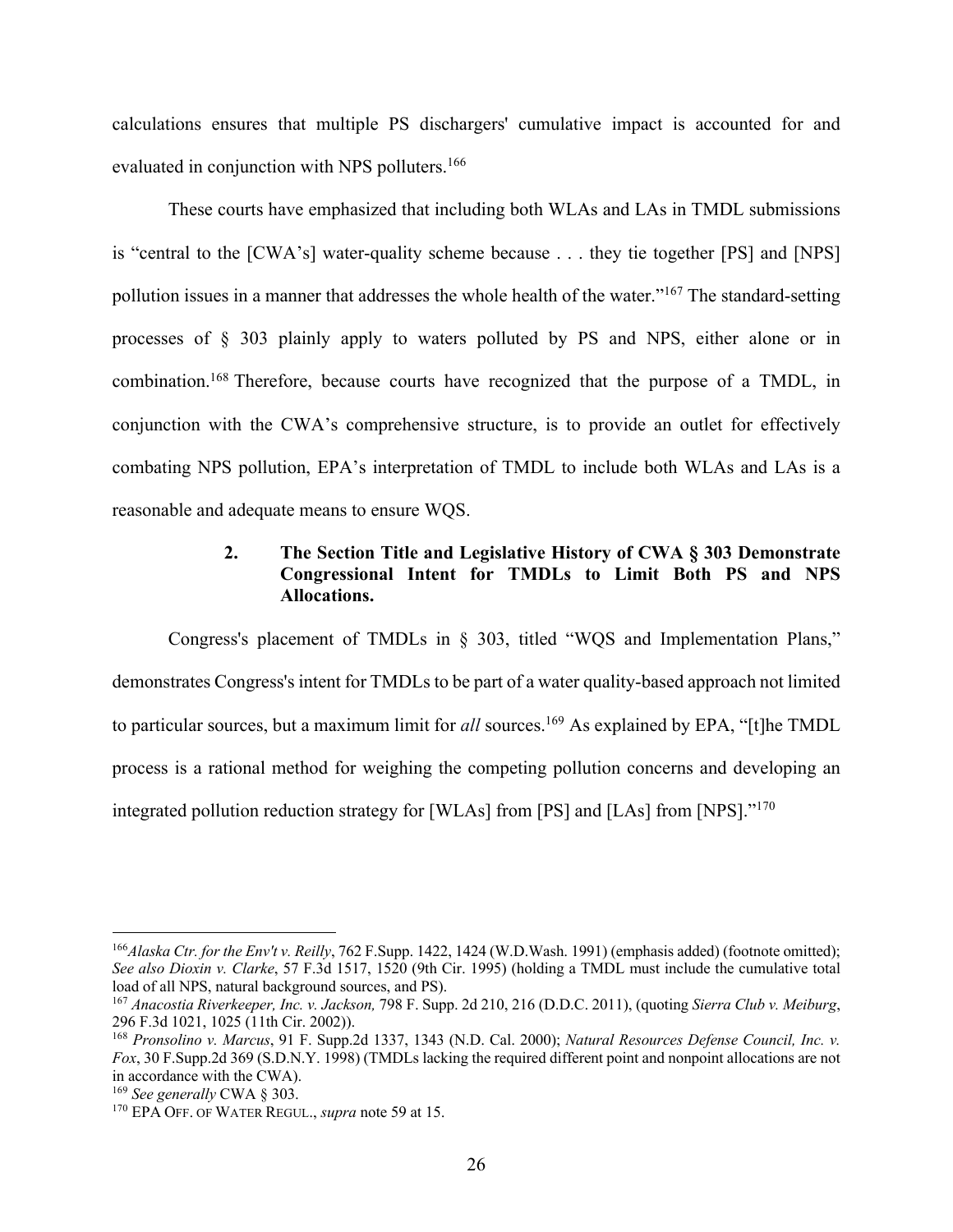The legislative history of § 303 demonstrates that Congress understood WLAs from PS controls alone would be insufficient to meet applicable WQS.<sup>171</sup> The House Committee Report on the bill that introduced § 303 plainly recognized that PS controls alone would be inadequate to implement applicable WQS.172 Furthermore, the Committee expressly noted its concern for LAs from NPS that significantly contribute to the ongoing water quality problems.<sup>173</sup>

Here, not only is EPA's interpretation of TMDLs to include WLAs and LAs reasonable, but it is also the *only* reasonable interpretation to achieve "necessary [WQS]" mandated by Congress under § 303.174 Put simply, if a TMDL were only to include a speculated maximum, EPA would have no way to determine whether the TMDL would meet WQS. Without dispute, LAs from NPS pollution need regulation as they remain at the forefront of the Nation's leading water quality crisis, contributing to nearly half of water quality impairment.<sup>175</sup> In 2011, EPA reaffirmed its conclusion that "the vast majority of our nation's impaired waters have no possibility of being restored unless the [LAs] from [NPS] . . . are effectively remediated."<sup>176</sup>

It would be misguided for this Court to turn a blind eye to this significant source of water pollution and allow New Union to frustrate the TMDL, one of the only tools to restore Lake Chesaplain. To do so would defeat the purpose of the CWA. To believe that Congress in its enactment of such a technical and comprehensive act forgot about NPS from the inception of the CWA, one would have to ignore (1) the overall purpose TMDLs serve in the greater scheme of the CWA; (2) the requirement for the attainment of WQS; and (3) the section title and legislative

 $171$  H.R. Rep. No. 92–911, at 105–06 (1972).

<sup>172</sup> *Id*.

<sup>173</sup> *Id*.

 $174$  CWA § 303(d)(1)(C), 33 U.S.C. § 1313(d)(1)(C).

<sup>175</sup> *See* EPA OFF. OF WATER REGUL., EPA 841–R–07–001, NATIONAL WATER QUALITY INVENTORY: REPORT TO CONGRESS 13 (2002)(identifying runoff from agricultural activities as a cause of pollution in 48% of impaired waters). <sup>176</sup> EPA OFF. OF. WETLANDS, A NATIONAL EVALUATION OF THE CLEAN WATER ACT SECTION 319 PROGRAM 1 (2011); *See also* EPA OFF. OF. WATER REGULATIONS, EPA 841R84100, REPORT TO CONGRESS: NONPOINT SOURCE SOLUTION IN THE U.S. (1984).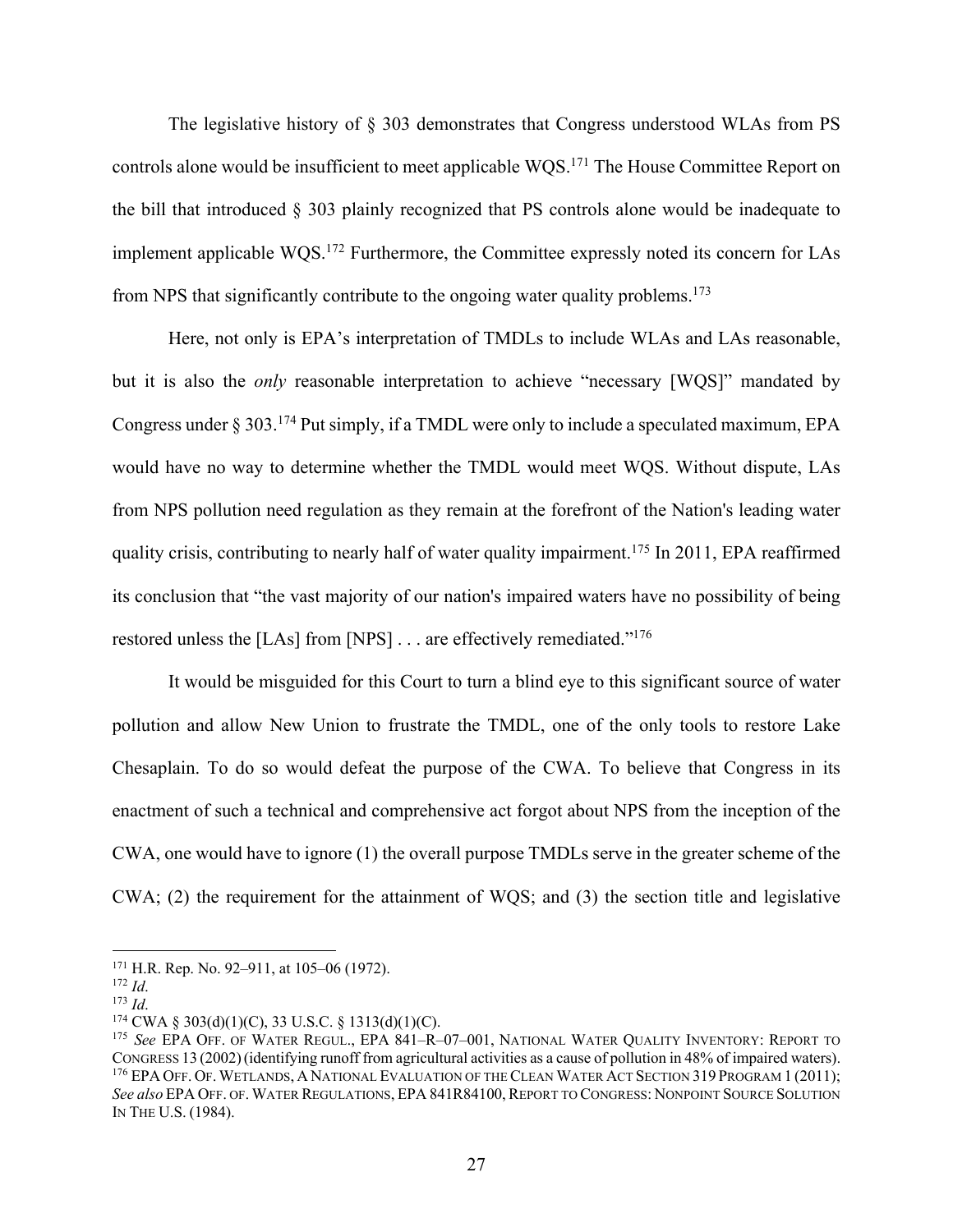history of the Act. Therefore, EPA's interpretation of TMDL to include WLAs and LAs is reasonable and deserves deference under *Chevron*.

### **III. EPA and New Union Are Required to Calculate "Daily" Allocation Limits Under the Plain Meaning of the CWA.**

The District Court correctly concluded EPAs approval of a five-year phased TMDL for Lake Chesaplain is contrary to the plain meaning of the term "daily" under  $\S 303(d)(1)(c)$ .<sup>177</sup> Because this issue turns on EPA's legal construction of the phrase "total maximum daily load," this Court must again apply the analysis of *Chevron* and first determine if Congress has resolved the issue through its language in the statute.178 For bodies of water, like Lake Chesaplain, that fail to meet applicable WQS, the CWA requires: "Each State shall establish . . . the total maximum *daily* load, for those pollutants . . . suitable for such calculation."<sup>179</sup>

When the text of a statute is unambiguous, a court must enforce it according to its terms.<sup>180</sup> Unless otherwise defined, courts must interpret words under their ordinary or common meaning.<sup>181</sup> Courts use dictionary definitions to aid their understanding of the ordinary meaning of a word.<sup>182</sup> The dictionary definition of the word daily is "every day."<sup>183</sup> Furthermore, courts may not set aside plain language in a statute simply because an agency thinks it leads to undesirable consequences in some applications.184 Under this rule, EPA may not "avoid the Congressional intent clearly expressed in the text simply by asserting that its preferred approach would be better policy."<sup>185</sup>

 $177$  CWA § 303(d)(1)(C), 33 U.S.C. § 1313(d)(1)(C).

<sup>178</sup> *Chevron,* 467 U.S. at 842–42.

 $179 \text{ CWA }$ § 303(d)(1)(C), 33 U.S.C. § 1313(d)(1)(C) (emphasis added).

<sup>180</sup> *King v. Burwell*, 576 U.S. 473, 474 (2015).

<sup>181</sup> *Burns v. Alcala*, 420 U.S. 575, 581–82 (1975).

<sup>182</sup> *See Nix v. Heddon*, 149 U.S. 304, 307 (1983) (holding a tomato is a vegetable under its common ordinary meaning and its established dictionary definition).

<sup>&</sup>lt;sup>183</sup> See Webster's Third New International Dictionary (1993) (defining "daily" to mean "occurring or being made, done, or acted upon every day").

<sup>184</sup> *Sierra Club v. EPA*, 294 F.3d 115, 161 (D.C.Cir. 2002).

<sup>185</sup> *Engine Mfrs. Ass'n v. EPA*, 88 F.3d 1075, 1039 (D.C.Cir. 1996); *See also Friends of Earth, Inc. v. EPA*, 446 F.3d 140, 145 (D.C.Cir. 2006).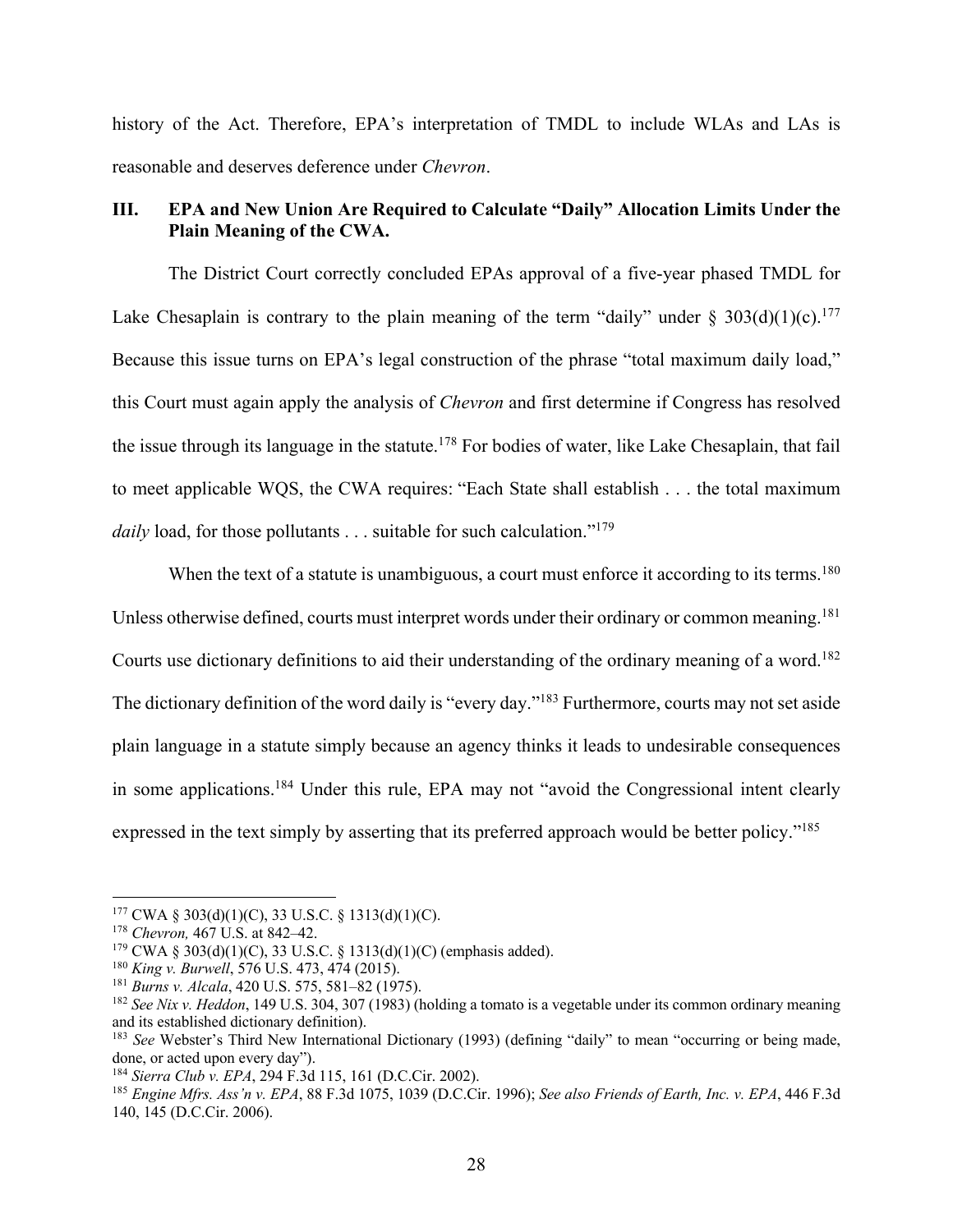As information regarding water pollution has become more readily available, modern courts have determined that states cannot frustrate the term "daily" in § 303 when the inherently dangerous effects of phosphorus on a water body are determinable on a day-to-day basis.<sup>186</sup> In *Friends of Earth*, the District of Columbia ("D.C.") submitted two proposals for an annually phased TMDL for phosphorus and a seasonally phased TMDL for phosphorus for one of the ten most polluted rivers in the country.<sup>187</sup> D.C. proposed these phased TMDLs to remedy WQS violations for DO levels and impaired water visibility.188 During approval, EPA established *"all pollutants* . . . are *suitable* for the calculation of [TMDLs]" and further emphasized that establishing daily loads is logical.<sup>189</sup> Accordingly, the court rejected the contention that Congress's use of the word "daily" was illogical or contrary to the language of the CWA.<sup>190</sup> The court established Congress's unambiguous requirement that *daily* loads in § 303 must not be substituted, and Congress remains the only actor who can change its directive.

Contrary to the holding in *Friends of Earth*, in the past, courts had applied the absurdity doctrine to the term "daily" in § 303 when a lack of information regarding phosphorus loads warranted daily calculations immeasurable.191 In *National Resources Defense Council*, New York submitted a proposal for an annually phased phosphorus TMDL due to limited scientific records of specific allocation discharges.192 At the time of their TMDL submission, New York was still in the process of collecting data to develop the most effective standard to protect the water.<sup>193</sup> Because additional research was needed to determine the amount of phosphorus New York

<sup>186</sup> *Friends of Earth*, 446 F.3d at 145.

<sup>187</sup> *Id*. at 142–43.

<sup>188</sup> *Id*.

<sup>189</sup> *Id*.

<sup>190</sup> *Id*. at 146.

<sup>191</sup> *Natural Resources Defense Council, Inc. v. Muszynski*, 238 F.3d 91, 103 (2nd Cir. 2001).

<sup>192</sup> *Id*. at 103.

<sup>193</sup> *Id*. at 100.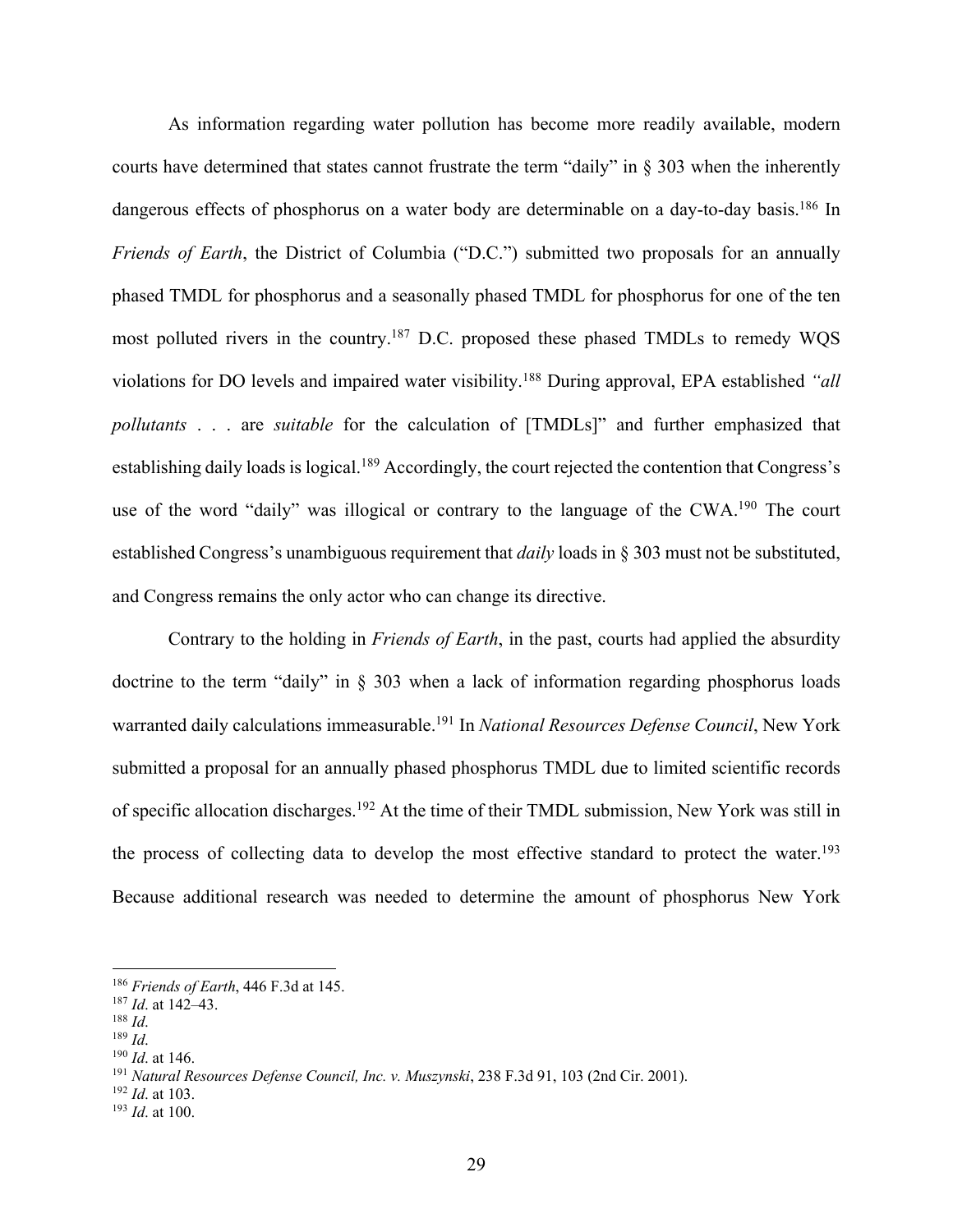reservoirs can tolerate, the court rejected the statute's plain meaning under the absurdity exception to avoid a result contrary to legislative intent.<sup>194</sup>

In the present case, for over twenty years, it is an undisputed fact that phosphorus loads have created declining DO levels and water visibility.195 Like in *Natural Resources Defense Council*, where New York sought to implement an annually and seasonally phased TMDL, New Union seeks to implement a lengthy five-year phased TMDL for Lake Chesaplain, which continues to severely violate WQS.196 The phased TMDL was permissible under the factual scenario in *National Resources Defense Council*, where a clear need for data was present to implement adequate phosphorus allocation limits. However, this is not the case for New Union as they have tangible access to readily available scientific conclusions from the Chesaplain Commission regarding tolerable phosphorous allocations.<sup>197</sup> The 2012 Report determined with certainty the maximum phosphorus levels consistent with a healthy lake ecosystem must be 0.014 mg/l throughout Lake Chesaplain.<sup>198</sup> This conclusion requires a drastic reduction in currently measured phosphorus levels, which vary from 0.020 to 0.034 mg/1 throughout the Lake.199 Additionally, the 2012 Report statistically affirmed that all polluters' 35% annual reduction would bring New Union into compliance with WQS.200

It would be unfounded for this Court to allow New Union to turn a blind eye to the solution for declining water quality. The strong opposition from the residential lakefront homeowners, the slaughterhouse, and Chesaplain Mills has no legal authority to usurp the plain congressional mandate upon states to determine TMDLs *daily*. While a daily allocation may not be publicly

<sup>194</sup> *Id*. at 103.

<sup>195</sup> *Chesaplain*, slip op. at 7–8.

<sup>196</sup> *Id*. at 14.

<sup>197</sup> *Id*. at 8.

<sup>198</sup> *Id*. at 8.

<sup>199</sup> *Id*. at 9.

<sup>200</sup> *Id*. at 8.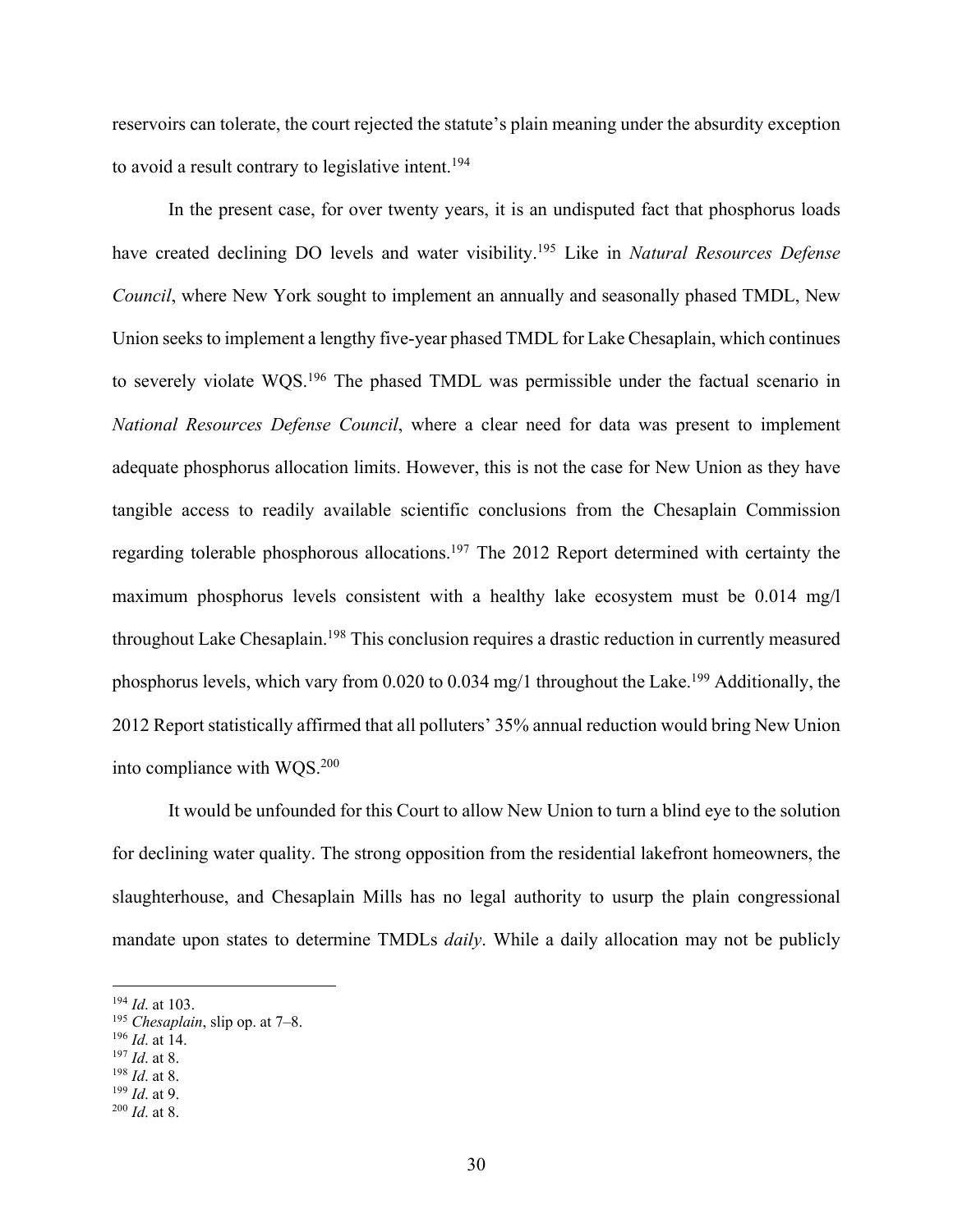favorable or inexpensive for the entities contributing to Lake Chesaplain's declining WQS, Congress established that a daily tally is the best means of calculating pollution levels and to create a concrete level of accountability.

In sum, the text of § 303 commands this Court to uphold the plain and ordinary meaning of "daily" in TMDL to require a day-to-day assessment of phosphorous allocations. In addition, this Court must adopt the rationale in *Friends of Earth* and command New Union and EPA to utilize accessible data to establish effective means of combating phosphorus allocations.

### **IV. Under** *Auer* **Deference, EPA's BMP Credit System is Arbitrary and Capricious Because EPA Departed from Their Established Regulatory Interpretation and Failed to Provide a Reasonable Basis for Departure.**

The District Court improperly held that EPA's BMP credit system is not an arbitrary and capricious abuse of regulatory discretion.<sup>201</sup> Under the CWA, states may prepare a management program using BMPs to reduce pollution.202 EPA exercises oversight over BMP programs and must approve them.<sup>203</sup> As established above, under  $\S$  101 of the CWA, Congress explicitly delegated authority to EPA to administer the CWA.204 Therefore, EPA holds the force of law to determine the adequacy of a state's proposed BMP.

Under 40 C.F.R. § 130.2(i), EPA regulates WLA of PS by offering credits against the TMDL for NPS pollution reductions achieved through BMPs. Specifically, "[i]f [BMPs] or other [NPS] pollution controls make more stringent [LAs] practicable, then [WLAs] can be made less stringent."<sup>205</sup> In sum, EPA authorizes states to take "credit" for implementing stricter allocations on PS polluters and allocate that credit to NPS polluters.

<sup>201</sup> *Id*. at 16.

<sup>202</sup> CWA § 319, 33 U.S.C. § 1329(2)(a).

<sup>203</sup> CWA § 319, 33 U.S.C. § 1329(4)(d).

<sup>204</sup> CWA § 101(d), 33 U.S.C. § 1251.

 $205$  40 C.F.R. § 130.2(i).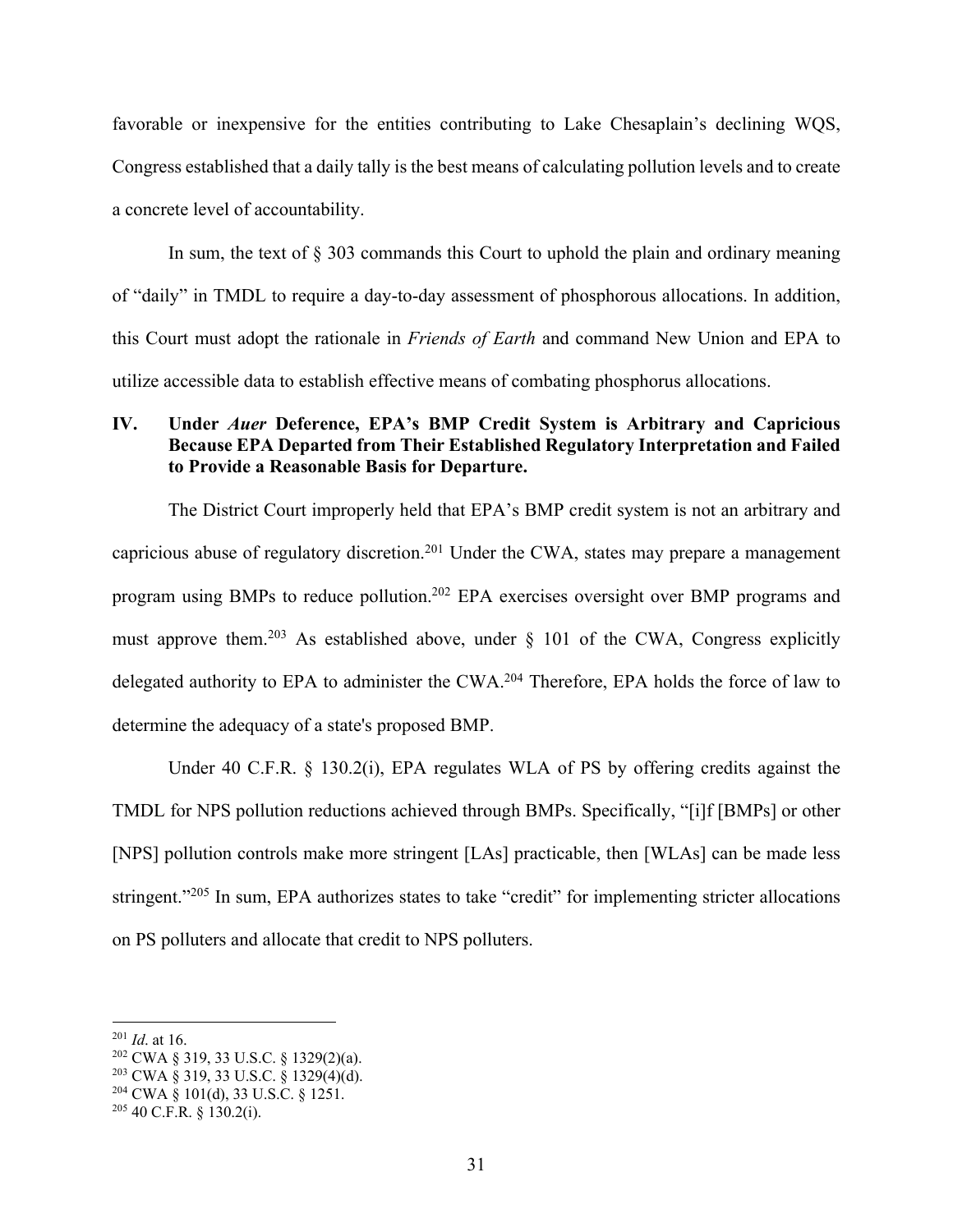Under 40 C.F.R. § 130.2(i), BMP credits are traditionally generated through stricter PS allocations.206 However, EPA has issued a guidance document interpreting its regulation to allow an exception for BMP credits from NPS contributors *only* when the "full participation by all contributing sources of nonpoint pollution" is present.<sup>207</sup> This guidance document requires a state to document coordination among *all* landowners and operators contributing to NPS pollution to ensure a BMP credit system is effective and capable of achieving pollution reduction.<sup>208</sup>

The District Court's determination that EPA's guidance document does not require deference is contrary to law because it was issued to aid in interpreting EPA's regulation.<sup>209</sup> Under *Auer* deference, courts must defer to an agency's interpretation of its regulation.<sup>210</sup> Here, because EPA's guidance document further explains their regulation of BMP credit systems, the guidance document must receive *Auer* deference. The guidance document provides "specificity" to the requirements necessary to ensure a BMP credit system for NPS can reduce pollution.<sup>211</sup> EPA's approval of New Union's proposed BMP credit system for Lake Chesaplain's TMDL must be consistent with the standards set by their regulations and guidelines. EPA must require that *all* NPS polluters contribute to reducing LA to assure substantial pollution reduction reasonably.

Currently, three NPS polluters continue to desecrate Lake Chesaplain: (1) Hog CAFOs, (2) other agricultural sources, and (3) private septic tank inputs.212 Under New Union's initial proposal of the BMP credit system, the State established plans to ensure the contribution of two of the three

<sup>206</sup> *Id*.

<sup>&</sup>lt;sup>207</sup> EPA OFF. OF WATER REGUL., EPA 440/4–91–001, GUIDANCE FOR WATER QUALITY BASED DECISIONS: THE TMDL PROCESS 25 (1991) (CITING EPA OFF. OF WATER REGUL., 841-B-87-110, SETTING PRIORITIES: THE KEY TO NONPOINT SOURCE CONTROL (1987)).

<sup>208</sup> *Id*.

<sup>209</sup> *Chesaplain*, slip op. at 16.

<sup>210</sup> *Bowles v. Seminole Rock & Sand Co.*, 325 U.S. 410, 414 (1945) (holding an agency's interpretation of its regulation has "controlling weight" unless it is erroneous or inconsistent with that regulation); *See also Auer*, 519 U.S. 425, 461– 63 (1997) (upholding *Seminole Rock* and confirming that agency deference of their own regulation survives *Chevron*). <sup>211</sup> *Gonzales v. Oregon*, 546 U.S. 243, 257 (2006).

<sup>212</sup> *Chesaplain*, slip op. at 9–10.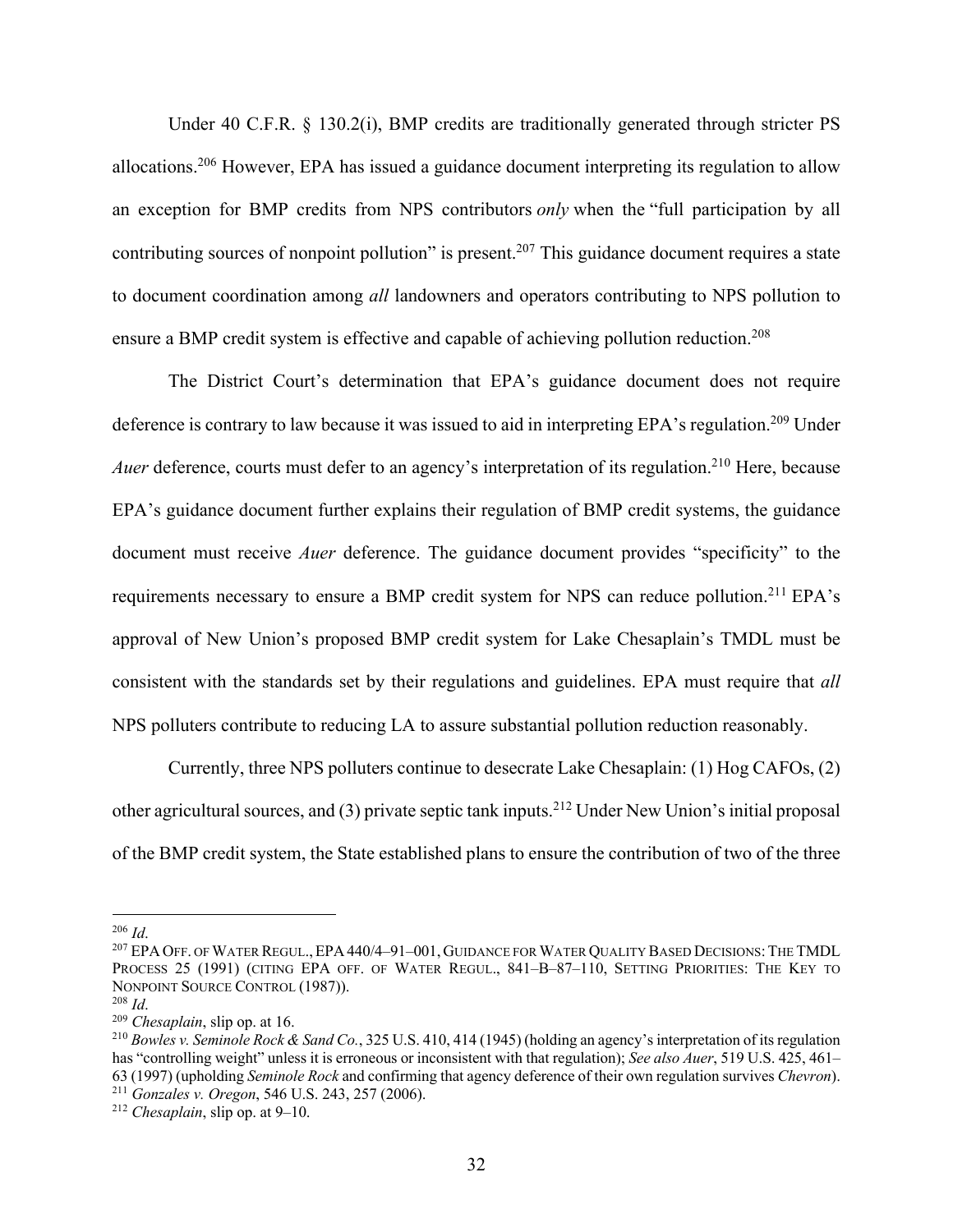NPS polluters.213 First, for agricultural sources, proposed BMPs included (1) modified feeds for animal production facilities to reduce phosphorus in manure, (2) physical and chemical treatment of manure streams, and (3) restrictions on manure spreading at times when the soil is frozen or saturated.<sup>214</sup> Second, for private septic tank inputs, proposed BMPs included (1) increased septic tank inspection and  $(2)$  pumping schedules.<sup>215</sup> New Union neglected to create any BMP proposals for the third NPS polluter, the Hog CAFOs.<sup>216</sup> Instead, New Union merely "encourage[ed]" the Hog CAFOs to contribute.<sup>217</sup> Therefore, when the EPA approved and enacted Lake Chesaplain's BMP credit system, it approved a system inconsistent with its guidance document mandating the "full participation" of *all* nonpoint source polluters.

### **A. EPA's Adoption of BMP Credits is an Arbitrary and Capricious Abuse of Discretion Because EPA Relied on Political Opposition Rather Than Technocratic, Statutory, or Scientifically Driven Terms.**

EPA's approval and enactment of New Union's BMP proposal were "arbitrary and capricious" because the agency did not provide a sufficient basis for its departure from its regulatory interpretation under the APA and *State Farm*. <sup>218</sup> In fact, EPA did not include a single finding or conclusion to support agency departure. As the Supreme Court emphasized in *State Farm*, an agency is obliged to explain its decisions for departure from precedent in technocratic, statutory, or scientifically driven terms – not political terms. 219 Under the arbitrary and capricious

<sup>213</sup> *Id*. at 8–9.

<sup>214</sup> *Id*. at 9.

<sup>215</sup> *Id*.

<sup>216</sup> *Id*.

<sup>217</sup> *Id*.

<sup>218</sup> 5 U.S.C. § 557(c)(3)(A); *See State Farm*, 463 U.S. 29, 43 (1983) (holding the court must "examine the relevant data and articulate a satisfactory explanation for its action, including a "rational connection between the facts found and the choice made"); *See also Massachusetts v.* EPA, 549 U.S. 497, 499 (2007).

<sup>219</sup> *See* JERRY L. MASHAW*, THE STORY OF MOTOR VEHICLE MANUFACTURERS ASSOCIATION OF THE U.S. V. STATE FARM MUTUAL AUTOMOBILE INSURANCE CO.: LAW, SCIENCE AND POLITICS IN THE ADMINISTRATIVE STATE, in* Administrative Law Stories, 355 (Peter L. Strauss ed., 2006) (noting that *State Farm* established "politics and ideology [must] take a backseat to administrative law's demand for reasoned policy judgment").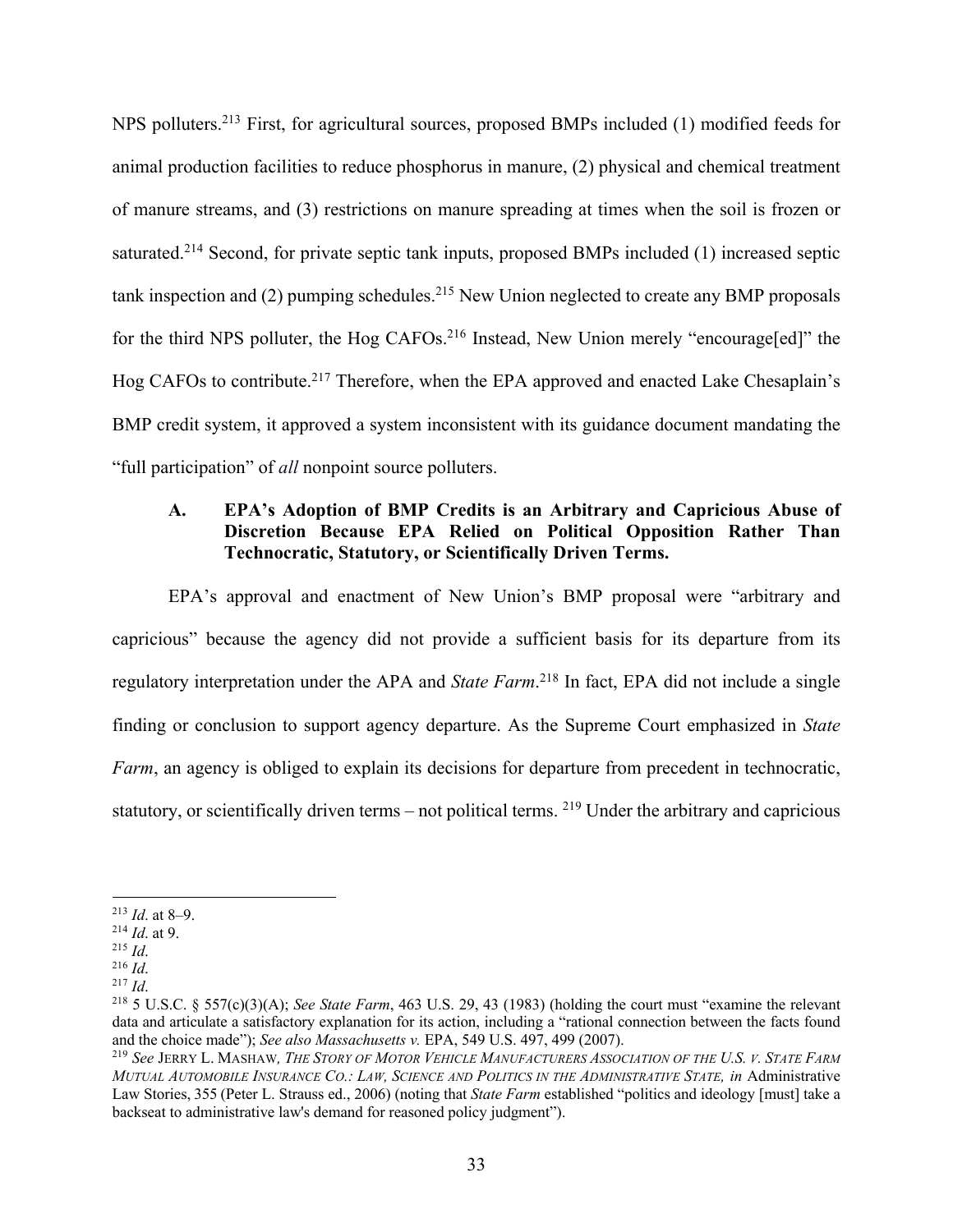standard of review, if agency departure has a basis in irrelevant factors, the agency made a clear, arbitrary, and capricious error of judgment. $220$ 

EPA's departure from their regulatory interpretation of BMP credit systems, requiring (1) *all* NPS polluters to engage in a BMP credit system and (2) reasonable assurances for effective pollution reduction, is not based on scientific determinations. Instead, EPA has departed from their BMP policy due to political opposition posed by NPS polluters.<sup>221</sup> Over 200 years ago, the Supreme Court established in its hallmark decision, *Marbury v. Madison*, that agencies must not consider political actors in their regulatory decisions.222 Therefore, by succumbing to political pressures and abandoning delegated Congressional oversight to regulate and assure the effectiveness of BMPs, EPA is engaging in an arbitrary and capricious abuse of discretion.

### **C. The Primary Sponsor of the CWA Established That WQS Programs Require Reasonable Assurances.**

The primary sponsor of the CWA, Senator Edmund Muskie, explained, "No polluter will be able to hide behind a federal license or permit as an excuse for a violation of [WQS]. No polluter will be able to make major investments in facilities under a federal license or permit without *providing assurance* that the facility will comply with [WQS]."<sup>223</sup> When EPA approved and enacted New Union's proposed BMP credit system and abandoned their policy requiring full participation by all NPS and reasonable assurances of pollution reduction, EPA effectively facilitated NPS polluters to "hide" behind a faulty permit.

In sum, EPAs departure from an established policy is arbitrary and capricious because the agency made a clear error of judgment in approving BMPs in which all NPS did not participate.

<sup>220</sup> *Citizens to Preserve Overton Park, Inc. v. Volpe*, 401 U.S. 402, 416 (1971).

<sup>221</sup> *Chesaplain*, slip op. at 9.

<sup>222</sup> *Marbury v. Madison*, 5 U.S. 137, 146 (1803); *see also* supra note at 124.

<sup>223</sup> *Lighthouse Resources, Inc. v. Inslee*, 429 F.Supp.3d 736, 741 n.1 (W.D.Wash. 2019), (citing 116 Cong. Rec. 8984 (1970) (emphasis added)).